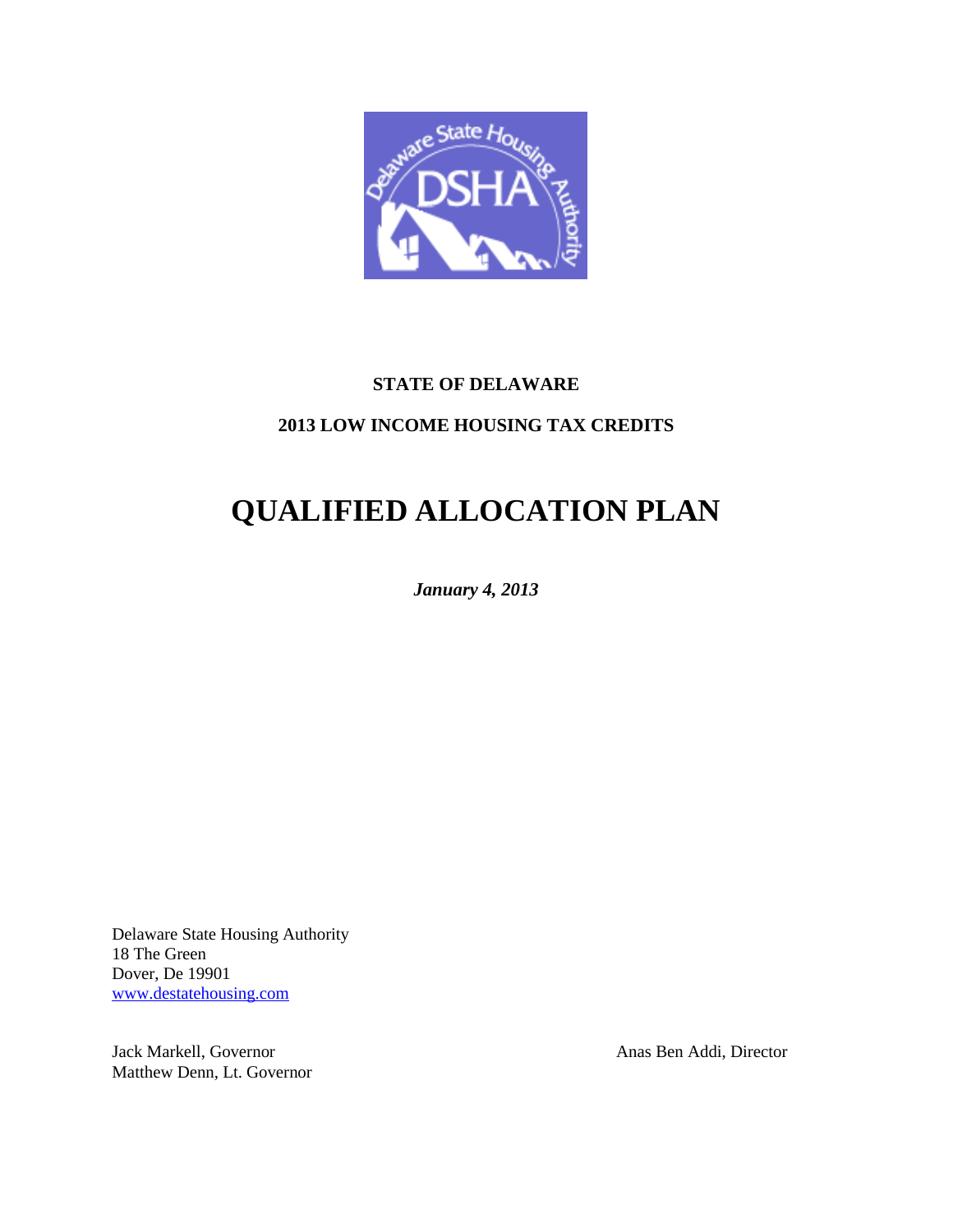# **TABLE OF CONTENTS**

| LOW INCOME HOUSING TAX CREDIT PROGRAM QUALIFIED ALLOCATION PLAN 4 |
|-------------------------------------------------------------------|
|                                                                   |
|                                                                   |
|                                                                   |
|                                                                   |
|                                                                   |
|                                                                   |
|                                                                   |
|                                                                   |
|                                                                   |
|                                                                   |
|                                                                   |
|                                                                   |
|                                                                   |
|                                                                   |
|                                                                   |
|                                                                   |
|                                                                   |
|                                                                   |

Appendix:

# QUALIFIED ALLOCATION PLAN ATTACHMENTS

- 1. DSHA Underwriting Criteria
- 2. Difficult Development Areas
- 3. Qualified Census Tracts
- 4. Promoting Fair Housing Choices, Promoting Access to Transit, State Strategy Areas<br>5. Eligible Basis Limits
- 5. Eligible Basis Limits
- 6. Application Checklist
- 7. Market Study Requirements Checklist<br>8. Minimum Construction/Rehabilitation
- Minimum Construction/Rehabilitation Standards
- 9. Rehabilitation Standards Checklist
- 10. Environmental Review Checklist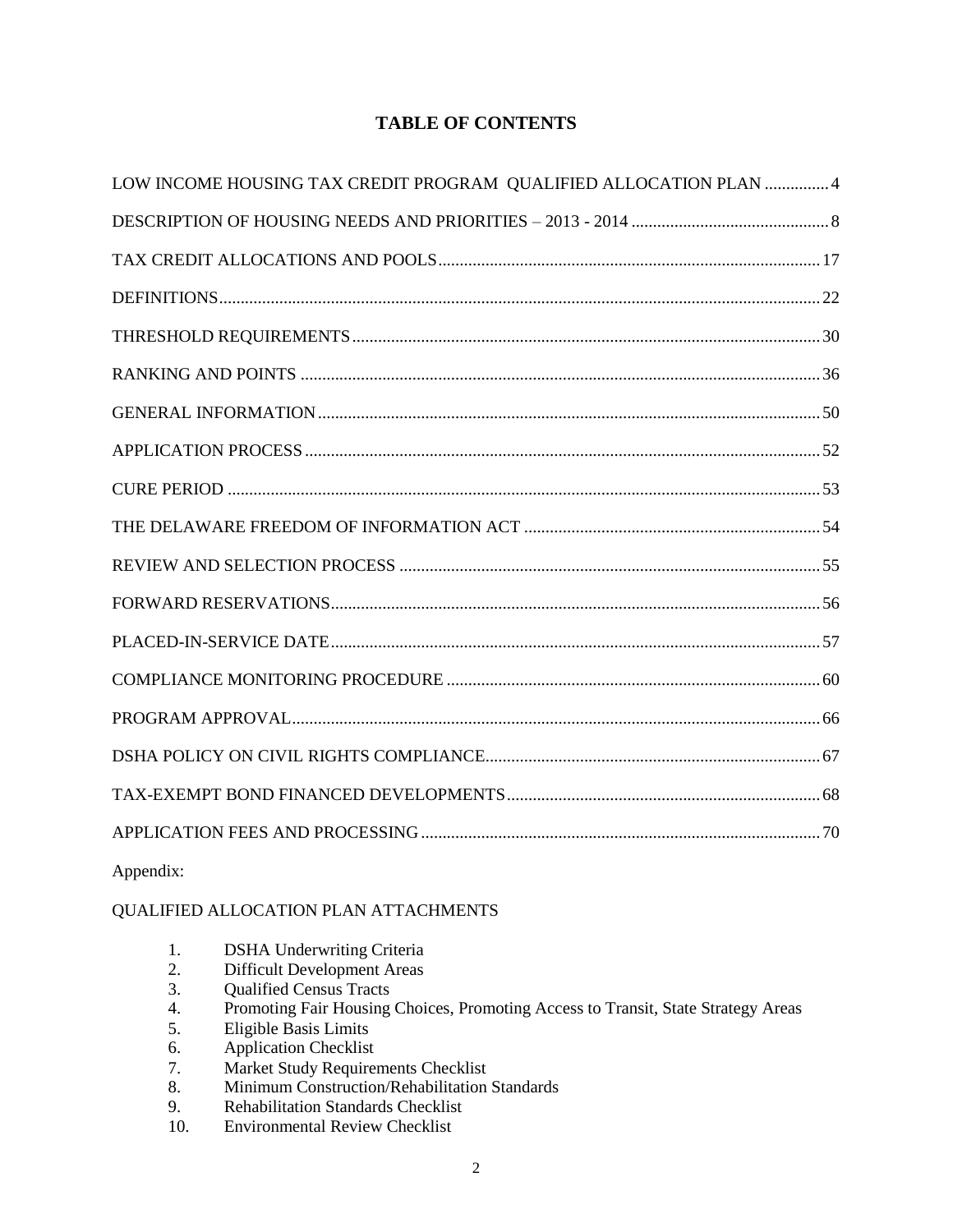- 11. DSHA Green Certification
- 12. DSHA Energy Certification
- 13. Community Revitalization Certification Form
- 14. DSHA Relocation Assistance Policy

#### LIHTC APPLICATION

Printed Copy of DSHA LIHTC Web-Based Application Income Limits and Rents Management Agent Qualifications Affirmative Fair Housing Marketing Plan Real Estate Owned/Developed Schedule IRS Form 8821 Blank Points Worksheet Application Package Supplement B Housing Development Fund State of Delaware – Realty Transfer Tax Pre-Approved Market Study List General Contractor Qualifications and Application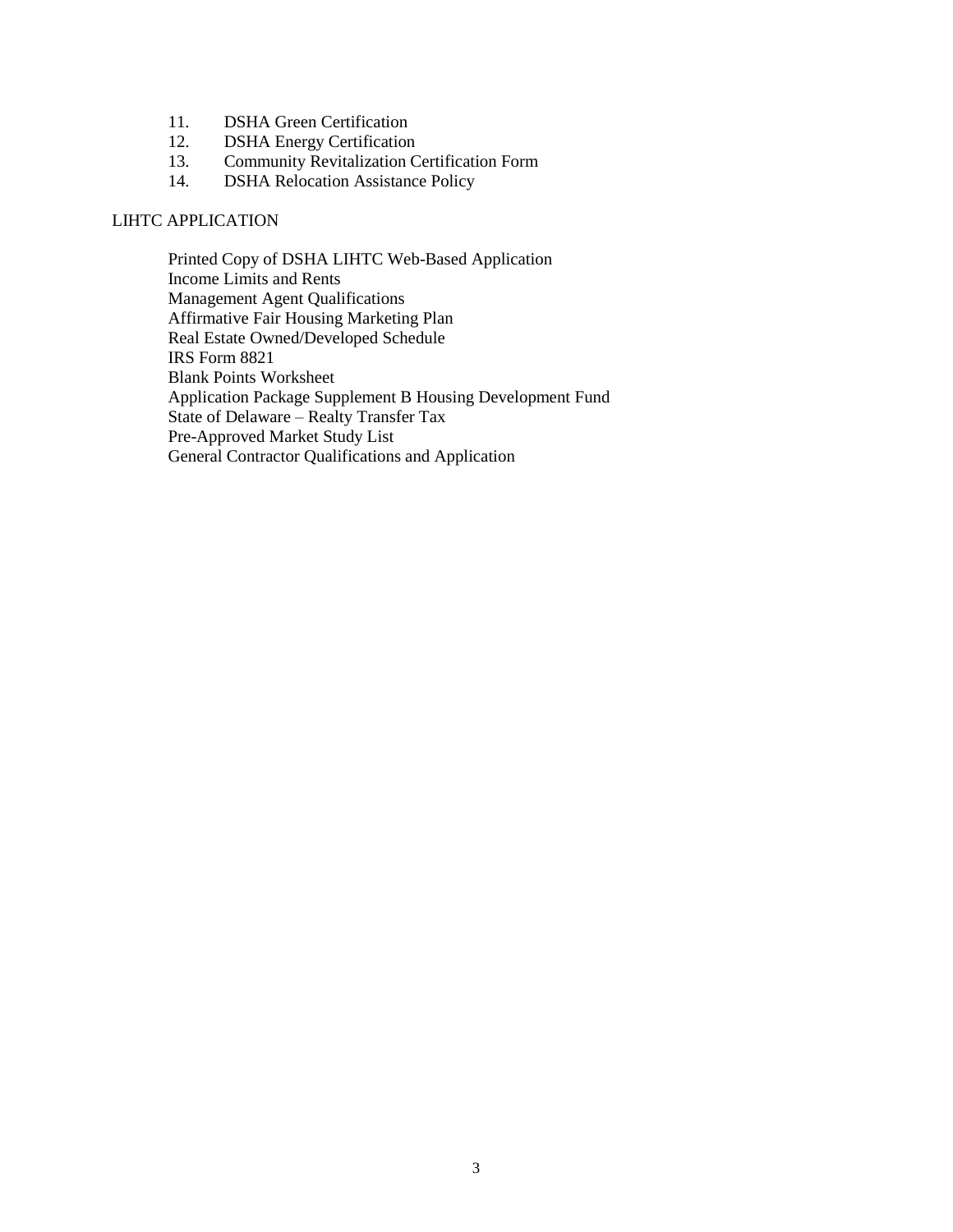# **LOW INCOME HOUSING TAX CREDIT PROGRAM QUALIFIED ALLOCATION PLAN**

### <span id="page-3-0"></span>**Introduction**

The Federal Low Income Housing Tax Credit program was established by Section 252 of the Tax Reform Act of 1986 and was codified as Section 42 of the Internal Revenue Code of 1986 as amended (IRC). The Revenue Reconciliation Act of 1989 amended IRC Section 42 by adding Section 42(m) that requires allocating agencies to allocate low-income housing tax credits pursuant to a Qualified Allocation Plan (QAP). The Delaware State Housing Authority (DSHA) is the allocating agency for the State of Delaware. The following Qualified Allocation Plan represents the standards and procedures used by DSHA to perform its allocation and monitoring responsibilities.

Section 42(m) of the IRC states:

For purposes of this paragraph, the term "Qualified Allocation Plan" means any plan:

- i) Which sets forth selection criteria to be used to determine housing priorities of the housing credit agency that is appropriate to local conditions,
- ii) Which also gives preference in allocating housing credit dollar amounts among selected projects to:
	- a) Projects serving the lowest income tenants
	- b) Projects obligated to serve qualified tenants for the longest periods, and
	- c) Projects, which are, located in qualified census tracts…and the development of which contributes to a concerted community revitalization plan.
- iii) Which provides a procedure that the Agency (or an agent or other private contractor of such agency) will follow in monitoring for non-compliance with the provisions of this section and in notifying the Internal Revenue Service of noncompliance with the provisions of this section which such agency becomes aware of and in monitoring for noncompliance with habitability standards through regular site visits.

Certain Selection Criteria must be used: The selection criteria set forth in a qualified allocation plan must include:

- a) Project location
- b) Housing needs characteristics
- c) Project characteristics, including whether the project includes the use of existing housing as part of a community revitalization plan
- d) Sponsor characteristics
- e) Tenant populations with special needs housing
- f) Public housing waiting lists
- g) Tenant populations of individuals with children
- h) Projects intended for eventual tenant ownership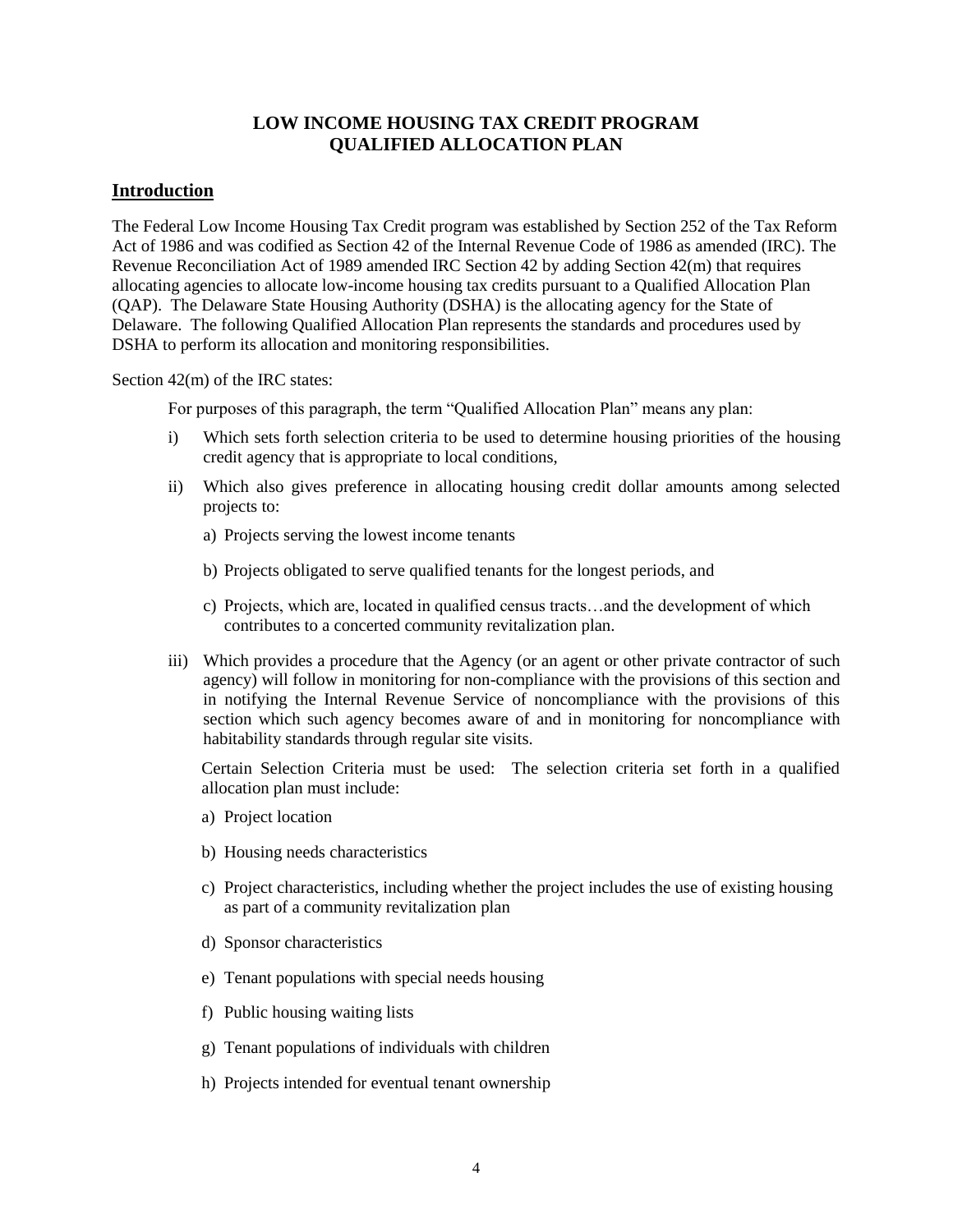- i) Energy efficiency
- j) Preserving historic character

The Low Income Housing Tax Credit (LIHTC) may be claimed annually for ten (10) years by owners of, or investors in, qualified low-income rental housing. The maximum amount of annual Credit is based on the cost of development, the number of qualified low-income units, the Credit percentage rate, and the amount needed to make the development viable. The annual Credit amount is determined at the time of final allocation and remains constant for the entire ten-year period. Cost of development is defined generally as the depreciable basis of the property. This includes "soft" costs such as engineering studies, architectural specifications, fees connected with construction financing, relocation expenses, construction period interest, performance bonds and general contractor fees as determined by the cost certification and certified by applicant's certified public accountant in accordance with Section 42. Land is not a depreciable item under Section 42 and therefore the cost of land acquisition or imputed value of the land is excluded from the cost of development. Other non-depreciable items include escrows, reserves, marketing expenses, and permanent loan fees.

Eligible developments include new construction, substantial rehabilitation and acquisition, if substantial rehabilitation is being done. The Credit Applicable Percentage for the 70% basis calculation for new and rehabilitation developments will be a minimum of 9% for allocations made prior to January 1, 2014.

In the case of developments receiving acquisition credits, DSHA will underwrite and allocate credits based on the applicable federal rate issued by the Treasury Department one (1) month prior to application submission and will utilize an equity factor dictated by market conditions.

Under the Housing and Economic Recovery Act (HERA) the applicable federal rate for new construction and rehabilitation competitive credits was temporarily fixed at 9%. The applicable federal rate will revert to the monthly published applicable federal rate for projects that receive an allocation after January 1, 2014. The applicable federal rate may be locked in to the current monthly applicable federal rate at the time of carryover allocation by election under Code Section 42(b)(2)(A)(ii).

The following summarizes eligible development categories and indicates maximum annual credit percentage rates:

> **Maximum Annual Credit Percentage Rate/Present Value**

### **New construction or substantial rehabilitation of existing housing**

Credit is based on qualified development costs excluding land, acquisition costs and other non-depreciable costs as defined under Section 42 of the IRC. Qualified expenditures for substantial rehabilitation must be the greater of \$6,000 of qualified basis per lowincome unit or 20% of unadjusted basis. DSHA has further defined substantial rehabilitation in the definition section of the QAP, and DSHA reserves the right to further adjust the minimum substantial rehabilitation requirement.

**NOTE:** Pursuant to IRC Section  $42(d)(5)(c)$ , in the case of any building located in a qualified census tract or difficult development area, the eligible basis of such building shall be 130% of such basis. Minimum 9% credit value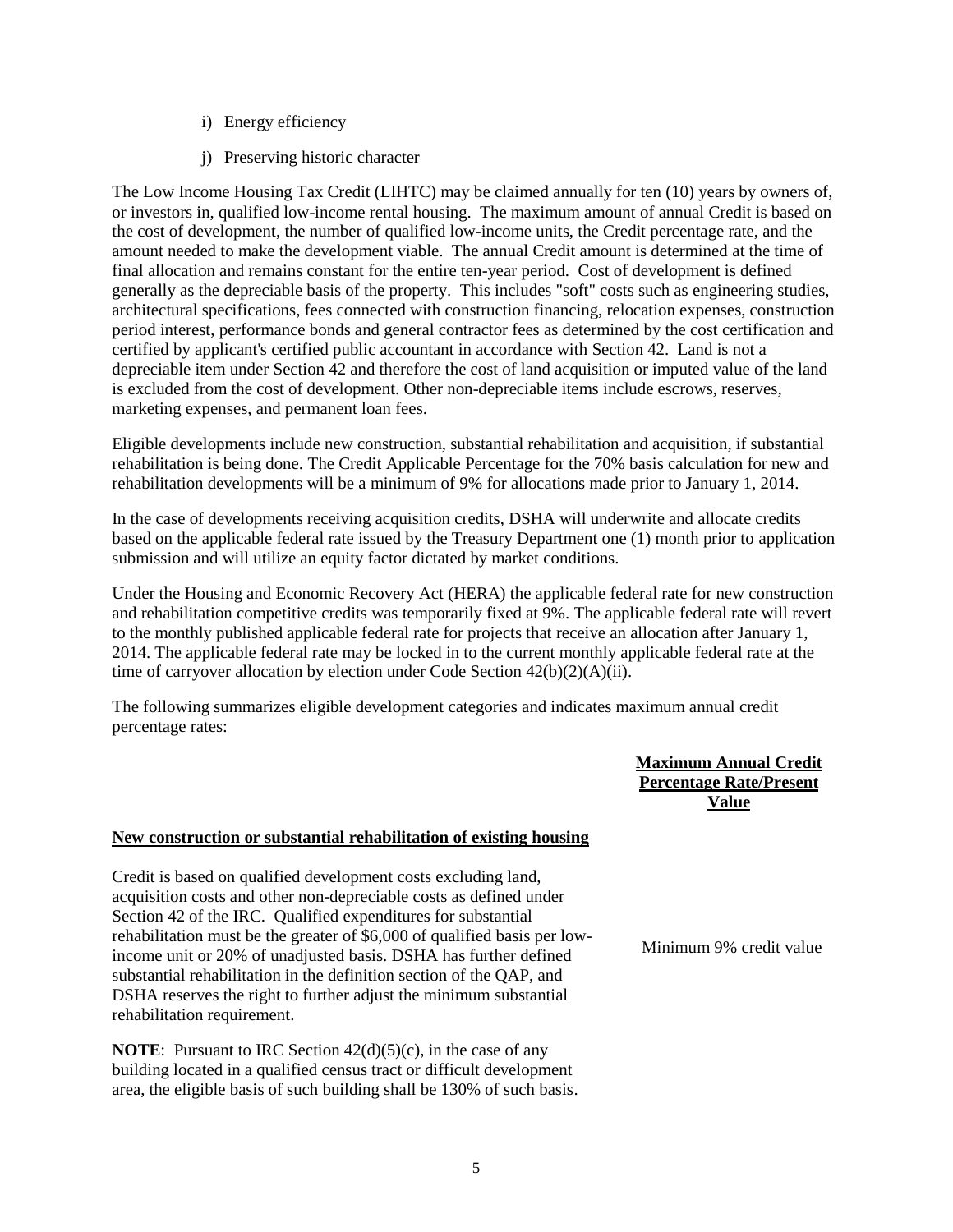#### **New construction or substantial rehabilitation of existing housing receiving a federal subsidy (grant)**

Any development receiving a tax-exempt obligation or a federally funded grant is limited to receiving 30% present value tax credits.

#### **Acquisition cost of existing housing**

Basis of Credit is on the cost of acquisition minus land value. The 30% present value Credit for acquisition of an existing building can only be claimed if at least minimum required substantial rehabilitation (greater of \$6,000 per low-income unit or 20% of unadjusted basis) is being done at the same time. DSHA has further defined substantial rehabilitation in the definition section of this QAP, and DSHA reserves the right to further adjust the minimum substantial rehabilitation requirement.

Developments are eligible for 30% present value Credit only if the date of acquisition is 10 years or more after the later of the date the building was last placed in service or the date of the most recent nonqualified substantial improvements were made. However, acquisition credits may be obtained in less than 10 years after the later of the date the building was last placed in service or the date of the most recent nonqualified substantial improvements were made for properties receiving federal subsidy such as HUD Section 8, Section 221(d) 3, Section (d) 4, Section 236 & USDA Section 515 or any other housing program administered by HUD or the Rural Housing Service of the Department of Agriculture.

If a development fails to meet the minimum eligibility requirements at any time during the compliance period, the "accelerated" Credit amount, plus interest, may be subject to recapture by the IRS. The federal government considers the Credit a 15-year benefit accelerated to ten (10) years. Therefore, the accelerated Credit amount is the difference between the aggregate amount of Credit claimed and the aggregate amount of Credit that would have been available if the Credit was spread over the entire 15 year period.

Early disposition of a building is a recapture event unless the owner posts a satisfactory bond within six months of loan repayment and not later than four years of original issuance and the second bond does not increase or generate new tax credits. The Housing Credit recapture bond rule has relaxed the rule on future and past dispositions if (a) it is reasonably expected the building will continue to be operated as a qualified low-income building; (b) the taxpayer elects to be subject to the new longer statute of limitations.

The Low Income Housing Tax Credit Program is complex and evolving. For example, changes in the program adopted by Congress over the life of the program require careful review by persons who have extensive experience and expertise with this program and it requirements. The explanation contained in this QAP is qualified in its entirety, as it is only a summary of the LIHTC program and should not in any way be relied upon as legal advice. To that end, it is strongly recommended that project sponsors interested in applying for a Tax Credit allocation contact their tax accountant and attorney to review this program, the Internal Revenue Code (IRC) and IRS Regulations, IRS rulings, IRS guidance and any other pertinent information before pursuing the program.

30% present value

#### 30% present value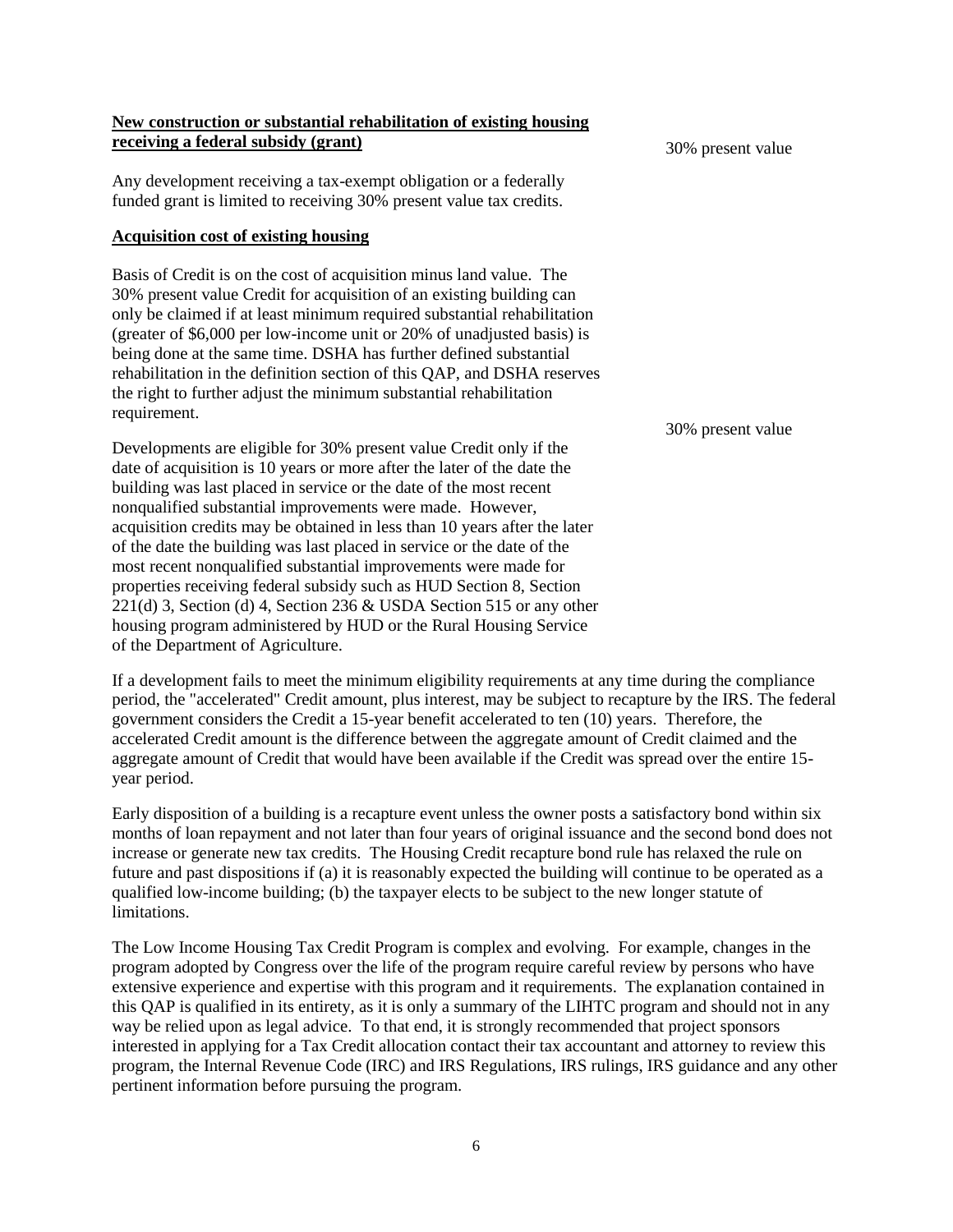As rules and regulations continue to be issued by the U.S. Department of Treasury for all facets of the Low Income Housing Tax Credit Program, Tax Credit preliminary reservations and allocations will be made by DSHA based on existing regulations. Any changes of rules and requirements must be met by the owner/investor(s) in order for them to continue receiving the Tax Credit. Regulations, rulings, Revenue Procedures and Technical Advice Memoranda (TAMs) are regularly issued by the IRS. It is the sponsor's obligation to understand and comply with the rules.

DSHA reserves the right to award a state basis boost in eligible basis of up to thirty percent (30%), as determined by DSHA, for the highest ranked property(ies) to preservation applicants, applicants that target special needs populations, and/or make projects financially feasible. This additional boost is not available for properties that are in a Qualified Census Tract (QCT) or Difficult to Develop Area (DDA) since a QCT or DDA already qualifies for the additional 30% boost. No applications will be accepted with a state basis boost included in the tax credit calculation. DSHA will determine during the ranking/underwriting process if a state basis boost is needed for financial feasibility.

DSHA encourages all applicants to promote greater choice of housing opportunities and avoid undue concentration of assisted persons in areas containing a high proportion of low-income residents or in areas containing a high proportion of affordable rental units and build communities of opportunities for newly created (conversion or new construction) projects. DSHA also encourages all applicants to consider building in communities with minimal affordable rental units relative to their housing needs for newly created affordable housing projects.

Failure of a project to fulfill all representations made in its application may result in a delay and/or nonissuance of the IRS Form 8609. At its sole discretion, DSHA may impose penalties for failure to comply with eligibility or point requirements, such penalties to include, but will not be limited to: a reduction in the allocated credit amount, the unilateral cancellation of an allocation, or penalty points which will be carried forward to applicant's subsequent DSHA LIHTC application.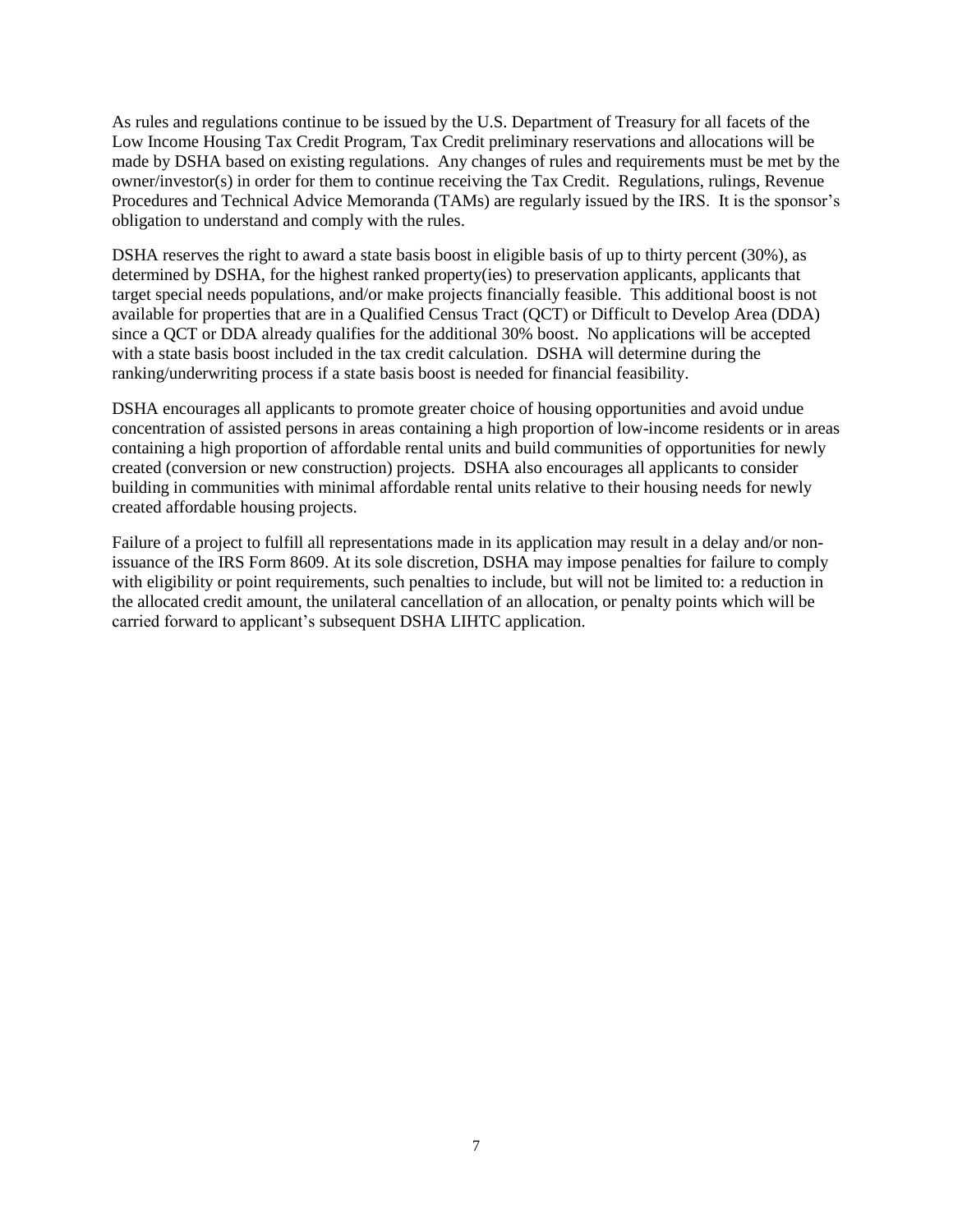# **DESCRIPTION OF HOUSING NEEDS AND PRIORITIES**

# <span id="page-7-0"></span>**Rental Housing Needs Update for 2013 and 2014**

To coordinate its planning cycle with that of the other HUD jurisdictions in Delaware, DSHA submitted a 5-Year Consolidated Plan in 2010 covering FYs 2011 – 2015 (7/1/2010 – 6/30/2015). DSHA's next 5- Year Plan will address FYs 2016 – 2020. A new five-year Statewide housing needs assessment will be conducted in 2014 to inform planning for the five-year Consolidated Plan.

Since the release of the 2008-2010 Statewide Housing Needs Assessment, data on local housing markets and housing needs have become much more accessible with new national data products, namely the American Community Survey. In addition to keeping current with these data resources, DSHA has also led or participated in several specific studies on rental housing needs, including the housing needs of extremely low-income households, people with disabilities, and preservation of multifamily-assisted housing. Information on rental housing needs in Delaware from these sources is included below. Priority needs include:

- Preservation of the State's existing affordable housing properties, especially federally-subsidized properties and sites in poor physical condition;
- Integrated units for people with disabilities and extremely low incomes; and
- New affordable units (either new construction or conversion of market-rate units), particularly for families.

# **Preserving Existing Affordable Rental Housing**

To expand on the analysis of preservation needs in the 2008-2012 HNA, in 2009-2010 DSHA engaged in an analysis of preservation needs and risks throughout the State's stock of assisted rental housing. The universe included all privately-owned multifamily sites with public financing or subsidies, including USDA Rural Development, Project-based Section 8, Section 202, Housing Development Fund, LIHTC, and HOME.

The study methodology was influenced by growing national initiatives around preservation data collection, risk analysis, and strategies. DSHA staff consulted with an external working group in 2010 for input on the project's direction, the risk factors used, and reviewing results. To develop the inventory used in the analysis, DSHA staff gathered national and local data and conducted a physical condition survey of all sites (approx 190 sites and 11,200 units). Risk factors reviewed included:

- **Market Conversion Risk:** nonprofit/for-profit ownership, family/elderly occupancy, physical condition, known owner interest in exiting programs, subsidy contract renewal/use restriction expiration dates, and ratio of rents to area Fair Market Rents (FMRs)
- **Deterioration:** Physical condition, reserves, age, family/elderly occupancy  $\bullet$

In general, findings from this analysis are that very few, if any, assisted sites in Delaware are in or near true crisis physical condition (where significant building or health code violations might make closure imminent). However, age, poor reserves and physical condition are still major concerns, and several sites are in poor physical condition and should be addressed to avoid such crises.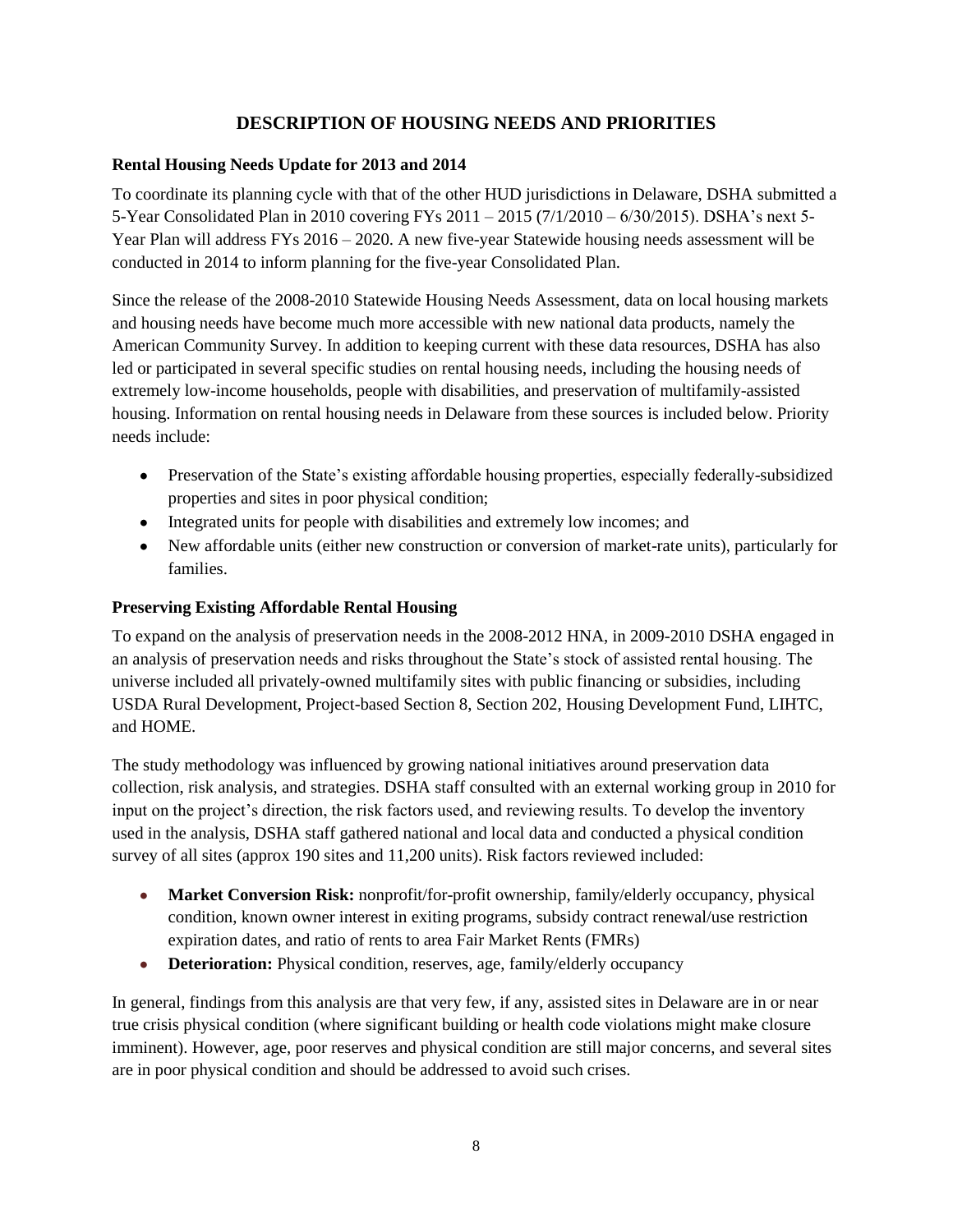Market conversion risk in Delaware is very site-specific. Few sites have rents substantially below FMRs for their area, and most are protected by multiple subsidy sources and restrictions that interact to prolong the sites' use restrictions. However, some sites in particularly good condition in particularly good market areas are at higher risk.

DSHA intends to maintain the database developed for this research and update it annually. An Excel file listing all of the sites and site fact sheets organized by county are available on DSHA's website at: <http://www.destatehousing.com/FormsAndInformation/datastats.php>

| <b>Inventory: Unduplicated Units by Type and County</b>                        |            |       |                               |          |                |                       |  |  |
|--------------------------------------------------------------------------------|------------|-------|-------------------------------|----------|----------------|-----------------------|--|--|
|                                                                                | Subsidized | LIHTC | Other<br>Income<br>Restricted | Market   | Total<br>Units | Total<br><b>Sites</b> |  |  |
| Kent                                                                           | 1,122      | 1,097 | 85                            | $\theta$ | 2,304          | 42                    |  |  |
| <b>New Castle</b>                                                              | 1,720      | 1,265 | 18                            | 122      | 3,125          | 36                    |  |  |
| Wilmington                                                                     | 1,766      | 834   | 305                           | 124      | 3,033          | 37                    |  |  |
| <b>Sussex</b>                                                                  | 1,867      | 931   | 191                           | $\theta$ | 2,989          | 75                    |  |  |
| <b>Delaware</b>                                                                | 6,475      | 4,127 | 599                           | 246      | 11,451         | 190                   |  |  |
| Units with both a subsidy and income restriction are counted under Subsidized. |            |       |                               |          |                |                       |  |  |

Delaware's inventory of assisted multifamily rental housing includes approximately 11,500 units in 190 sites. Due to sites developed in phases listed individually in the inventory due to contract or funding differences, the actual number of sites is closer to 160. This inventory includes 6,500 subsidized units and close to 5,000 units with income restrictions. By program, Delaware has approximately 6,900 LIHTC units in 112 sites; 5,000 project-based Section 8 units in 62 sites, and 55 Rural Development-funded sites with 1,750 units.

By risk factor, 15 sites in Delaware had most recent REAC scores below 80, an indicator of physical and financial issues. 52 sites had low reserves, defined as less than \$500 per unit or \$50,000 total. 82 sites had an adjusted age of greater than 15 years – meaning more than 15 years since a major rehabilitation or construction. Finally, DSHA also conducted a detailed survey on the physical condition of sites. Scores below 60% were considered to be low/poor condition. 56 sites with 3,681 units had scores below 60%.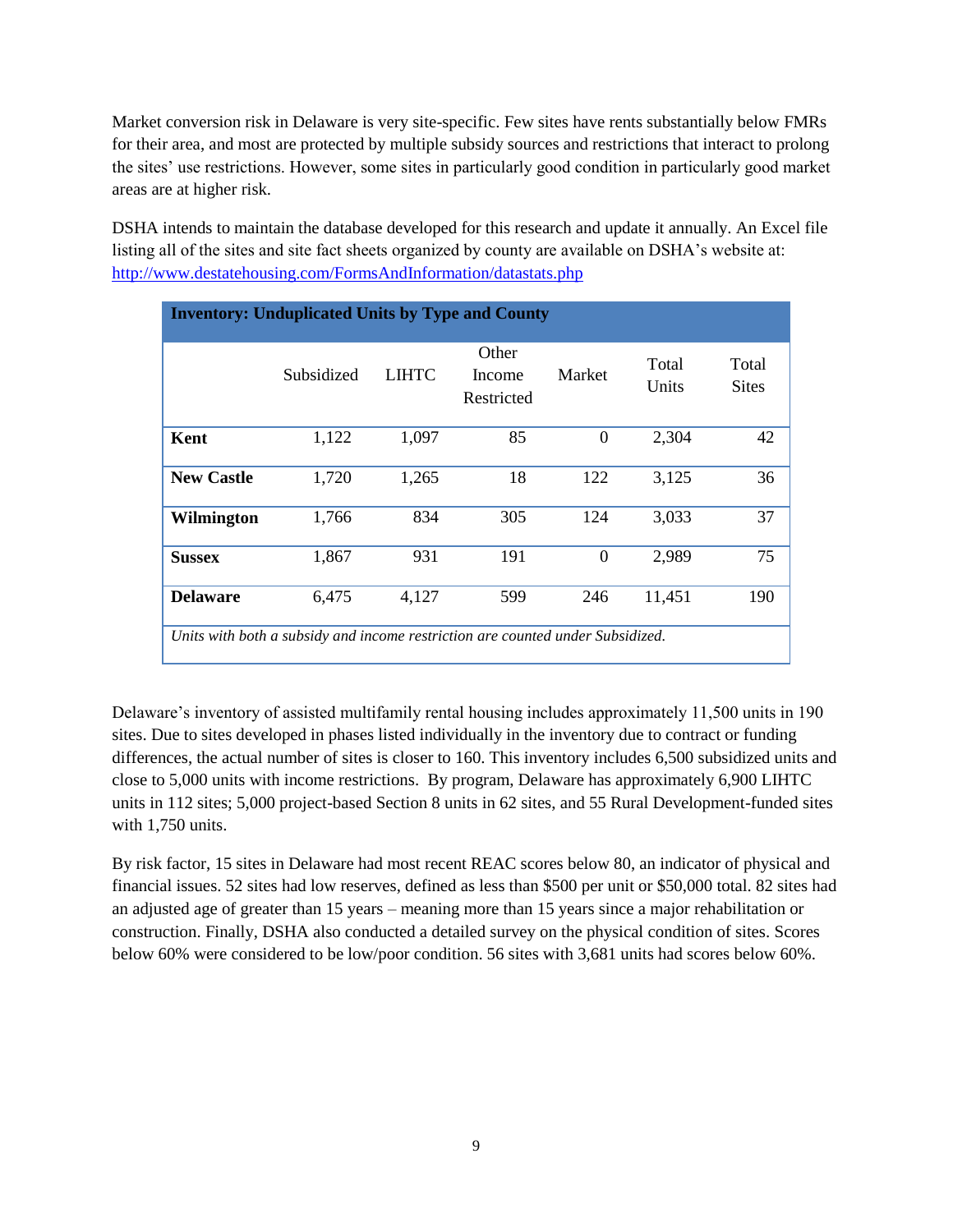| <b>Risk: Sites and Units by Key Risk Factors</b>                                            |                |            |              |                     |              |                             |              |                                            |  |
|---------------------------------------------------------------------------------------------|----------------|------------|--------------|---------------------|--------------|-----------------------------|--------------|--------------------------------------------|--|
|                                                                                             |                | REACs < 80 |              | <b>Low Reserves</b> |              | Adjusted Age $>15$<br>years |              | <b>Physical Condition</b><br>Score $<60\%$ |  |
|                                                                                             | <b>Sites</b>   | Units      | <b>Sites</b> | Units               | <b>Sites</b> | Units                       | <b>Sites</b> | Units                                      |  |
| Kent                                                                                        | $\overline{2}$ | 182        | 11           | 369                 | 23           | 1,236                       | 10           | 450                                        |  |
| <b>New Castle</b>                                                                           | 8              | 835        | 10           | 592                 | 19           | 1,812                       | 13           | 1,334                                      |  |
| Wilmington                                                                                  | $\overline{4}$ | 164        | 7            | 494                 | 11           | 1,166                       | 9            | 1,057                                      |  |
| <b>Sussex</b>                                                                               |                | 40         | 24           | 763                 | 29           | 1,157                       | 24           | 840                                        |  |
| <b>Delaware</b>                                                                             | 15             | 1,221      | 52           | 2,218               | 82           | 5,371                       | 56           | 3,681                                      |  |
| Low reserves defined as per unit reserves of $< $500$ or total reserves less than \$50,000. |                |            |              |                     |              |                             |              |                                            |  |

# **Renter Households**

Renter households make up approximately 26% of all households in the State, or 86,125 households. The percent is somewhat lower in Sussex County, at 20% of all households being renter households, but consistent in Kent (27%) and New Castle (29%). Statewide, households below 50% of AMI make up 41% of renter households. Of these, 20,190 have income below 30% of AMI.

|                             |        | Kent   | New Castle | <b>Sussex</b> | Delaware |
|-----------------------------|--------|--------|------------|---------------|----------|
| 0-30% AMI                   | Total  | 5,435  | 22,840     | 6,080         | 34,355   |
|                             | Renter | 3,115  | 14,245     | 2,830         | 20,190   |
|                             | %      | 57%    | 62%        | 47%           | 59%      |
| 30-50% AMI                  | Total  | 5,845  | 21,855     | 8,295         | 35,995   |
|                             | Renter | 2,605  | 10,520     | 2,540         | 15,665   |
|                             | $\%$   | 45%    | 48%        | 31%           | 44%      |
| 50-80% AMI                  | Total  | 8,965  | 33,845     | 12,355        | 55,165   |
|                             | Renter | 2,915  | 12,835     | 2,745         | 18,495   |
|                             | %      | 33%    | 38%        | 22%           | 34%      |
| $>80\%$ AMI                 | Total  | 36,495 | 116,600    | 46,559        | 199,654  |
|                             | Renter | 6,870  | 18,580     | 6,325         | 31,775   |
|                             | $\%$   | 19%    | 16%        | 14%           | 16%      |
| <b>Total</b>                | Total  | 56,740 | 195,140    | 73,289        | 325,169  |
|                             | Renter | 15,505 | 56,180     | 14,440        | 86,125   |
|                             | %      | 27%    | 29%        | 20%           | 26%      |
| Source: HUD, 2005-2009 CHAS |        |        |            |               |          |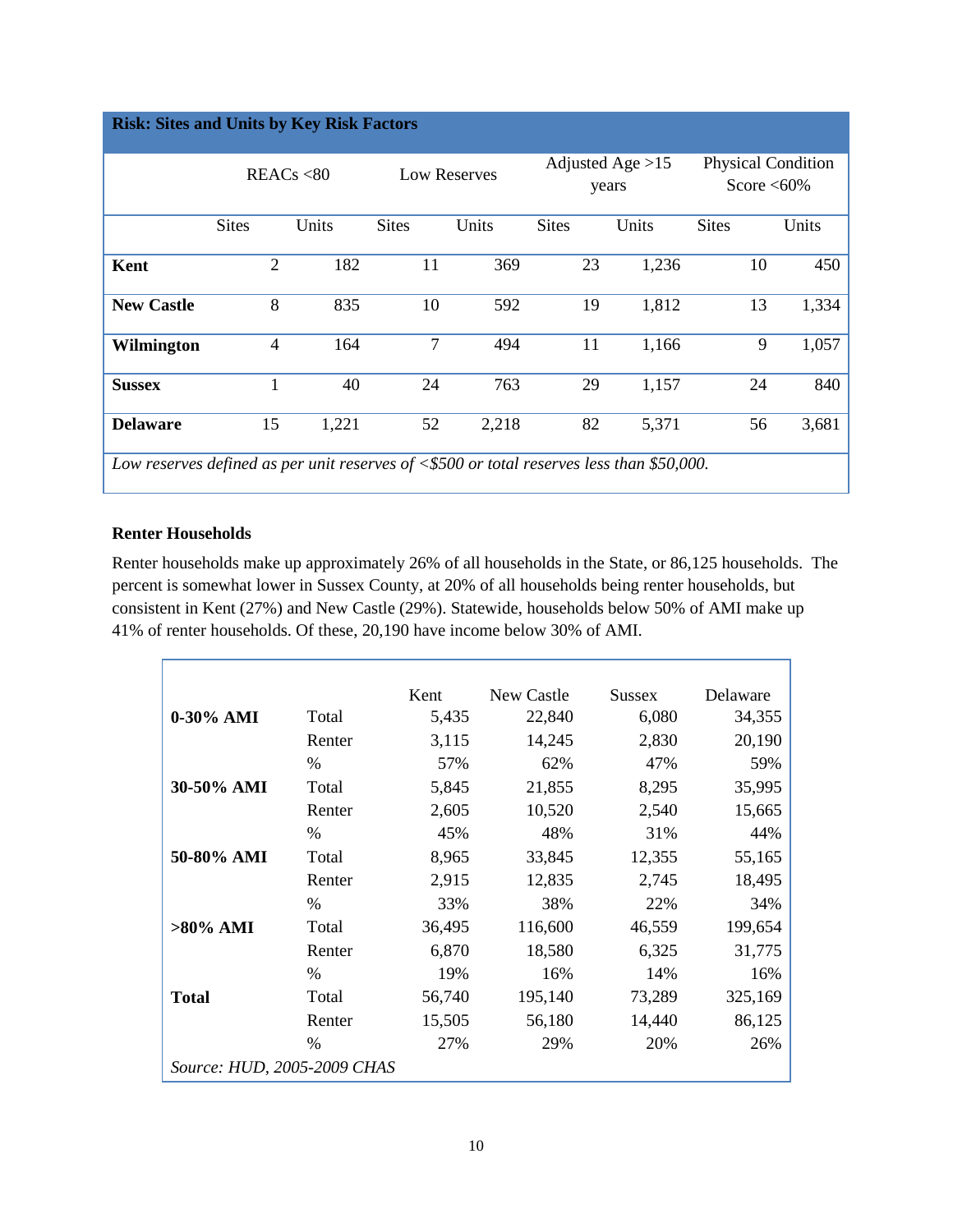Across all three counties, approximately 40% of renter households have income below 50% of AMI, and 20% with income from 50-80% AMI. The income distribution is fairly similar across the counties, with New Castle County having slightly more households below 30% and 50% of AMI, likely due to its higher median family income.

|                             | $0-30\%$ AMI |      | 30-50% AMI |      | 50-80% AMI |     | $>80\%$ AMI |               | <b>Total Renter</b><br>Households |      |
|-----------------------------|--------------|------|------------|------|------------|-----|-------------|---------------|-----------------------------------|------|
|                             | #            | $\%$ | #          | $\%$ | #          | %   | #           | $\frac{0}{0}$ | #                                 | $\%$ |
| Kent                        | 3,115        | 20%  | 2,605      | 17%  | 2,915      | 19% | 6,870       | 44%           | 15,505                            | 100% |
| <b>New Castle</b>           | 14,245       | 25%  | 10,520     | 19%  | 12,835     | 23% | 18,580      | 33%           | 56,180                            | 100% |
| <b>Sussex</b>               | 2,830        | 20%  | 2,540      | 18%  | 2,745      | 19% | 6,325       | 44%           | 14,440                            | 100% |
| <b>Delaware</b>             | 20,190       | 23%  | 15,665     | 18%  | 18,495     | 21% | 31,775      | 37%           | 86,125                            | 100% |
| Source: HUD, 2005-2009 CHAS |              |      |            |      |            |     |             |               |                                   |      |

By age and household type, small family households and other non-elderly, non-family households make up the majority of renter households, at 44% and 34% of renter households, respectively.

|                                      | $0-30\%$ AM |               | 30-50% AMI |               | 50-80% AMI |               | $>80\%$ AMI |               | <b>Total</b> |               |
|--------------------------------------|-------------|---------------|------------|---------------|------------|---------------|-------------|---------------|--------------|---------------|
|                                      | #           | $\frac{6}{9}$ | #          | $\frac{6}{6}$ | #          | $\frac{6}{6}$ | #           | $\frac{6}{9}$ | #            | $\frac{6}{6}$ |
| Large Family $(5+)$                  | 1,535       | 8%            | 895        | 6%            | 1,490      | 8%            | 1,610       | 5%            | 5,530        | 6%            |
| <b>Small Family</b>                  |             |               |            |               |            |               |             |               |              |               |
| $(2-4$ persons,                      | 6,990       | 35%           | 6,935      | 44%           | 8,285      | 45%           | 15,420      | 49%           | 37,630       | 44%           |
| nonelderly)                          |             |               |            |               |            |               |             |               |              |               |
| <b>Elderly Family</b><br>(2 persons) | 420         | 2%            | 750        | 5%            | 950        | 5%            | 1,475       | 5%            | 3595         | 4%            |
| <b>Elderly Non-family</b>            | 4,705       | 23%           | 2,625      | 17%           | 1,445      | 8%            | 1,345       | 4%            | 10,120       | 12%           |
| Other (non-elderly,<br>non-family)   | 6,540       | 32%           | 4,465      | 28%           | 6,325      | 34%           | 11,930      | 38%           | 29,260       | 34%           |
| <b>Total</b>                         | 20,190      | 100%          | 15,670     | 100%          | 18,495     | 100%          | 31,780      | 100%          | 86,135       | 100%          |
| <i>Source: 2005-2009 CHAS</i>        |             |               |            |               |            |               |             |               |              |               |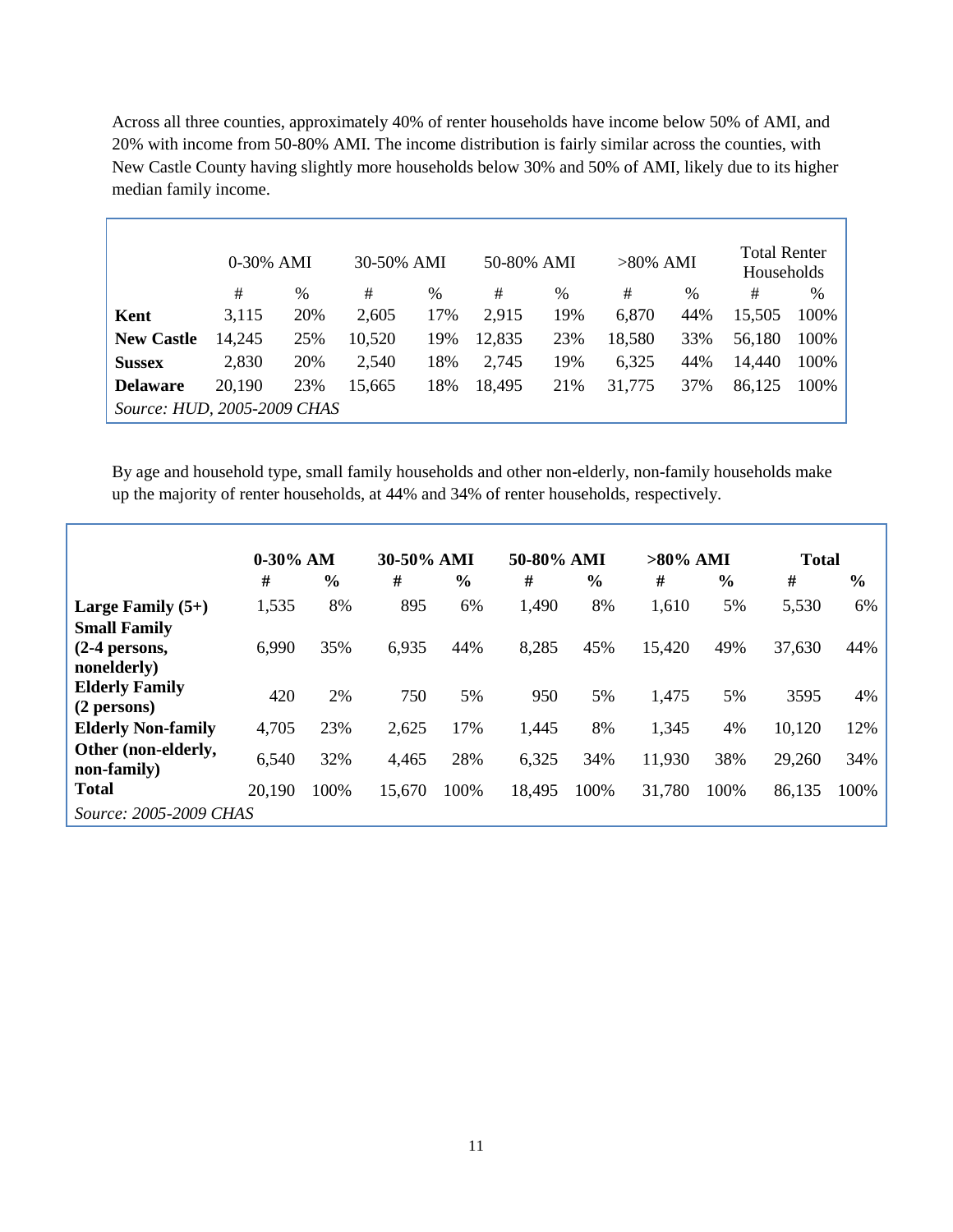### **At-risk Households**

At-risk households and cost burden among renter households remain primary rental housing needs. Statewide, approximately 32,000 renter households have annual income below \$35,000 and are costburdened, paying more than 30% of their income for housing (2005-2009 American Community Survey). CHAS data released by HUD further break out cost burden for renter households by HUD AMI categories.

| <b>Cost-burdened Renter Households by AMI (paying more than 30% of income for housing)</b> |                                                                             |            |            |             |        |  |  |
|--------------------------------------------------------------------------------------------|-----------------------------------------------------------------------------|------------|------------|-------------|--------|--|--|
|                                                                                            | $0-30\%$ AMI                                                                | 30-50% AMI | 50-80% AMI | $>80\%$ AMi | Total  |  |  |
| Kent                                                                                       | 2,290                                                                       | 1,745      | 1,600      | 770         | 6,405  |  |  |
| <b>New Castle</b>                                                                          | 9,935                                                                       | 7.830      | 5,165      | 570         | 23,500 |  |  |
| Wilmington                                                                                 | 3.590                                                                       | 2.375      | 1.075      | <i>110</i>  | 7.150  |  |  |
| <b>Sussex</b>                                                                              | 2,030                                                                       | 1,760      | 1,320      | 590         | 5,700  |  |  |
| <b>Delaware</b>                                                                            | 14,255                                                                      | 11,335     | 8,085      | 1,930       | 35,605 |  |  |
|                                                                                            | Source: HUD, 2005-2009 CHAS. Wilmington numbers are included in NCCo total. |            |            |             |        |  |  |

Extremely low-income households are most likely to be severely cost-burdened, paying more than 50% of their income for housing. These households are high risk of housing crises, are likely living paycheck to paycheck, and may also be in overcrowded or substandard conditions. Close to half (48%, 17,245) of cost-burdened renter households in Delaware are severely cost-burdened. These households are predominantly extremely low-income: 70% of severely cost-burdened households in the State (12,115) have extremely low incomes. There are an estimated 25,590 cost-burdened renter households with income below 50% of AMI in Delaware.

Waiting lists for rental assistance are another direct measure of need and demand for affordable housing. Across Delaware, approximately 25,000 households are on waiting lists for public housing, Housing Choice Vouchers, and privately-owned subsidized housing. While there may be some duplication among these lists, this is a direct indicator of the need for rental assistance in the State.

Across Delaware, approximately 25,000 households are on waiting lists for public housing, Housing Choice Vouchers, and privately-owned subsidized housing. While there is some duplication among these lists, this is another indicator of the need for rental assistance and affordable rental housing in the State.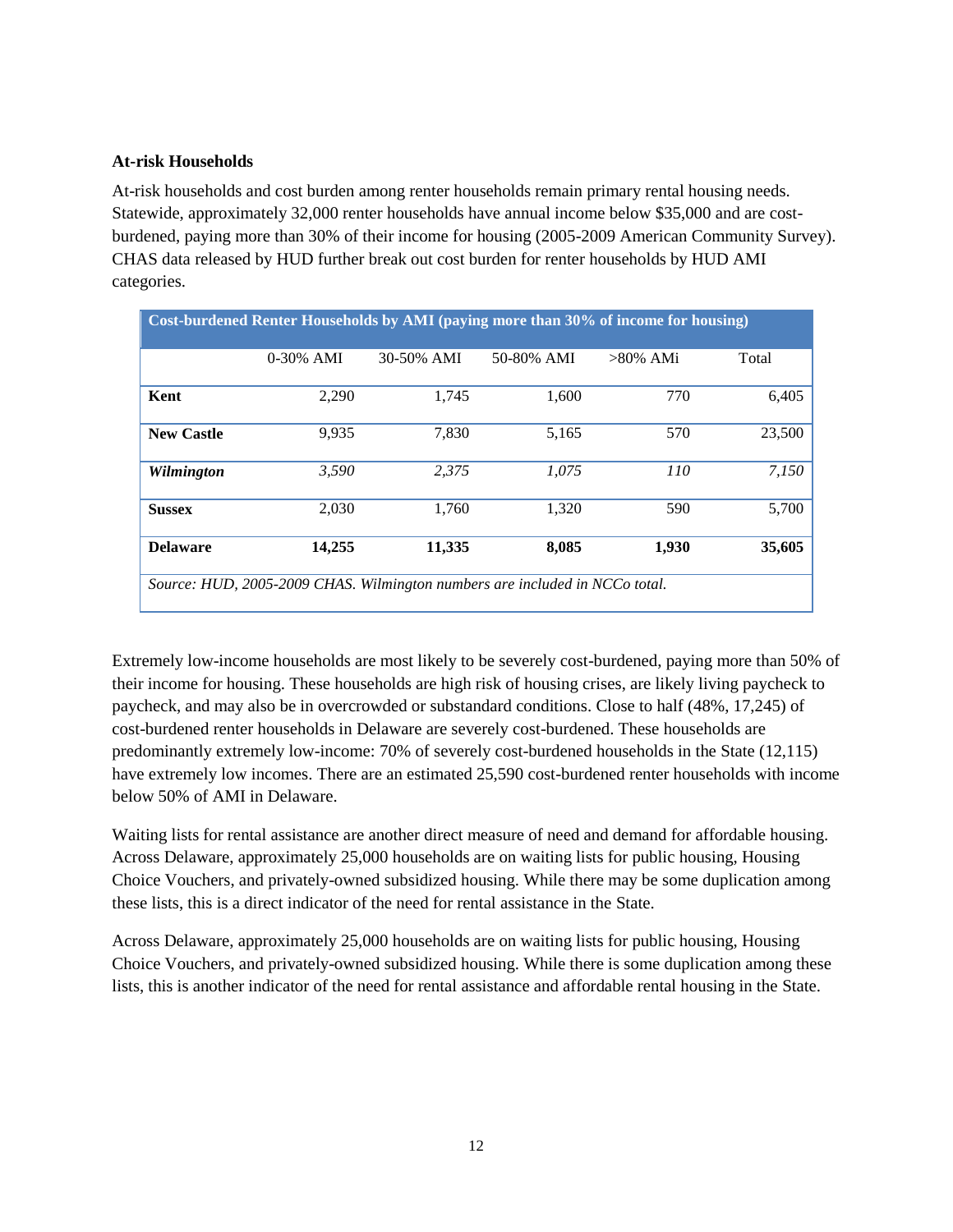# *Elderly Households*

Housing demand among elderly households will remain high as the demographics of the State continue to shift. Increasingly, people prefer to remain in their communities and seek opportunities to age in place. Elderly households are often downsizing to smaller homes and units. Among elderly renter households, needs are greatest among extremely low-income households. 58% of elderly renter households with extremely low income are cost-burdened.

| <b>Elderly Renter Households by AMI</b> |                                 |                   |                                 |                     |                                            |                     |                                 |                     |                                 |                     |  |
|-----------------------------------------|---------------------------------|-------------------|---------------------------------|---------------------|--------------------------------------------|---------------------|---------------------------------|---------------------|---------------------------------|---------------------|--|
|                                         |                                 | $0-30\%$ AMI      |                                 | 30-50% AMI          |                                            | 50-80% AMI          |                                 | $>80\%$ AMI         |                                 | Total               |  |
|                                         | Elderly<br>Renter<br><b>HHs</b> | Cost-<br>burdened | Elderly<br>Renter<br><b>HHs</b> | $Cost-$<br>burdened | Elderly<br>Renter<br><b>HH<sub>s</sub></b> | $Cost-$<br>burdened | Elderly<br>Renter<br><b>HHs</b> | $Cost-$<br>burdened | Elderly<br>Renter<br><b>HHs</b> | $Cost-$<br>burdened |  |
| Kent                                    | 605                             | 359               | 740                             | 485                 | 520                                        | 280                 | 585                             | 140                 | 2,450                           | 1,264               |  |
| <b>New Castle</b>                       | 3,785                           | 2,135             | 1,890                           | 1,185               | 1,350                                      | 530                 | 1,530                           | 290                 | 8,555                           | 4,140               |  |
| <b>Sussex</b>                           | 735                             | 470               | 745                             | 390                 | 525                                        | 270                 | 705                             | 114                 | 2,710                           | 1,244               |  |
| <b>Delaware</b>                         | 5,125                           | 2,964             | 3,375                           | 2,060               | 2,395                                      | 1,080               | 2,820                           | 544                 | 13,715                          | 6,648               |  |
| Source: HUD, 2005-2009 CHAS             |                                 |                   |                                 |                     |                                            |                     |                                 |                     |                                 |                     |  |

NOTE: High margins of error can be a limitation to the major sources of data on local housing needs (HUD's CHAS Data and the American Community Survey data used to develop it). Smaller geographies and subpopulations (for example, the Countylevel totals of elderly households by income level and cost burden in the above table) should be approached with caution, as margins of error become especially high in estimates below 1,000.

# **Rental Housing Needs**

 $\overline{\phantom{a}}$ 

While the Great Recession ended in mid-2009, Delawareans, like the rest of the Country, are still slowly recovering. In October 2012, unemployment in Delaware was 6.8% (7.9% U.S.) – 30,000 Delawareans unemployed and actively looking for work.1 As described in the State's Annual Economic Report for 2010, "After a typical recession, it takes several years of expansion for the total number of jobs in the economy to exceed its previous peak. In the current case, it will take longer."2 The State lost 30,600 jobs from December 2007 – December 2009.

<http://www.delawareworks.com/oolmi/Information/Publications/MonthlyLaborReview.aspx> 2 Delaware Annual Economic Report, 2010. Delaware Department of Labor.

<sup>1</sup> Delaware Monthly Labor Review, July 2012. Delaware Department of Labor.

[http://www.delawareworks.com/oolmi/Information/Publications/DelawareAnnualEconomicReport.aspx.](http://www.delawareworks.com/oolmi/Information/Publications/DelawareAnnualEconomicReport.aspx)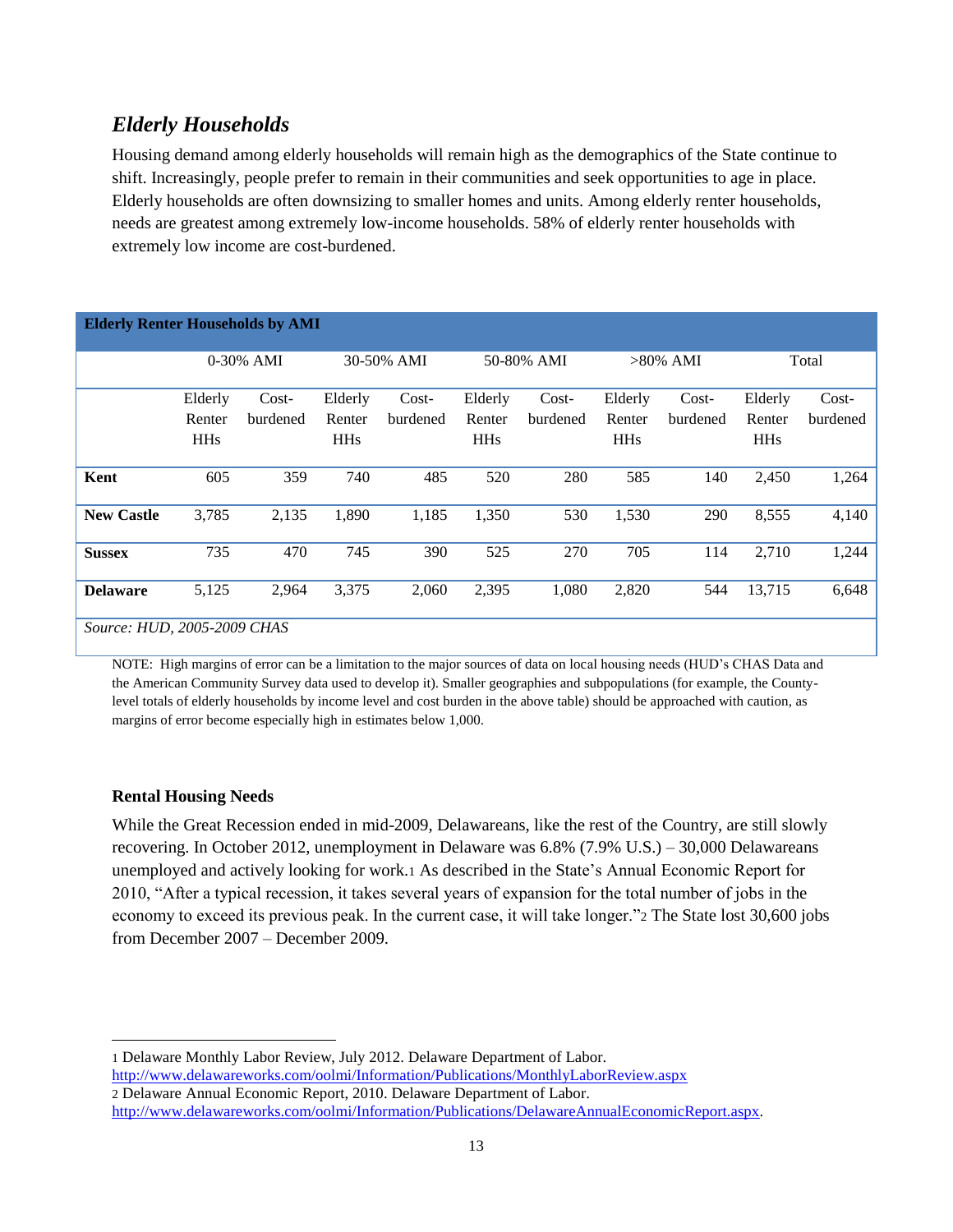The recession and subsequent slow recovery led to dramatic drops in household growth, the key driver of housing demand. This has combined with overbuilding left over from the mid-2000s to further slow the housing market's recovery. However, overbuilding focused mostly on single family housing and units for owner-occupancy, and renter household growth has, as a part of overall household growth, been strong. Many households have reverted from ownership to renting or are choosing to postpone purchasing a home. Nationally, the 2000s marked the highest decade-long growth in renter households in the last 60 years. Middle-aged households (35-44) and married-couple households, both typically the strongest demographics for homeownership, have both grown as a portion of renter households. From 2000 to 2010, renter households made up 30% of household growth in Delaware.

With lower-income occupations earliest and most likely to face the loss of income and employment in a recession and downturn, rental demand – and needs - among low-income households have grown. The tighter rental market with increasing demand has also pushed rents up. Median gross rent in Delaware rose 49% from 2000 to 2010. In this same time period, median family income in the State rose only 24%.

The most severe rental housing needs are for households with extremely low incomes (0-30% AMI), but these households will likely need rental assistance to afford LIHTC units. For households with income from 30-50% of AMI, renter mismatch is often a challenge. Many affordable units in the market are typically occupied by higher-income households. Even though there may appear to be sufficient units for households at 50% of AMI, many of these units are occupied by higher-income households.

Finally, as the population continues to shift towards older and smaller households, there should be continued demand for smaller units in more dense neighborhoods within walking distance to services and amenities.

# *People with Disabilities*

The 2010 American Community Survey estimated there are approximately 108,500 Delawareans with disabilities, or 12.3% of the population. The older population is much more likely to have a disability, particularly disabilities that require assistance with daily activities. From 2010 to 2040, the population over 65 is projected to increase almost 120%, compared to about 10% for other age groups. As the population ages, the percentage of the population as well as the number of people with disabilities will increase substantially.

People with disabilities, particularly severe disabilities, are far more likely to have poverty-level income and lower income in general than people with no disabilities. In Delaware, 39% of people with disabilities have income below 200% of the federal poverty level (in 2010, \$22,280 for a single person under 65) compared to 25% of people with no disabilities. People with the most severe, work-limiting disabilities may rely on SSI or SSDI for income, which typically provides a very limited income that makes it nearimpossible to afford housing without assistance. The lack of stable, affordable and accessible housing is often a major barrier to remaining in the community for people with severe disabilities and extremely low income.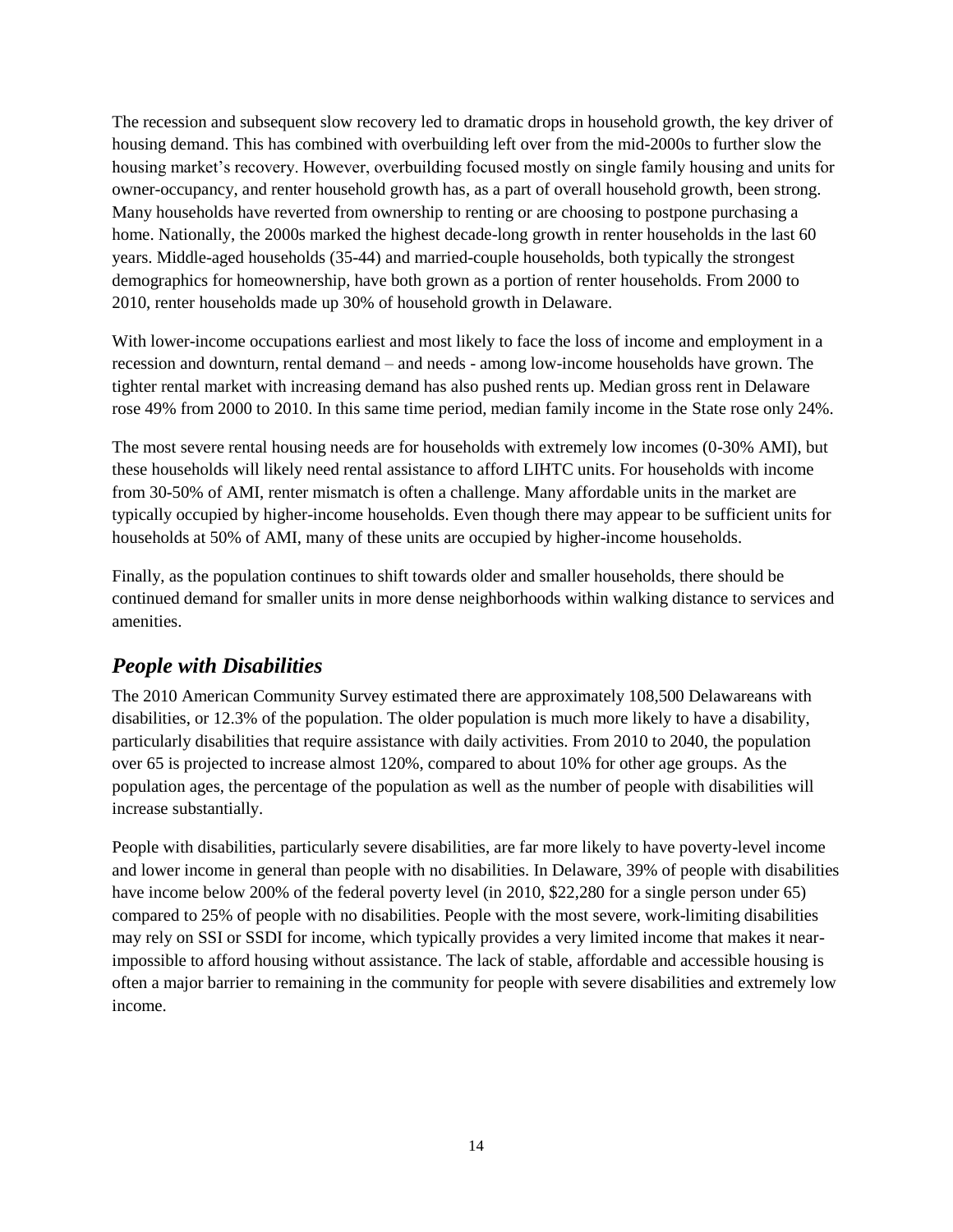Nationally, HUD issues a bi-annual report on Worst Case Housing Needs, a term developed to identify the most vulnerable households most in need of housing assistance. "Worst case needs" are defined as renter households with very low incomes (50% of AMI) with no rental assistance and severe housing

problems. "Severe housing problems" include inadequate kitchen or plumbing, overcrowding or severe cost burden (over 50% of income on housing costs). For the 2012 report *Community and Choice: Housing Needs for People with Disabilities in Delaware*, a State-level estimate of worst case housing needs was developed using a mix of national and local data. This exercise



developed an estimate of approximately 4,600 households in Delaware with worst-case housing needs and a nonelderly member with a disability.

In July 2011, the State of Delaware signed a Settlement Agreement with the United States Department of Justice (USDOJ) resolving a three-year investigation into the State's behavioral health care system, particularly the Delaware Psychiatric Center. The Agreement lays out strategies and benchmarks to ensure Delaware's compliance with the Americans with Disabilities Act (ADA), specifically the "integration mandate" that services be provided in the least restrictive setting possible as upheld by *Olmstead vs. L.C.* While the Agreement is specific to the population with serious and persistent mental illness (SPMI), the Department of Health and Social Services (DHSS) is carrying its intent and spirit into systemic reform across the Department. Ensuring affordable housing opportunities and choices are available to support community-based care is a critical piece of these reforms.

By the terms of the Settlement Agreement, an integrated unit means no more than two persons living together in a unit (with a roommate of their choice) and no more than 20% of the units in an apartment complex leased to persons with a disability. Integrated units and independent settings are preferred as the least restrictive setting whenever appropriate. For the State's affordable housing industry, this shift to prioritizing community-based care means increased focus on integrating units set-aside for people with disabilities in regular multifamily properties, investing resources to meet affordability needs, and coordinating with service providers.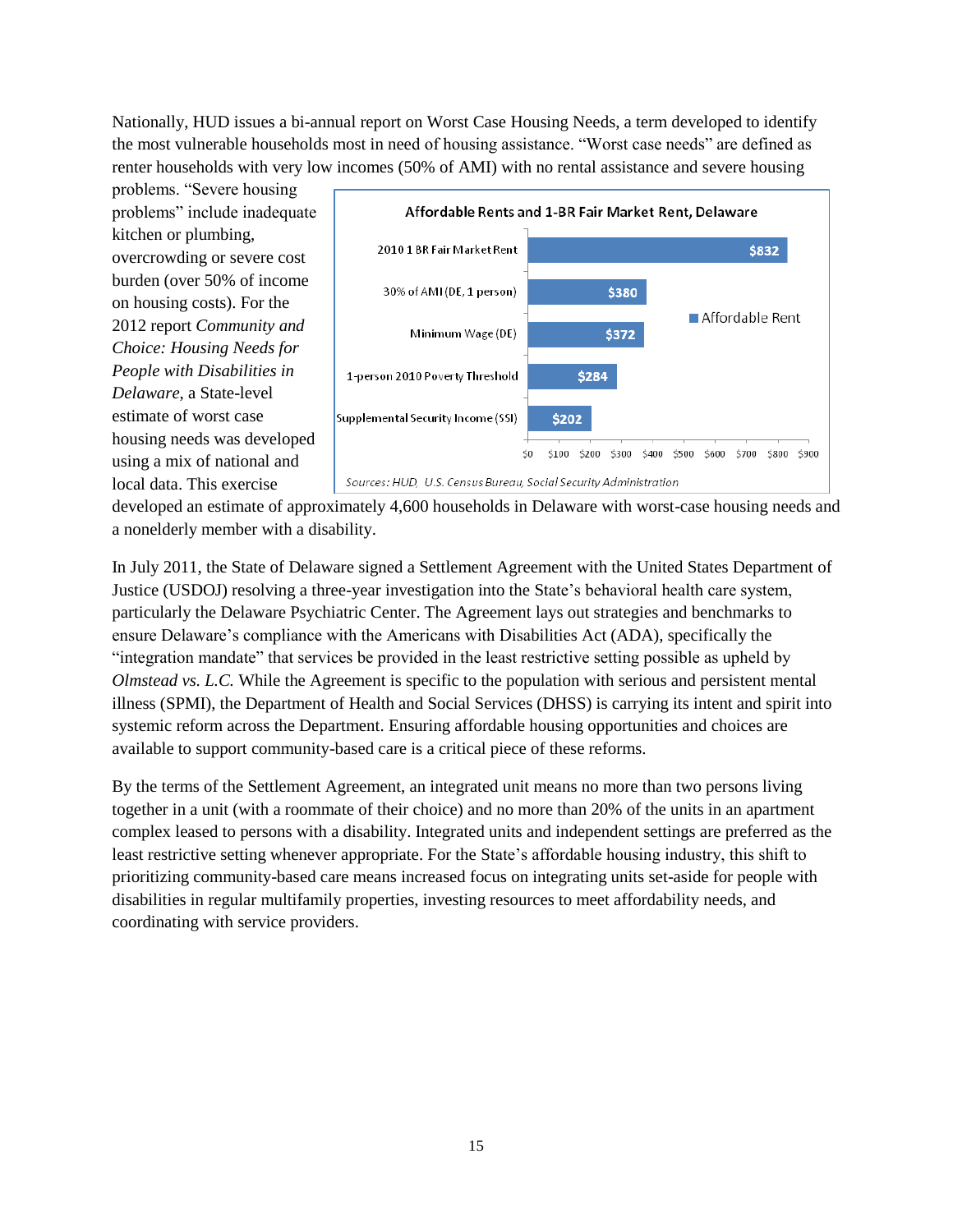| <b>Delaware Local Data</b>                                                                |                                                             |  |  |  |
|-------------------------------------------------------------------------------------------|-------------------------------------------------------------|--|--|--|
| <b>Population</b>                                                                         | <b>Need</b>                                                 |  |  |  |
| <b>Intellectual/Developmental Disabilities</b>                                            | 150 - at-risk due to aging caregivers                       |  |  |  |
| <b>Substance Abuse/Mental Health</b>                                                      | 882 - in need of stable housing (nursing home, corrections) |  |  |  |
|                                                                                           | facility, other institution, unknown, or homeless)          |  |  |  |
|                                                                                           | 300 - Diversions and transitions from LTC facilities        |  |  |  |
| <b>Elderly or Adults with Physical</b>                                                    | 100 - Transitions from DHSS LTC Facilities                  |  |  |  |
| <b>Disabilities</b>                                                                       | 250 – Other DSAAPD Referrals                                |  |  |  |
|                                                                                           | Likely all (650) fully accessible units                     |  |  |  |
| People with HIV/AIDS                                                                      | 250 on TBRA waiting list                                    |  |  |  |
| <b>Total</b>                                                                              | 1,932                                                       |  |  |  |
| Source: Community and Choice: Housing Needs of People with Disabilities in Delaware, 2012 |                                                             |  |  |  |

<span id="page-15-0"></span>The above table suggests a total need for rental assistance for approximately 1,950 individuals or households. These individuals are highly likely to be precariously housed, cost-burdened and in need of rental assistance, or doubled-up with family or friends when they would prefer to and could live independently. The estimated need from LTC facilities suggests a need for at least 650 either assistedaccessible units or market-rate or income-restricted accessible units with tenant-based rental assistance.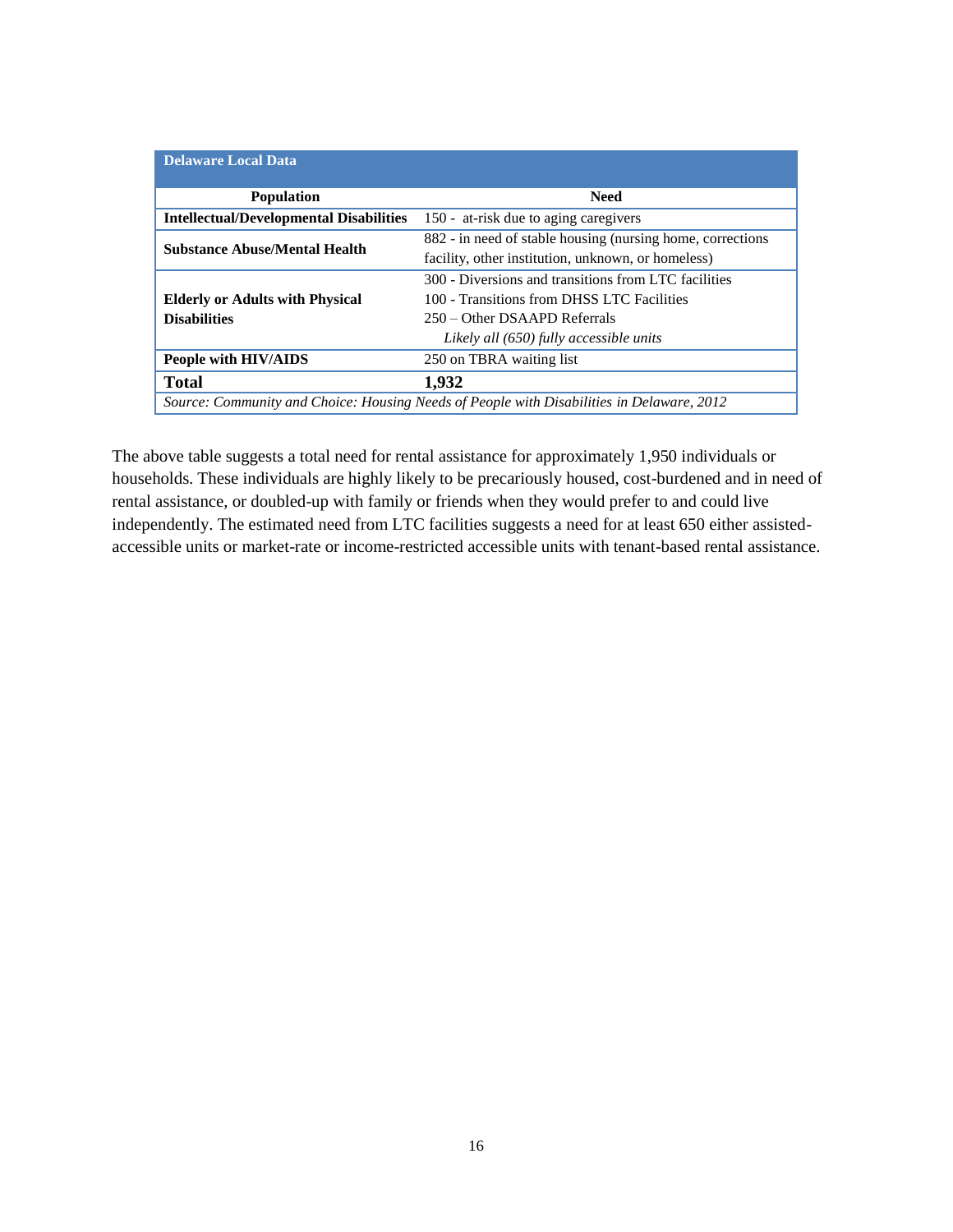# **TAX CREDIT ALLOCATIONS AND POOLS**

No applications will be accepted with Developments of 4 units or less. Developments will compete only within their respective Pools. Developments will be ranked within these Pools and the highest scoring developments in each Pool will be separately evaluated to determine the amount of tax credits required. Applicant tax credit requests should not exceed 10% of the approximate amount available in each pool. Each year DSHA shall establish the percentage of available credits for each Pool based on DSHA's development goals, need for affordable housing in each area, and compliance with State Strategies for Policies and Spending.

# **Non-Profit Pool**

In order to encourage the participation of local and/or State tax exempt organizations, and as required by Section 42 of the IRC, a minimum of ten percent (10%) of the housing credit ceiling for the current calendar year shall be set aside for qualified non-profit organizations. Developments that compete in the Non-Profit Pool, if they do not receive an allocation, will be eligible to compete in their respective pools. If the highest ranking non-profit sponsor requires additional credits, DSHA reserves the right to allocate the additional credits needed from another pool in which the development is qualified and/or issue a forward preliminary reservation for the remainder of credits required. See definition of a qualified nonprofit organization.

# **Estimated Dollar Amounts for 2013**

The estimated dollar amounts for 2013 are based on the annual tax credit authority available. 2013 forward reservations and commitments reduce Delaware's net available Tax Credit amount to approximately \$2,525,000.

# **1. Non-Profit Pool Approximate Tax Credit Authority \$252,500**

All Eligible Non-Profit Organizations

# **2. Preservation/Rehabilitation Pool Approximate Tax Credit Authority \$1,237,500**

- A. Tax Credits: Any tax credit housing development, which has completed its compliance period that is in (1) in need of substantial rehabilitation or (2) at risk of losing its affordability.
- B. Subsidized: Any currently occupied subsidized housing development and/or demolition/new construction of subsidized units (see definition of subsidized housing) (1) in need of substantial rehabilitation or (2) at risk of losing its affordability.

To further prioritize preservation developments, Points will be awarded for each of the following factors up to a maximum of ten (10) points. Each factor listed below must be supported and documented as an attachment in the application.

- 1. Require hard cost/rehabilitation expenses that exceed \$50,000/unit\* 4 points.
- 2. Have committed federal rental assistance contracts 3 points.
- 3. Property was placed in service on or before December 31, 1990 2 points
- 4. Property is a family development 1 point.

\*All hard/rehabilitation costs will be for the building housing the units and units only. (Must be documented by the Capital Needs Assessment and proposed rehabilitation work must be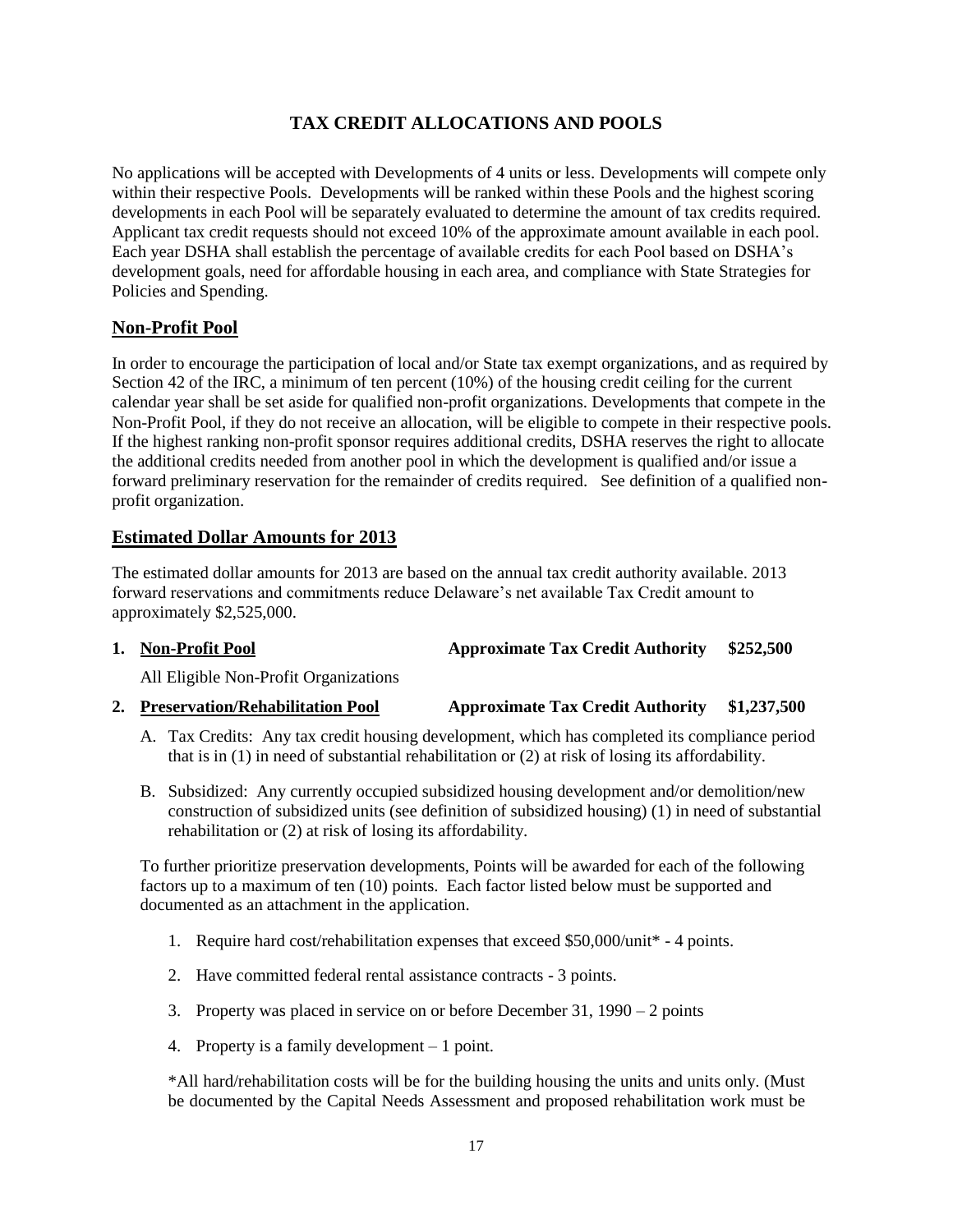past its 50% life cycle per DSHA's Construction Standards. (DSHA's Web-Based LIHTC Application Tab – Cost Summary - Buildings and Units Costs (for points) - must be completed.) Costs not to be included in the \$50,000/unit, include but are not limited to, all offices, community rooms/buildings, storage areas, maintenance areas, and separate laundry facilities, all exterior work not an integral part of the building or units, all site costs, bonds, and all work not of a standard nature such as installation of awnings or solar panels. The Applicant will not be eligible for points in the Preservation/Rehabilitation Pool if DSHA's LIHTC Web-Based Proforma Application Tab – Cost Summary - Buildings and Units Costs (for points) is not completed.

In order to qualify for Section A (Tax Credits), the applicant must meet the definition of substantial rehabilitation or submit written confirmation from the Tax Credit allocation agency that the development's affordability expiration is imminent.

In order to be eligible under Section B (Subsidized,) the applicant must: 1) meet the definition of substantial rehabilitation or provide written confirmation from the contract administrator of imminent expiration of affordability controls within two (2) years of application; 2) provide a letter of confirmation that the funding source is interested in receiving an application for all applicable assistance and 3) commit to making an application for continued project-based housing assistance payments and/or rental assistance payments for the longest possible period and to continue to re-apply for extensions. The obligation to apply for rental assistance payments will be a condition of any Tax Credit preliminary reservation and/or carryover agreement and a confirmation of rental assistance payments must be received prior to construction closing.

**NOTE**: RD Section 515 properties that are not contiguous can apply under one application as long as the ownership entity is under common ownership for all properties.

### **3. Chronically Homeless Set-Aside Approximate Tax Credit Authority \$250,000**

In order to encourage the development of permanent supportive housing units for the chronically homeless, \$250,000 of the housing credit ceiling has been set-aside for housing serving the chronically homeless. The households served by this set-aside have extremely low incomes with high needs for supervision and on-site services. Therefore, applications must include contracts and/or commitment letters for project based housing assistance payments and/or rental assistance (either from federal, state, or sponsor-funded resources) for the duration of the affordability period. In addition, on-site services must also be documented through contracts and/or commitment letters for the affordability period.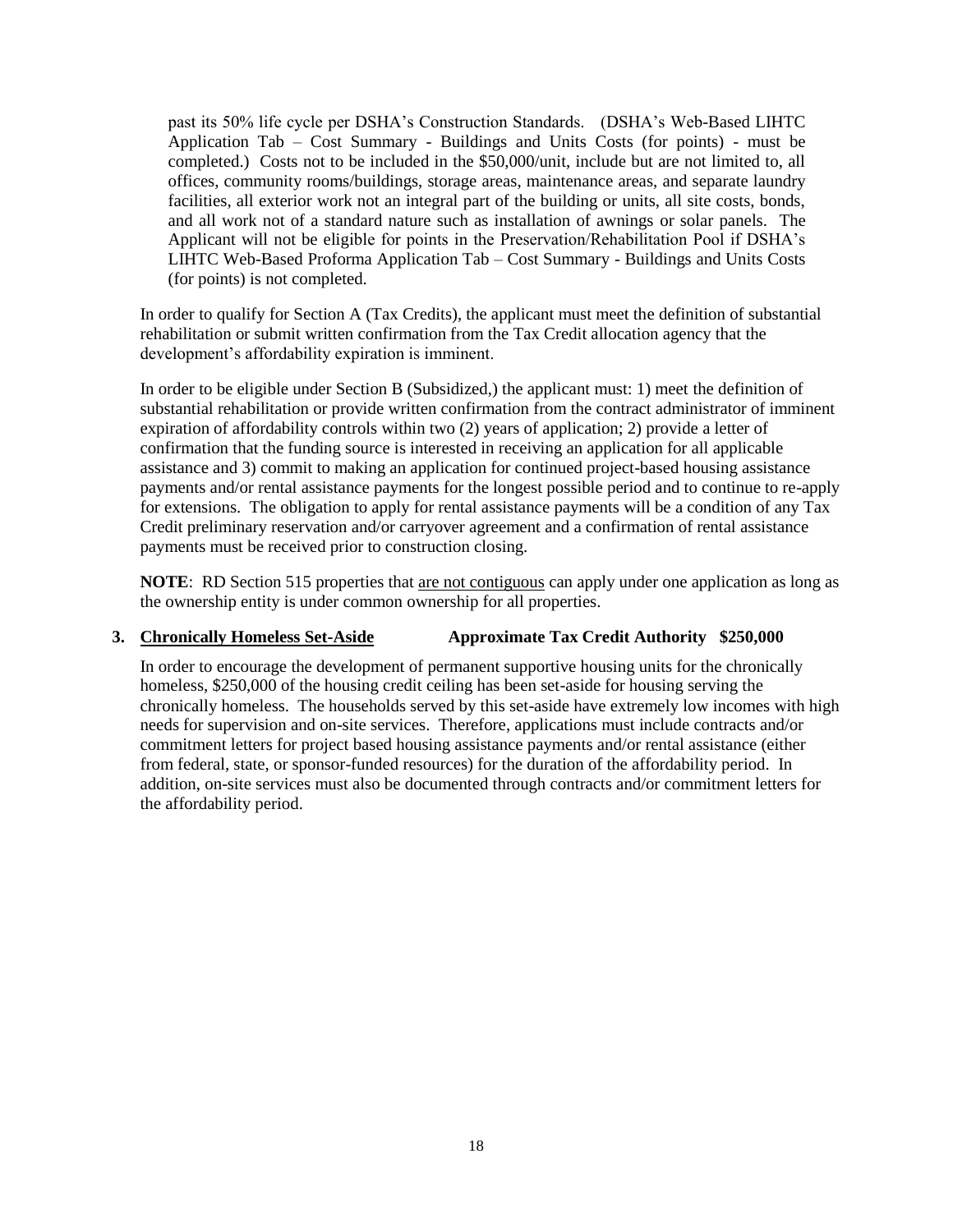#### **Individuals who are chronically homeless are defined as unaccompanied adults who meet one of the following criteria:**

### **(Priority 1)**

An unaccompanied person with an income less than 30% of the AMI and is homeless, currently residing in an institution, or is living in substandard or overcrowded conditions who suffers from one or more disabling condition(s) which limit his/her ability to perform activities of daily living, including:

- Diagnosable substance abuse disorder
- Serious mental illness
- Developmental disability
- Chronic physical illness or disability

### **(Priority 2)**

An unaccompanied person with an income less than 30% of the AMI who suffers from one or more disabling condition(s) which limit his/her ability to perform activities of daily living, including:

- Diagnosable substance abuse disorder  $\bullet$
- Serious mental illness
- Developmental disability  $\bullet$
- $\bullet$ Chronic physical illness or disability

### **Applications that meet the definition of Priority One will be given a preference for a tax credit allocation over applications that meet the definition of Priority Two for this set-aside.**

### **On-Site Services**

Permanent supportive housing units developed with this set-aside should have staffing 24 hours a day, 365 days a year. In addition, the application must demonstrate that on-site services will be provided to residents and should include, but will not be limited to:

- 1. The type of services to be provided and strength of commitment to provide services for the duration of the affordability period.
- 2. The anticipated sources of funding for such services and clear identification, in the proforma how services will be funded and maintained during the affordability period.
- 3. The physical space that will be used to provide such services.
- 4. How the sponsor or the contracted (or equivalent relationship) supportive services provider, meets the needs of the intended population and their experience in providing services to the targeted population.

If there is insufficient demand for the Chronically Homeless Set-Aside, credits remaining in that setaside will be redistributed to any other respective set-aside or pool at DSHA's discretion.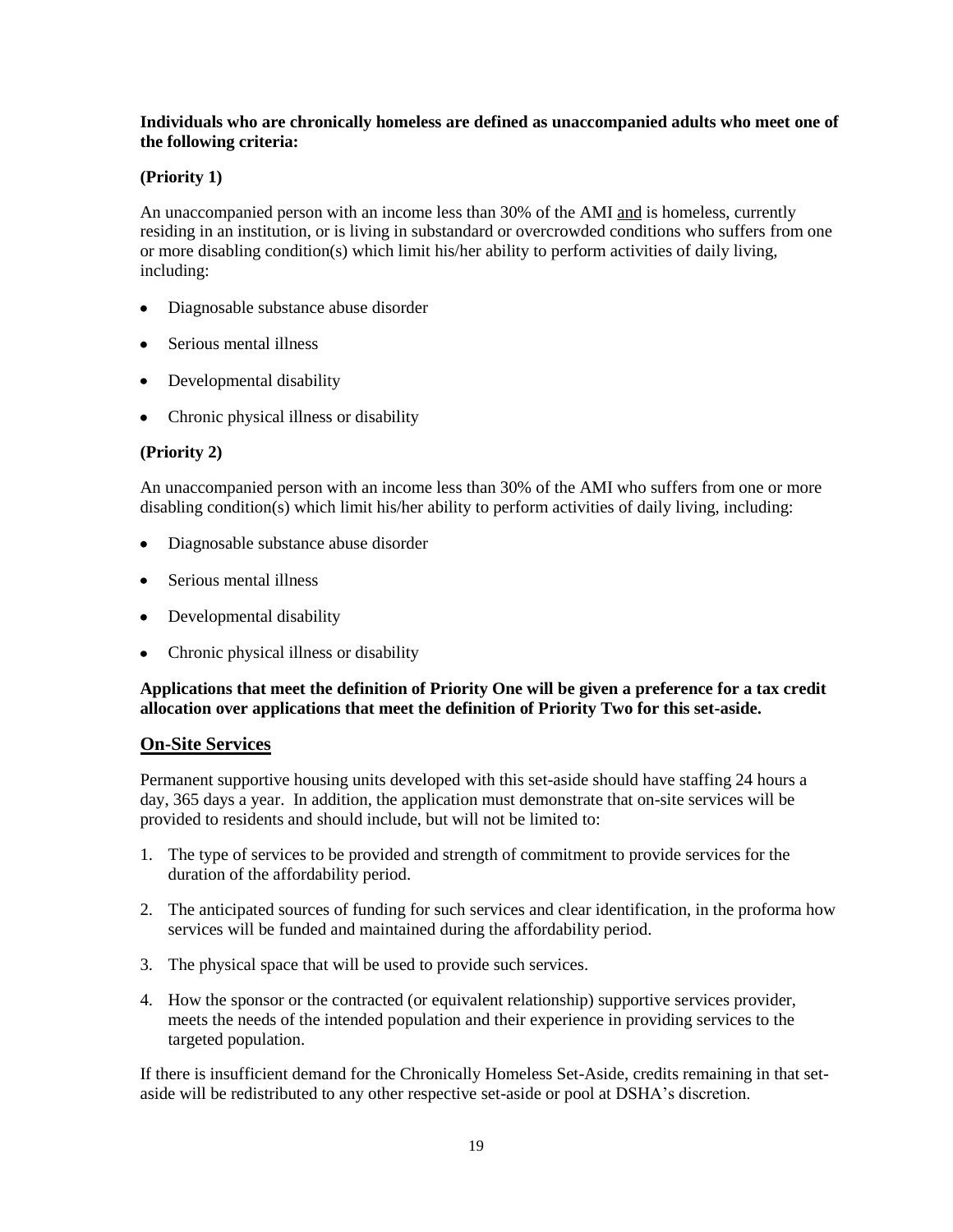### **4. New Housing Creation Pool Approximate Tax Credit Authority \$785,000**

Conversion: Any non-subsidized, non-tax credit housing development considered substandard (see definition) that needs substantial rehabilitation which will be converted into newly restricted and assisted affordable housing rental units or conversion of non-residential use to residential use. Completely vacant and/or abandoned structures are considered new creation, including HOPE VI or Choice Neighborhood applications.

- A. New Construction Projects: Newly constructed property that is created for newly restricted and/or assisted affordable housing rental units.
- B. All conversion and new construction shall be non-elderly (unless 50% of elderly units are subsidized). Elderly projects must have a rental subsidy contract for at least 50% of the newly created units if applying in this set-aside. Note: All conversion projects must meet all threshold requirements including minimum square footage and notice of inspection requirements.

The new housing creation pool was established to encourage new rental housing in response to new household growth and to relieve the conditions of "At-Risk" renter households. "At-Risk" renters are cost-burdened, residing in overcrowded or substandard units, or on assisted housing waiting lists.

# **Other Preliminary Reservation/Allocation Restrictions**

In each calendar year, the total dollar value of the credits that can be allocated under these rules is limited by the State housing credit ceiling provided in Section 42 of the IRC. Applicants seeking these credits shall be ranked in each Pool according to their respective point scores.

Compliance with the requirements of the Code is the sole responsibility of the owner. All applicants should consult their accountant, tax attorney or advisor as to the specific requirements of Section 42 of the Code governing the program.

Credits for all applicants will be limited to no more than: **Fifty percent (50%)** per development of the State's annual Credit authority available during any allocation year, based on the maximum eligible basis limits (see definition of eligible basis limits): or 2) irrespective of the number of developments, no single development entity shall be allocated more than **fifty percent (50%)** of the total annual credit authority available during any allocation year. This shall include but not be limited to, any consultants, codevelopers, or joint ventures where the single development entity receives part of the developer's fee. A development entity that reaches **50%** of the total allocation dollars available will have its next ranked development(s) eliminated.

Consideration for a Tax Credit allocation will be given for contiguous properties which may or may not be controlled by a Declaration of Land Use Restrictive Covenants Relating To Low Income Housing Tax Credits or other affordable rental restrictions, as long as: 1) 70% of all units in the proposed project meet the "Preservation/Rehabilitation" definition under this QAP; 2) all contiguous properties will be under common ownership and 3) all contiguous properties are eligible to receive acquisition and rehabilitation Tax Credits under the Code**.**

Once a development has received an allocation of credits, additional application(s) for credits for a subsequent development on the same or a contiguous site may not be submitted until such time as the original development is substantially complete and is at least ninety (90%) rented to qualified residents. DSHA may waive this requirement at its sole discretion.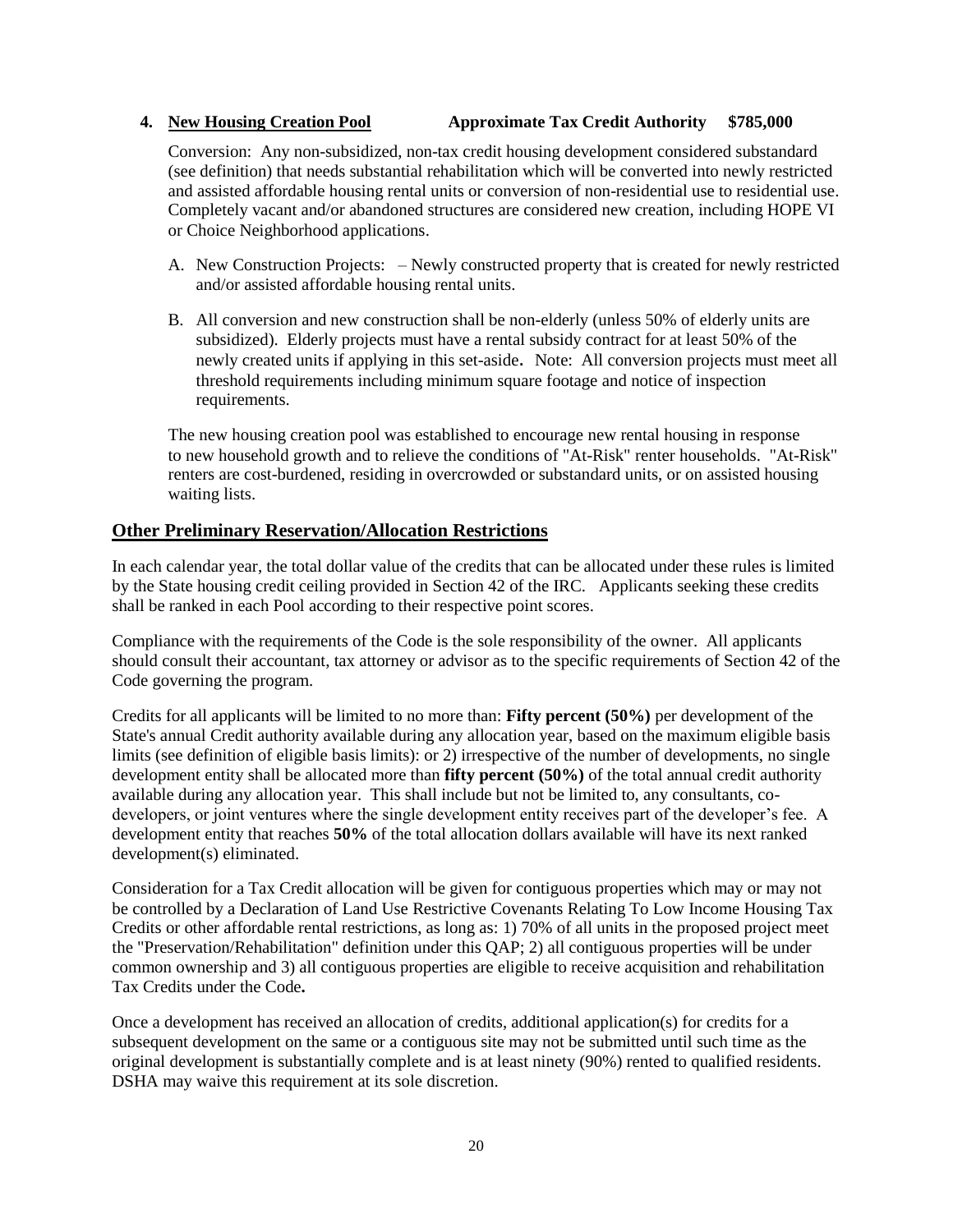If the applicable fraction from application to construction closing/carryover allocation changes due to over-income residents that result in a loss of credits, the difference in any equity will be the responsibility of the Applicant not DSHA.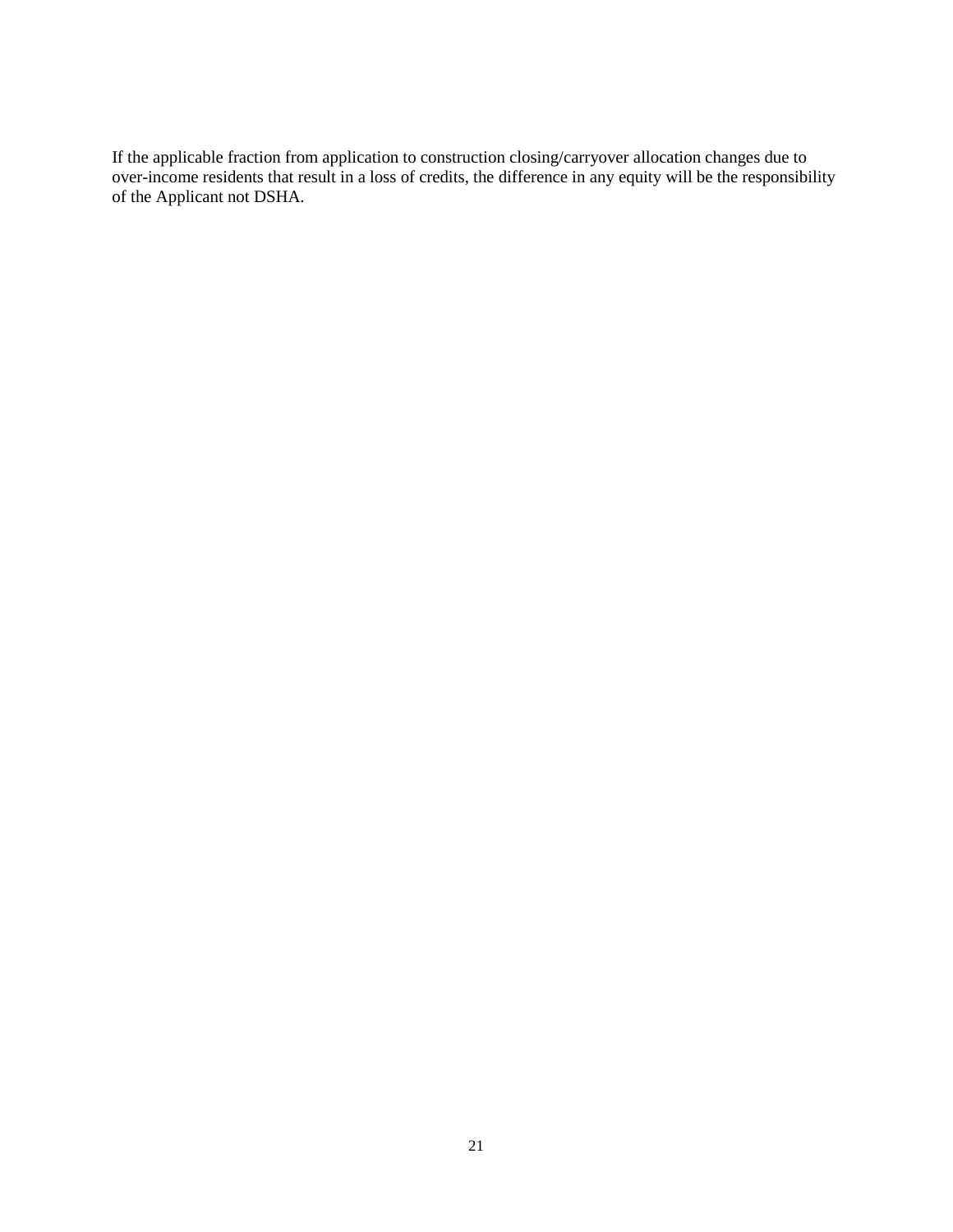#### **DEFINITIONS**

<span id="page-21-0"></span>**The definitions and terms used within DSHA's Qualified Allocation Plan and LIHTC application are an integral part of threshold requirements as well as the review and underwriting process. Therefore each applicant is responsible for ensuring that all applicable terms and definitions are adhered to in the application submitted.**

#### **Affordable**

A unit is considered affordable if the cost of housing (rent plus utilities) is income and rent restricted not to exceed 30% of the household income, adjusted for family size.

#### **Appraisal**

An independent appraisal, which conforms to the Uniform Standards of Professional Practice and in accordance with any DSHA standards, may be commissioned by DSHA to determine project valuation for the site, land and building for projects financed by DSHA. Where applicable, the value of the LIHTC must be provided. Regardless of whether or not the project has received a tax abatement, the appraisal will also provide the most recent tax assessment of the property. The cost of the appraisal will be an eligible cost of the development. Appraisals may be ordered by DSHA when the preliminary rankings are released for the top ranked projects. A Summary Appraisal will still be required for application.

#### **Chronically Homeless**

As defined in the Chronically Homeless Set–Aside.

#### **Code**

Internal Revenue Code, 26 U.S.C §1 et seq.

#### **Community Revitalization Plan**

A municipal, county, or regional plan that has been formally endorsed by a governing body. This includes, but is not limited to, a municipal and/or county Consolidated Plan, local or regional redevelopment plan, neighborhood redevelopment plan as endorsed and approved by local government, or a development that is located in an Enterprise Community.

#### **Complete Application**

An application including the application, application fee(s), completed forms and all required certifications and an application that meets all threshold and eligibility requirements. A checklist of required documents is provided in the Attachment to the QAP.

#### **Conversion**

Any non-subsidized, non-tax credit housing development considered substandard and in need of substantial rehabilitation that may be converted into newly restricted and assisted affordable housing rental units or conversion of non-residential use to residential use. Completely vacant and/or abandoned structures are considered conversion for purposes of new creation, including HOPE VI or Choice Neighborhood applications. Note: All conversion projects must meet all threshold requirements including minimum square footage and notice of inspection requirements.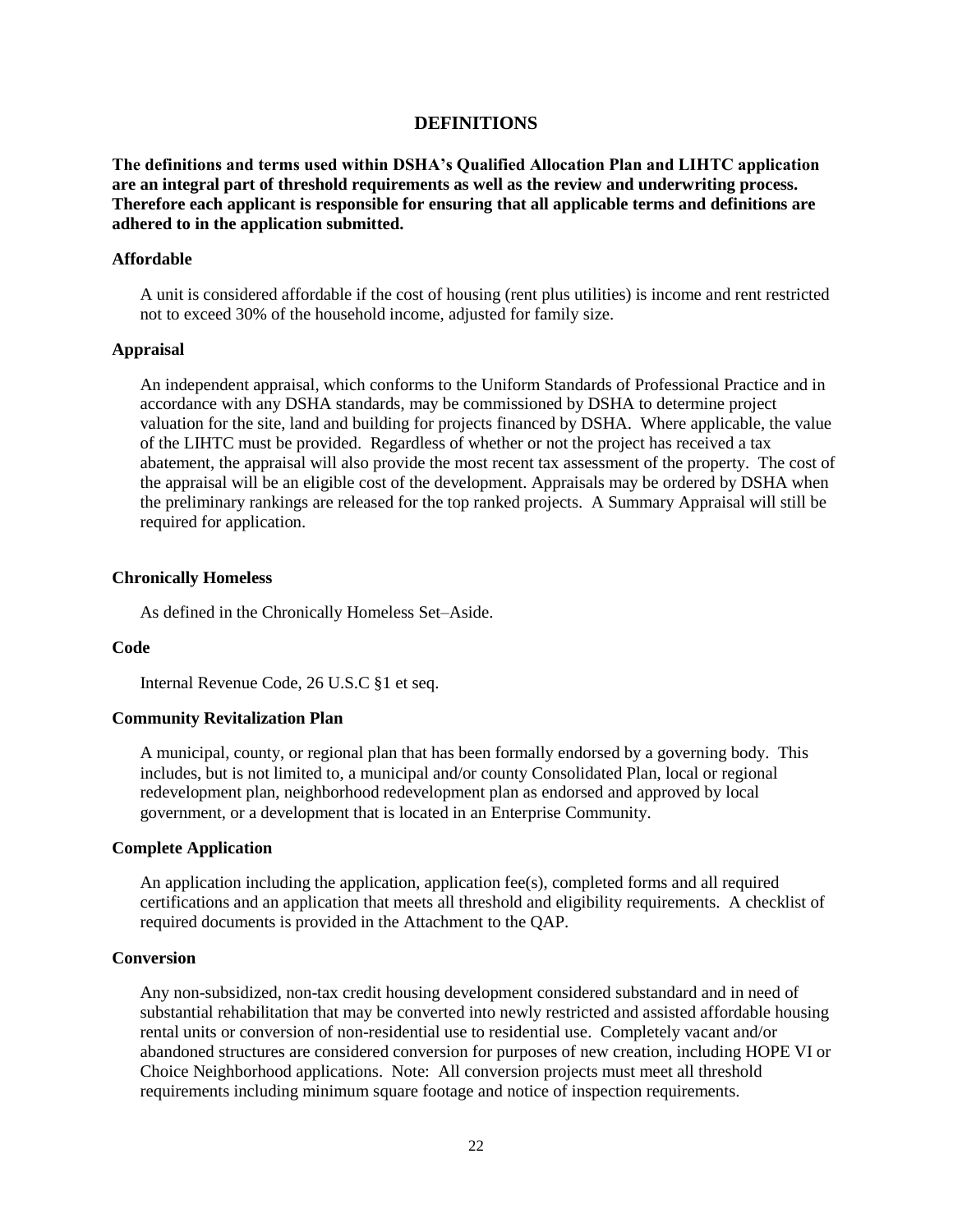#### **Consultant**

Consultants can be members of the Development Team. Consultant's duties include, but are not limited to, application packaging, arrangement for syndication, closing preparation, processing draws, management liaison, etc. In order to claim points for consultant experience, the applicant must submit an agreement to DSHA, outlining the current and long-term roles of the consultant that includes the terms, fees, and other conditions. The consultant must also demonstrate that its firm will be with the project from application stage until break-even of operations, if not longer. DSHA has the right to determine Consultant eligibility. Note: Consultant fees must be paid from the Developer's fees and the amount of the consultant fee must be disclosed at application.

#### **Developer**

A Developer is any corporate entity, partner or individual responsible for initiating and controlling the development process and ensuring that all, or any material portion of all, phases of the development process are accomplished.

#### **Developer Fee**

A developer fee is the amount of identified uses of development funds paid as compensation for developing the proposed housing. This fee covers the overhead and profit of the developer. The amount of developer fee is limited to a maximum of 12% of total development cost excluding developer's fee, transferred reserves, bond prepayment penalty or other penalties and land cost. The developer fee cannot exceed \$1,000,000. For identity of interest (related party) acquisitions of existing rental properties, the developer's fee is calculated at 9% of the Total Development Cost excluding developer's fee, transferred reserves, bond prepayment penalty, relocation operating deficit reserve, or other penalties and land cost, and cannot exceed \$1,000,000 (except when a rental subsidy reserve is established from additional deferred developer fee to serve Extremely Low Income residents). In addition, credits will not be allocated on: 1) developer's fees exceeding the above developer fee limits; or 2) any developer fee paid on costs exceeding the Eligible Basis Limits.

### **Development Team**

Developments must be sponsored by an entity with a Development Team that has development, construction and/or management experience. Members of the Development Team must evidence the capability, as determined by DSHA, which is needed to successfully undertake, complete and operate the development. The entire Development Team must be disclosed at time of application and includes, but is not limited to, the architect, developer, engineer, surveyor, real estate counsel, developer's tax counsel, management agent, general contractor (when general contractor is chosen at application) and processing agent/development consultant (if applicable). Any substitutions of Development Team members from original application or at any time during the construction period must be pre-approved by DSHA.

#### **Eligible State Basis Boost**

DSHA reserves the right to award a eligible state boost in eligible basis of up to thirty percent (30%), as determined by DSHA, for the highest ranked property(ies) to preservation applicants, applicants that target special needs populations, and/or to make projects financially feasible. This additional boost is not available for properties that are in a Qualified Census Tract (QCT) or Difficult to Develop Area (DDA) since a QCT or DDA already qualifies for the additional 30% boost. No applications will be accepted with an eligible state basis boost included in the tax credit calculation.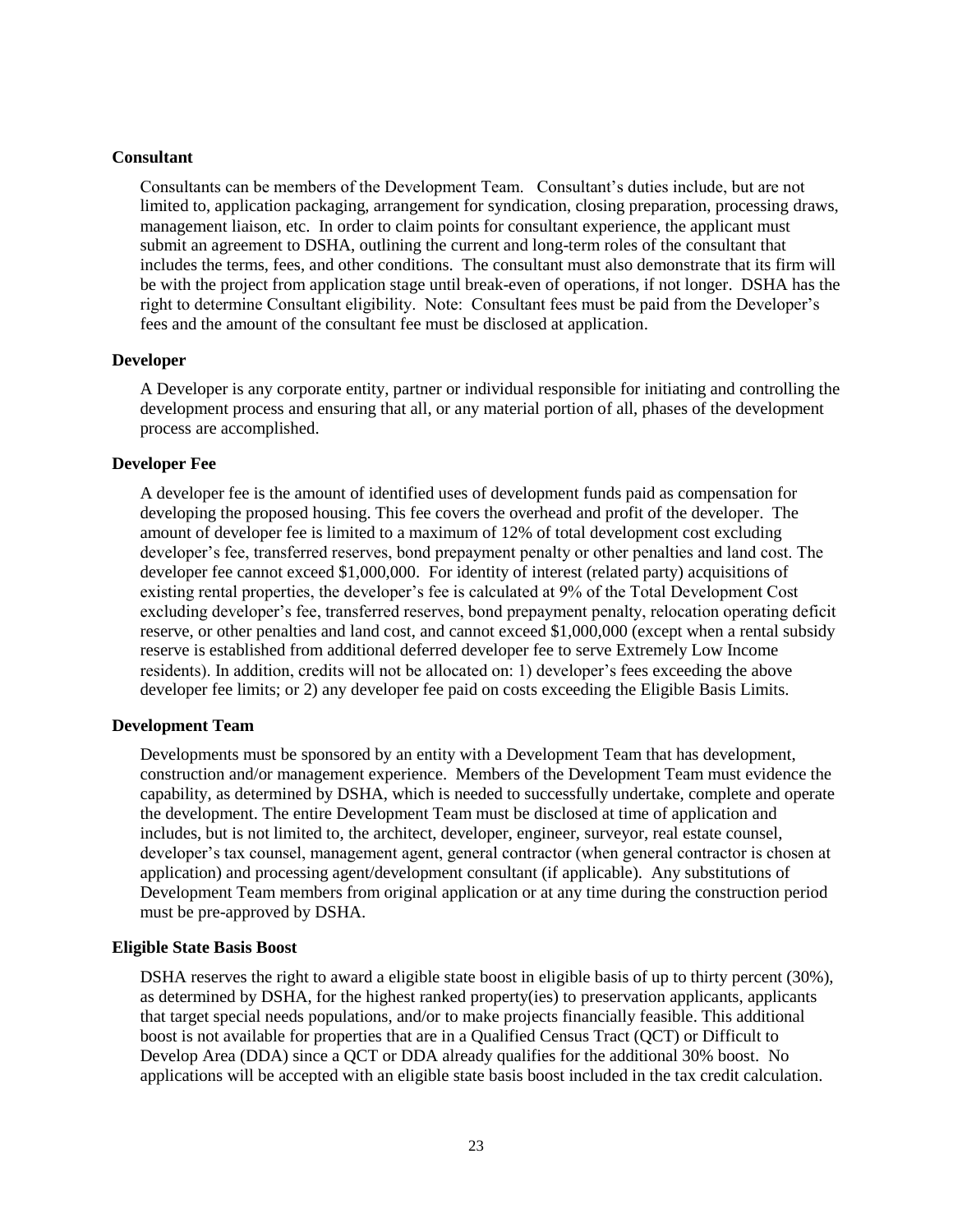DSHA will determine during the ranking/underwriting process if a eligible state basis boost is needed for financial feasibility or for assisting extremely low income households.

#### **Elderly Development**

For the purposes of this Allocation Plan, DSHA defines an elderly development as one where all residents are 62 or older or any housing that is specifically designed and operated to assist elderly persons, as defined in a State or Federal program (i.e., Rural Development or U.S. Department of Housing and Urban Development).

Elderly new creation developments are only eligible if 50% of the development's units are subsidized. This includes developments that are a mix of rehabilitation and new creation. 50% of all **new** units must be subsidized.

#### **Eligible Basis Limitations**

Eligible basis limits are limitations on total eligible basis as defined in section 42(d) of the code, excluding the QCT 30% adjustment factors based on number of bedrooms. Market rate units are not included in the eligible basis calculation. The limits replicate the 221(d) 3 HUD limits utilized under the HOME Program.

(Effective 01/01/2012) as follows:

| 0 bedroom | 1 Bedroom | 2 Bedroom | 3 bedroom | 4 bedroom |
|-----------|-----------|-----------|-----------|-----------|
| \$132,813 | \$152,251 | \$185,136 | \$239,505 | \$262,903 |

A project whose total eligible basis exceeds the above limit may participate in the program; however, the maximum amount of Credits allocated to a development is limited to the amount of eligible basis or the eligible basis limit, whichever is lower.

#### **Energy Audit**

Architect shall hire a professional firm certified by the Building Performance Institute. The firm shall provide an audit of existing properties to determine which energy saving measures can be incorporated into the architects' design. New construction drawings shall also be reviewed by a certified firm to include the proposed energy saving measures into the final design.

#### **Environmental Site Assessment**

A Phase I Environmental Site Assessment shall be prepared in accordance with ASTM E-1527-05 and is required for all applications. The report cannot be more than 12 months old at the time the application is submitted to DSHA. The report shall be accompanied by a certification from the applicant stating that any issues raised in the environmental site assessment have been reviewed and budgeted accordingly in the development budget.

#### **Environmental Audit**

A Phase I Environmental Audit is required for all applications with existing buildings. The Phase I Audit report must include the results from the following tests: lead in water, lead-based paint, asbestos and radon. Only the executive summary of the report shall be submitted in the application. Cost estimates for any remediation work shall be provided and included in the executive summary and in the development budget.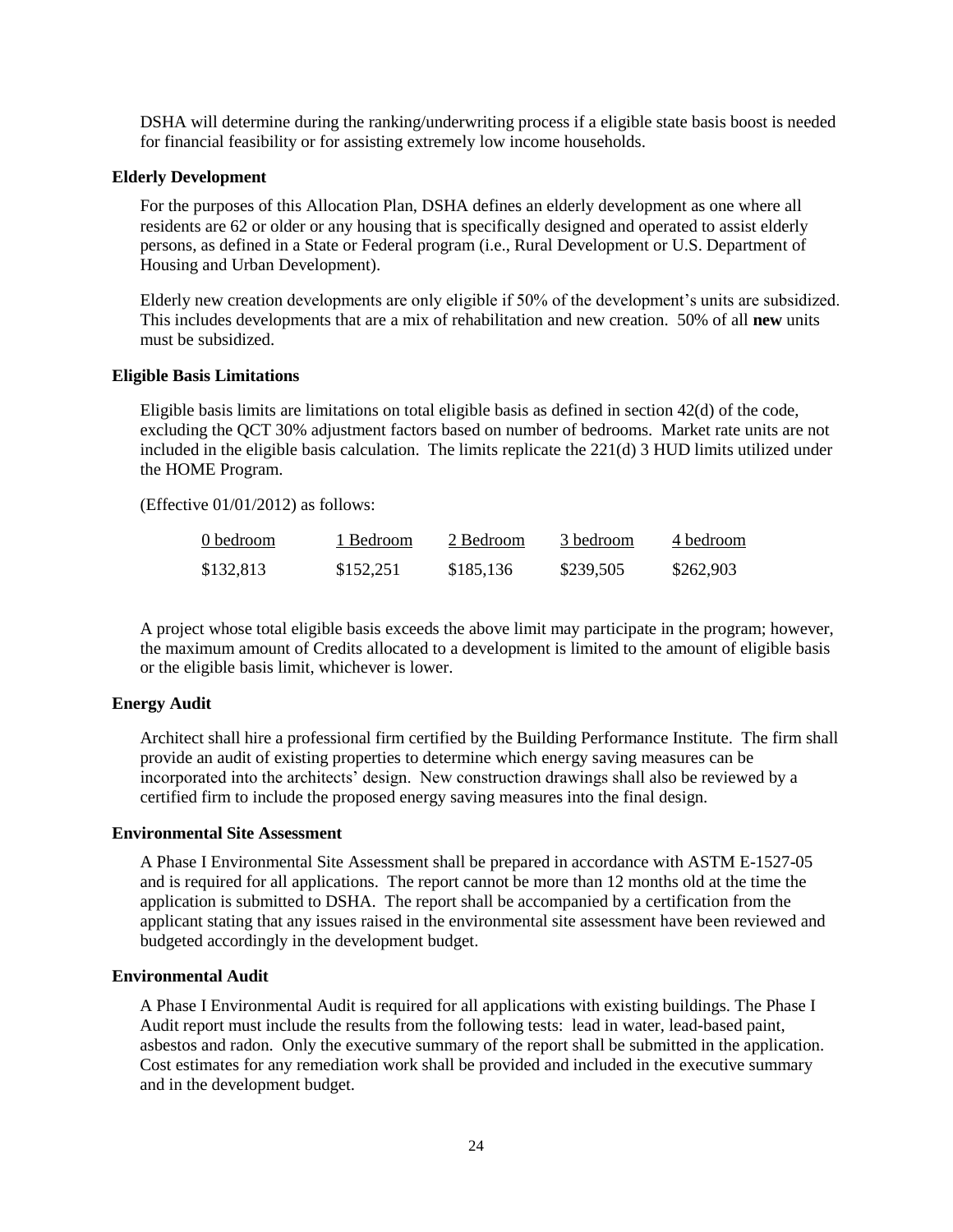#### **Identity of Interest**

DSHA has further defined identity of interest as it relates to the Developer fee as an affiliate and/or related party that: (i) has a spousal or family relationship, parent-subsidiary relationship, or where owners, officers, directors, partners, stockholders or members of one business entity has a five percent (5%) or more interest in the other business entity; or (ii) where a substantial relationship exists between the parties directly or indirectly through (a) common family, (b) common general partners or members, (c) common control of the entities, or (d) the person or entity is otherwise controlled in whole, or in part, by the other person or entity. A tax attorney's opinion must be submitted at application in order for the related party to qualify for acquisition credits in accordance with Section 42. The opinion must state that the owner is entitled to claim acquisition credits under Section 42 in accordance with IRC related party requirements. However, the opinion is not required for acquisition credits when the property is acquired more than 10 years after the later of the date the building was placed in service or the date of the most recent nonqualified substantial improvements were made or for properties receiving federal subsidy such as HUD Section 8, Section 221(d) 3, Section (d) 4, Section 236 & USDA Section 515 or any other housing program administered by HUD or the Rural Housing Service of the Department of Agriculture.

#### **Note: See Developer Fee Definition for Related Party Developer Fee Calculation.**

#### **Interim Income**

All project operational income received prior to permanent closing, including Federal housing assistance payments, less routine operating expenses (which includes any debt service normally paid during the construction period).

#### **Low-Income Unit**

As defined by IRC Section  $42(I)(3)$ , a family is considered low income if its income is less than 60% or 50% of area median income, adjusted for family size, depending upon whether the applicant elects to satisfy the "20-50 test" or the "40-60 test" under IRC Section  $42(g)(1)$ .

#### **Market Study**

All requirements as outlined in DSHA'S Market Study requirements (See QAP Attachments for requirements) and certified as follows:

The market analyst shall certify that:

- a. He or she is an independent, third party professional with no financial interest in the development other than in the practice of his or her profession;
- b. He or she has the requisite knowledge to proceed with the study;
- c. He or she has personally inspected the subject property and the comparable properties analyzed in the report; and
- d. He or she has conducted the study in accordance with Standards 4 and 5 of the Uniform Standards of Professional Appraisal Practice (USPAP);
- e. He or she certifies that the DSHA's Market Study requirements were followed.

#### **Mixed Income/Market-Rate Development**

A mixed income/market rate development is one where at least 20% and no more than 50% of the total units in the development are not tax credit rent-restricted and not subject to income limits.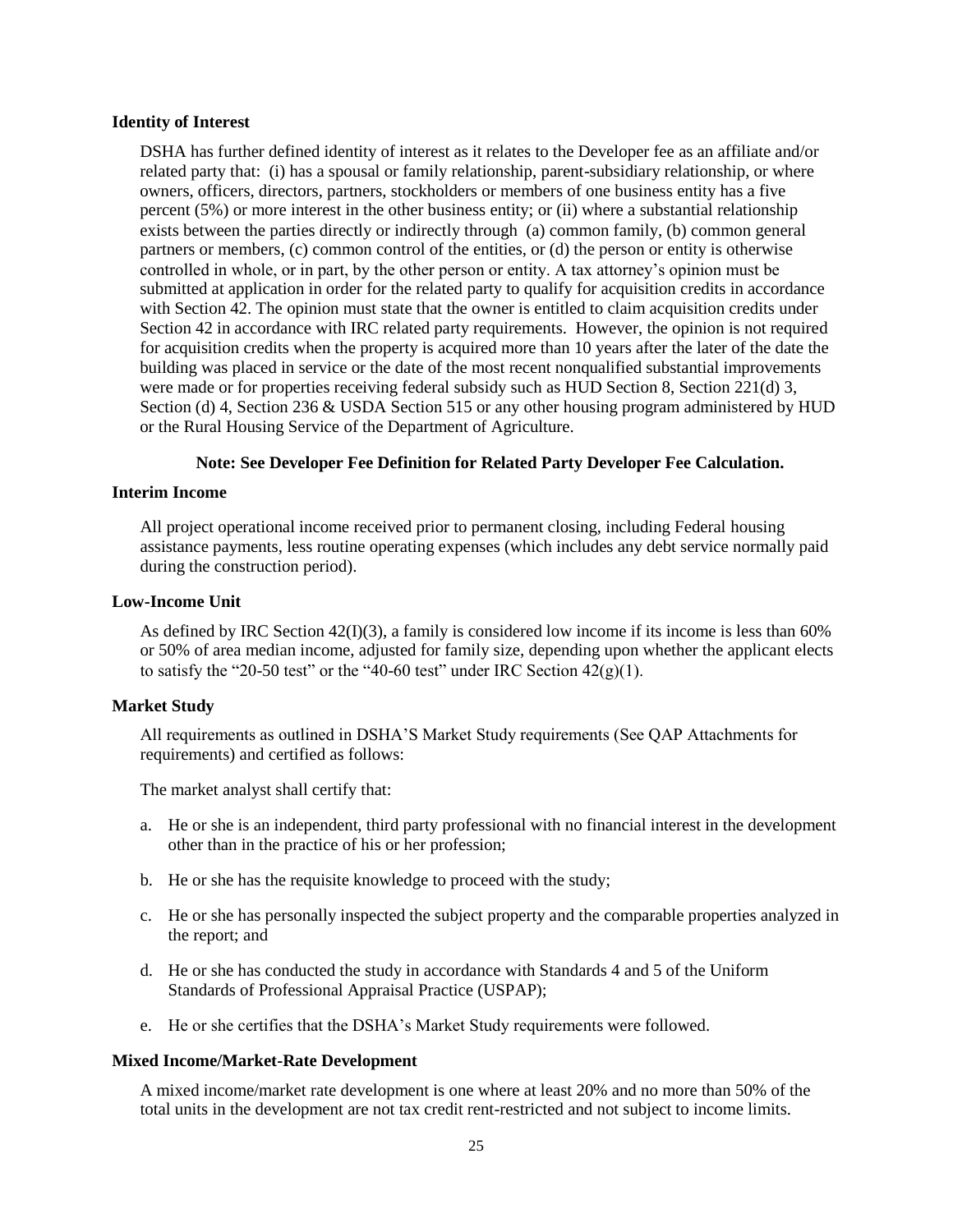#### **New Housing Creation**

The creation of newly affordable rent and income restricted units. Includes new construction and conversion of non-residential use to residential use and market rate units that convert to affordable (excludes elderly unless at least 50% of the newly-created units are subsidized). Completely vacant and/or abandoned structures are new creation for the purpose of this definition, including HOPE VI or Choice Neighborhood applications.

#### **Preservation/Rehabilitation**

- A. Tax Credits: Any tax credit housing development, which has completed its compliance period that is in (1) need of substantial rehabilitation or (2) at risk of losing its affordability.
- B. Subsidized: Any currently occupied subsidized housing development or demolition/new construction of subsidized units (see definition of subsidized housing) in (1) need of substantial rehabilitation or (2) at risk of losing its affordability.

In order to qualify for the preservation/rehabilitation point category, for each of the above definitions, the application must meet the definition of substantial rehabilitation or submit written confirmation from the Tax Credit agency or subsidy contract administrator that the development's affordability expiration is imminent.

### **Qualified Census Tract**

Defined in Section  $42(d)(5)(C)$  of the Code means a census tract designated by the Secretary of Housing and Urban Development (HUD) in which 50% or more of households have an income less than 60% of median gross income or in which there exists a poverty rate of 25% or greater. A listing of Qualified Census Tracts is included in the QAP Attachments.

### **Qualified Non-profit Organization:**

Pursuant to Section  $42(h)(5)(B)$  of the Code, a qualified non-profit entity means an entity that owns an interest in the development (directly or through a partnership) and materially participates in the development and operation of the development throughout the compliance period and must not be affiliated with or controlled by a for-profit organization.

Section  $42(h)(5)(C)$  of the IRC defines a qualified non-profit organization as:

- i. Such organization is described in paragraph (3) or (4) of Section 501 (c) and is exempt from tax under Section 501 (a);
- ii. Such organization is determined by the State housing credit agency not to be affiliated with or controlled by a for-profit organization; and
- iii. One of the exempt purposes of such organization includes the fostering of low-income housing.

For non-profit/for profit joint venture developments, applicant must submit an agreement to DSHA, outlining the current and long-term roles of the partners. An **unqualified** legal opinion must be submitted with the application that states the joint venture meets the requirements of Section 42 of the IRC as it relates to being considered eligible to compete in the Non-Profit Pool. DSHA further requires that the non-profit partner must maintain a 100% ownership interest in the general partner throughout the compliance period.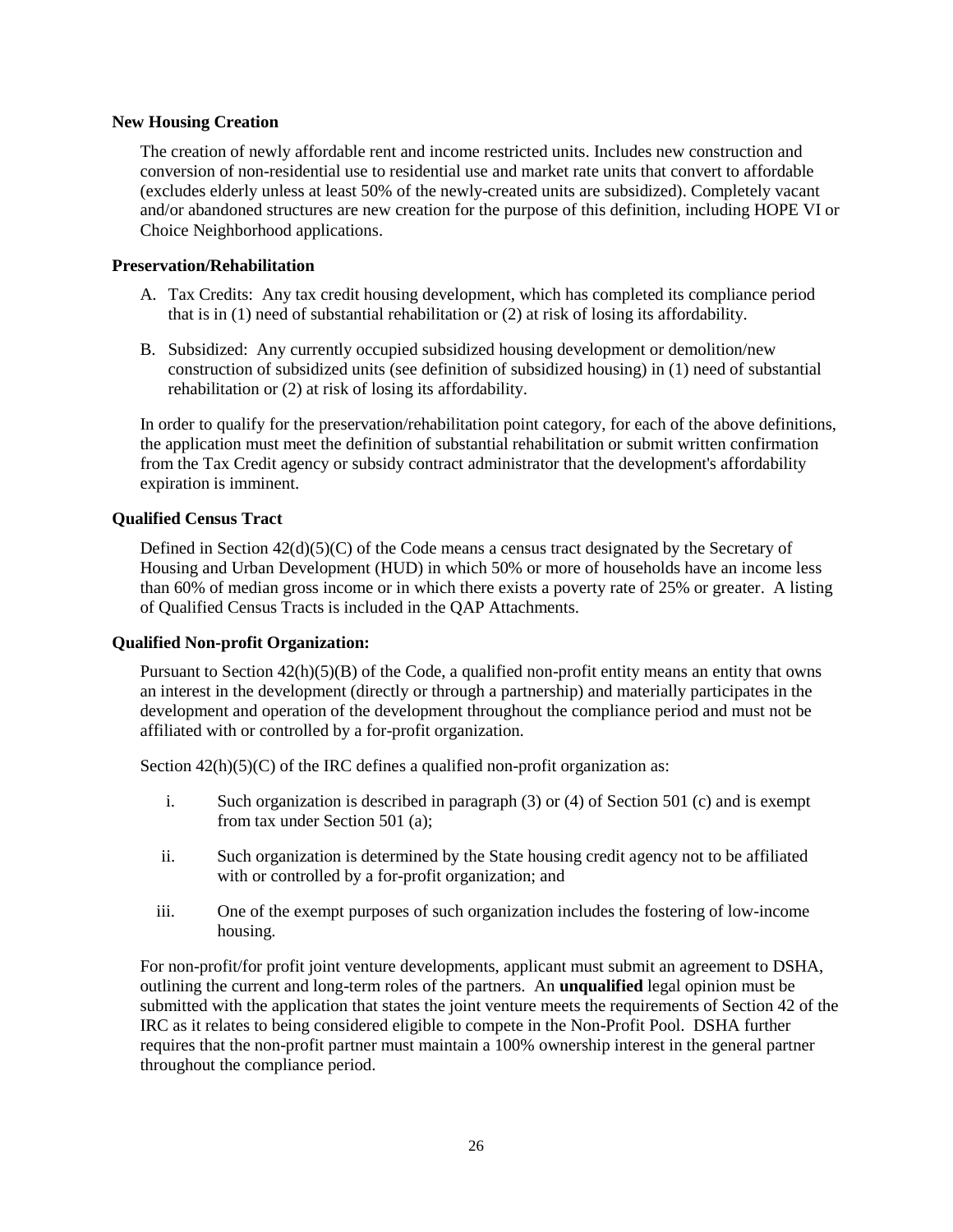#### **Related Party**

IRS regulations state that two persons are related if the same persons own more than fifty percent interests or profits in multiple partnerships. Also see Identity of Interest definition.

#### **Special Needs Housing**

Developments may market and/or target special needs populations referred to below specifically addressing the needs of the identified group. Special needs populations include individuals and families who are in need of housing and/or community based supportive services in order to remain capable of independent living in communities. Supportive services range across a wide continuum of care and will vary from person to person depending on their particular physical, psychosocial and or mental limitations. Special needs populations are:

- Persons with HIV/AIDS related illness;
- Homeless:
- Persons with mental illness;
- Persons with physical disabilities;
- Persons with intellectual disabilities/developmentally disabilities; and
- $\bullet$ Migrant and Seasonal Farm workers.

In the event that DSHA is the recipient of an award of project-based subsidy from HUD through the Section 811 Demonstration Program funds, the owner/developer may be requested to comply with certain applicable program restrictions if the owner/developer would like to participate. The Declaration of Restrictive Covenants will require that the special needs targeted units are maintained and that a corresponding number of units are marketed to and set-aside for such special needs households throughout the compliance period. Certification may be required at the time of the resident's application.

Other special needs populations identified in DSHA's needs assessment may be considered at DSHA's sole discretion.

#### **Social Services**

One or more of the following types of services to improve the quality of life of the residents of the development may be offered. The services must be affordable, appropriate, available, accessible and the service must be provided to the development' residents in every calendar quarter for a total of 8 hours per year. In order to receive the maximum number of points (3), at least three qualifying services must be provided, representing a total of 24 hours of qualified services provided to the development's residents. Applicants must submit a narrative describing the services to be provided, a curriculum for any classes, description of why the services are appropriate for the population, how the services will be publicized and marketed, and expected outcomes and benefits. The services must be distinct to qualify for the points – for example a series of financial literacy classes, even on different topics such as budgeting/spending or understanding your credit/credit counseling, would count as one financial literacy class. The cost and source of funds to pay for social services must be included in the application. Services should be actively linked to the residents and not simply provided to the community at large and can be provided on-site or off-site. If services are provided off-site, a memorandum of understanding (MOU) with the off-site service provider (i.e., senior center, service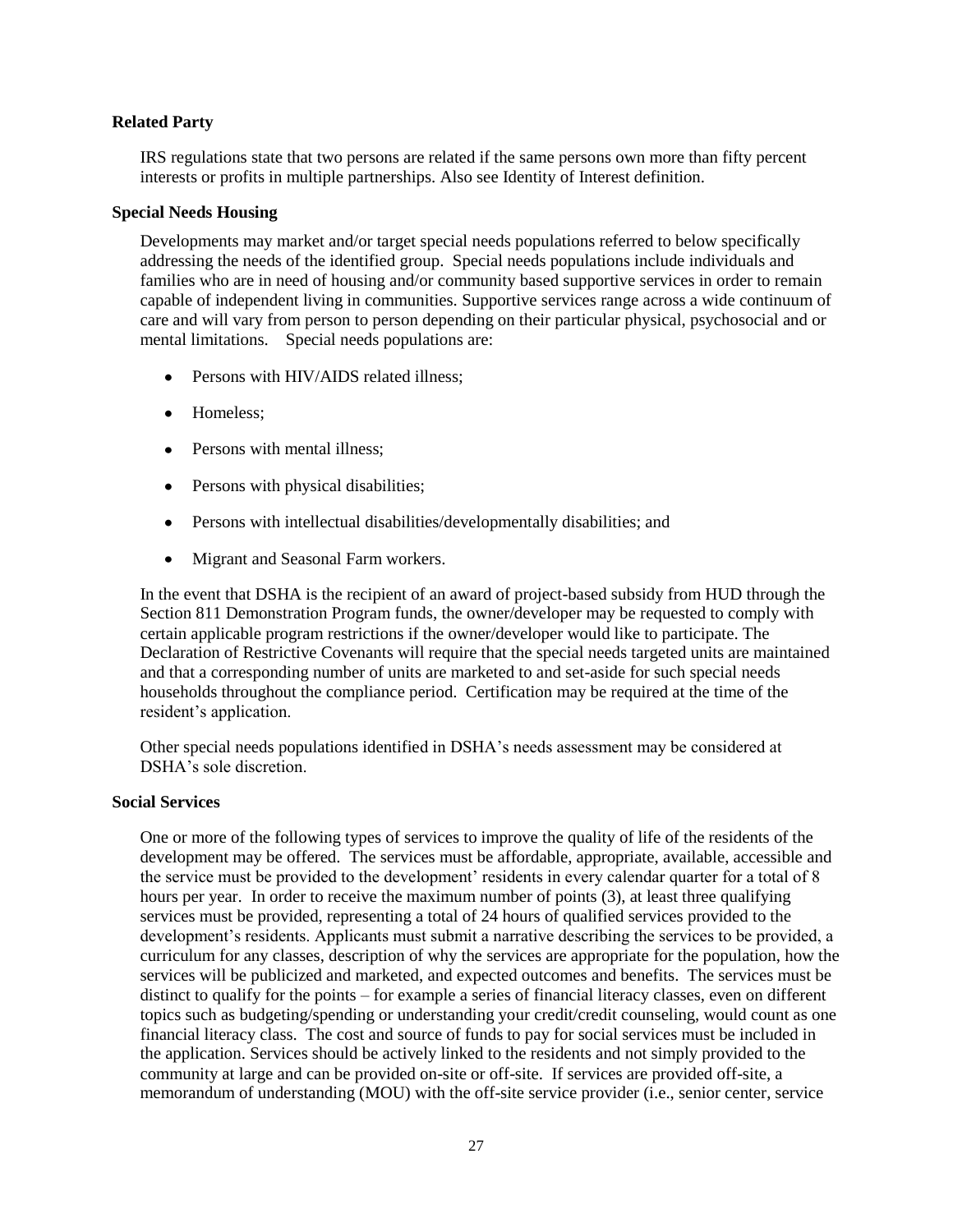center, etc) must be submitted with the application. The MOU must stipulate a transportation plan for regularly scheduled trips to the facility and classes, a schedule of classes, attendance proof and record keeping, as well as the narrative described above.

Examples of services include but are not limited to:

- Parenting programs;
- Literacy programs;
- Day Care;
- Job Training:
- Nutritional services;
- Transportation services:
- Financial literacy and counseling;
- Adult Day Care; and
- Substance Abuse Counseling or Referral.

DSHA allows for reasonable substitutions of services at DSHA's discretion. Prior to application deadline, Applicants are invited to propose social services in writing, in addition to those listed and may, in DSHA's discretion, receive points for them.

#### **Subsidized Housing**

Any housing that presently has United States Housing & Urban Development (HUD), USDA Rural Housing Service (RD), HUD public housing subsidies and/or equivalent project-based rental assistance contracts. Demolition/new construction of subsidized units are eligible as subsidized housing, if the subsidy contract remains intact, and at least 75% of the subsidized units are to be replaced and meet the substantial rehabilitation threshold. A copy of any pertinent contract for subsidy must be submitted with the application.

### **Substandard Housing**

Substandard housing, is a unit or building that meets the definition below and is in need of substantial rehabilitation in order to make the unit or building structurally sound, safe and habitable and meet local housing or building codes.

A housing unit is substandard if it has one or more of the following conditions:

- 1. Does not provide safe and adequate shelter.
- 2. Endangers the health, safety, or well being of a family in its present condition.
- 3. Has one or more critical defects.
- 4. Has a combination of intermediate defects in sufficient number or extent to require considerable repair or rebuilding. (The defects may involve original construction or they may result from continued neglect or lack of repair or rebuilding).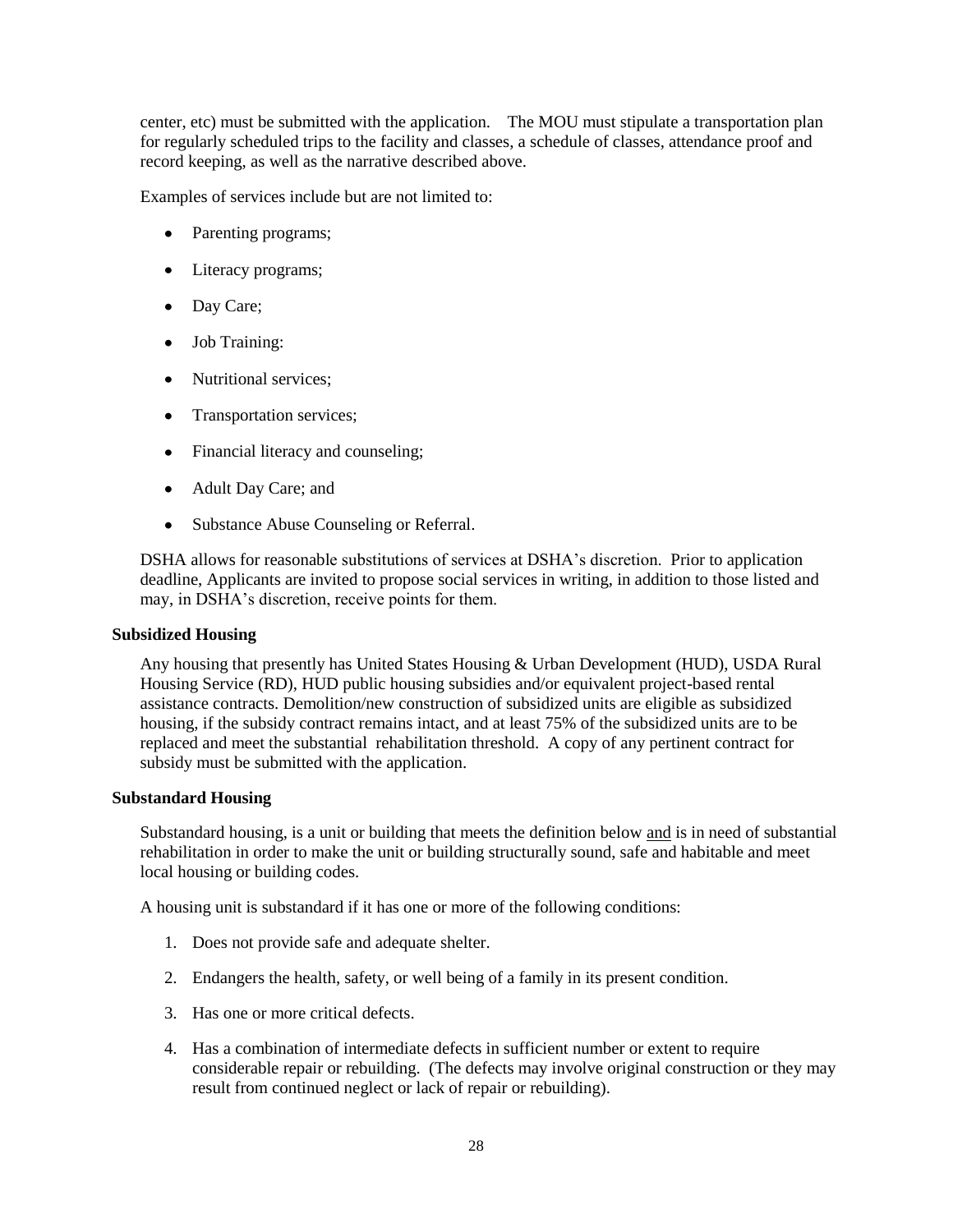- 5. Does not have operable indoor plumbing.
- 6. Does not have a usable flush toilet, bathtub or shower inside the unit for the exclusive use of a household.
- 7. Does not have electricity or has inadequate or unsafe electrical service.
- 8. Does not have safe or adequate source of heat.
- 9. Does not have a kitchen.
- 10. Has been declared unfit for the habitation by an agency or unit of government.

Critical defects include: Walls or partitions or supporting members, sills, joists, rafters, or other structural members list, lean, or buckle, are rotted, deteriorated, or damaged, with holes or cracks. Floors or roofs do not have adequate supporting members and strength to be reasonably safe. Foundation walls, piers or other supports are deteriorated or damaged. Steps, stairs, landings, porches, or other parts or appurtenances are maintained in such condition that they will fail or collapse. The roof, flashings, exterior walls, basement walls, floors, and all doors and windows are not weathertight.

**NOTE**: "Single room occupancy" (SRO) housing is NOT substandard solely because it does not contain sanitary or food preparation facilities (or both). SRO is a unit which contains no sanitary facilities or food preparation facilities or which contains one but not both types of facilities and which is suitable for occupancy by a single eligible individual capable of independent living in accordance with 24 C.F.R. § 882 102.

#### **Substantial Rehabilitation**

A Rehabilitation development is considered to be undergoing substantial rehabilitation if the minimum rehabilitation cost per unit is at least \$30,000 of hard cost and meets both of the following conditions (unless otherwise approved by DSHA):

| <b>Condition One:</b> | The building's most recent use has been residential.                                                       |
|-----------------------|------------------------------------------------------------------------------------------------------------|
| Condition Two:        | One hundred percent (100%) of the units within the existing structural<br>framing are being rehabilitated. |

Developments with rehabilitation and new construction combined will not be considered rehabilitation developments if more than 25% new units are added (unless HUD public housing program - see definition subsidized housing). Conversely, for projects that are removing units for accessibility purposes or adding a community center, at least 75% of the original unit configuration must be maintained.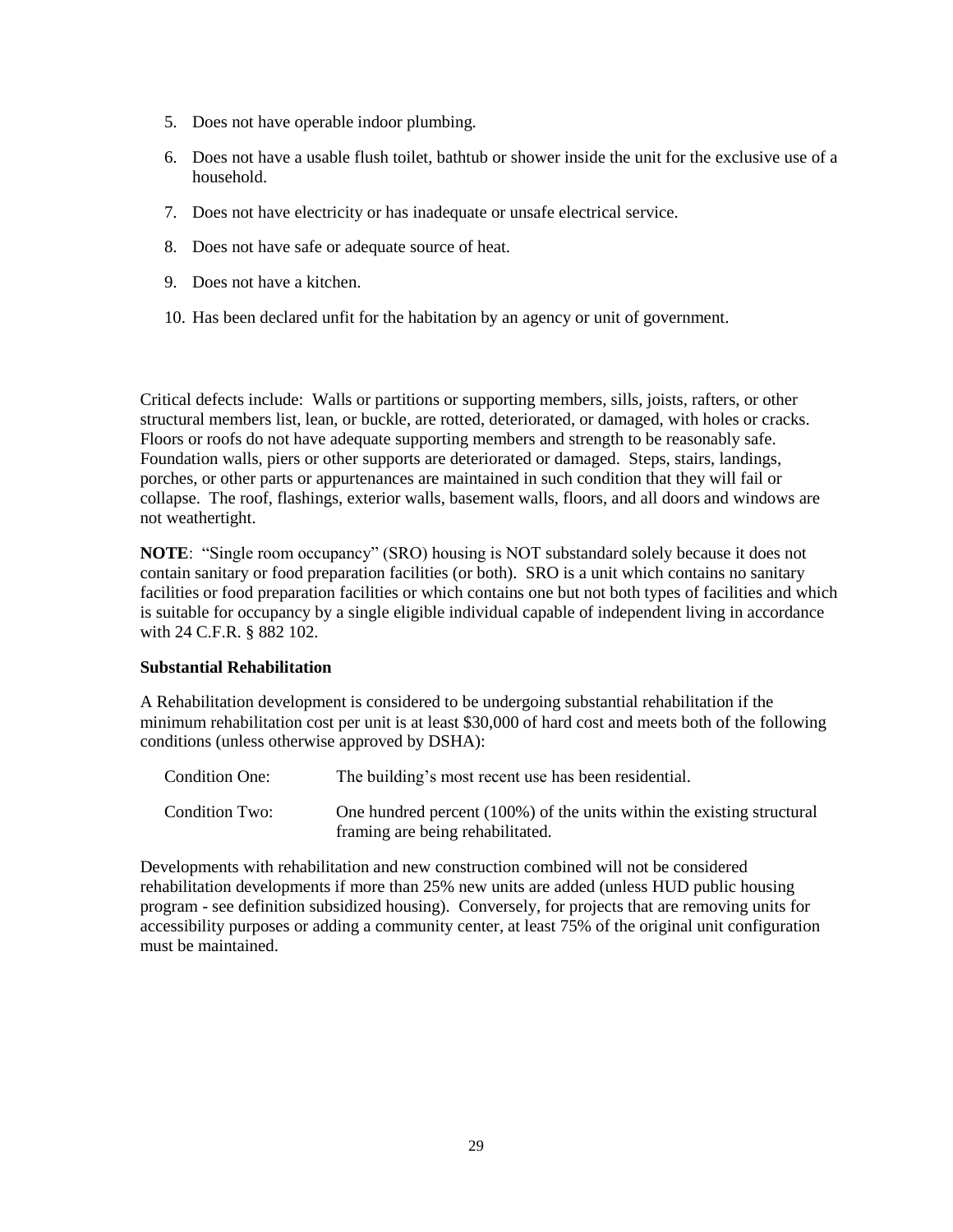# **THRESHOLD REQUIREMENTS**

<span id="page-29-0"></span>**Applications shall meet all of the threshold eligibility requirements listed in this section in order to be admitted into a Pool. In addition, applications must meet all applicable definitions and terms within the QAP and related documents for threshold purposes.** 

#### **IRS Threshold Requirements**

- 1. Projects must set-aside a minimum of:
	- a. 20% of the units to be occupied by households with incomes at or below 50% of median gross income, adjusted for family size, for each county; or
	- b. A minimum of 40% of the units to be occupied by households with incomes at or below 60% of median gross income adjusted for family size, for each county.

The choice between complying with the 20-50 test or the 40-60 test, as well as the determination as to the number of housing units that will be set aside for low-income households in total, must be made at time of application for Credit and maintained for the entire compliance period. Once made, both decisions are irrevocable.

- 2. Units must be rent-restricted with gross rents for a qualifying unit at or below 30% of the imputed income limitation applicable to such units. If the costs of any utilities, excluding telephone, are paid directly by the tenant(s), the gross rent must include the applicable utility allowance. Utility allowances are determined by HUD and local housing authorities. A development can use these allowances or when applicable, justify their own by using local utility company estimates, HUD Utility Schedule Model, or Energy Consumption Model (see DSHA's Compliance Monitoring Manual for more information). HUD, local housing authority utility allowances or local utility company estimates must be updated annually.
- 3. The Imputed Income Limitation applicable to a unit is the income limitation which would apply to an individual occupying the unit if the number of individuals occupying the unit were as follows:
	- a. SRO or efficiency (no separate bedroom) 1 person
	- b. One or more separate bedrooms 1.5 individuals for each separate bedroom.
- 4. Tax Credit units must be developed and maintained in equivalent quality and square footage as nontax credit units.
- 5. All units must meet applicable building and/or housing codes.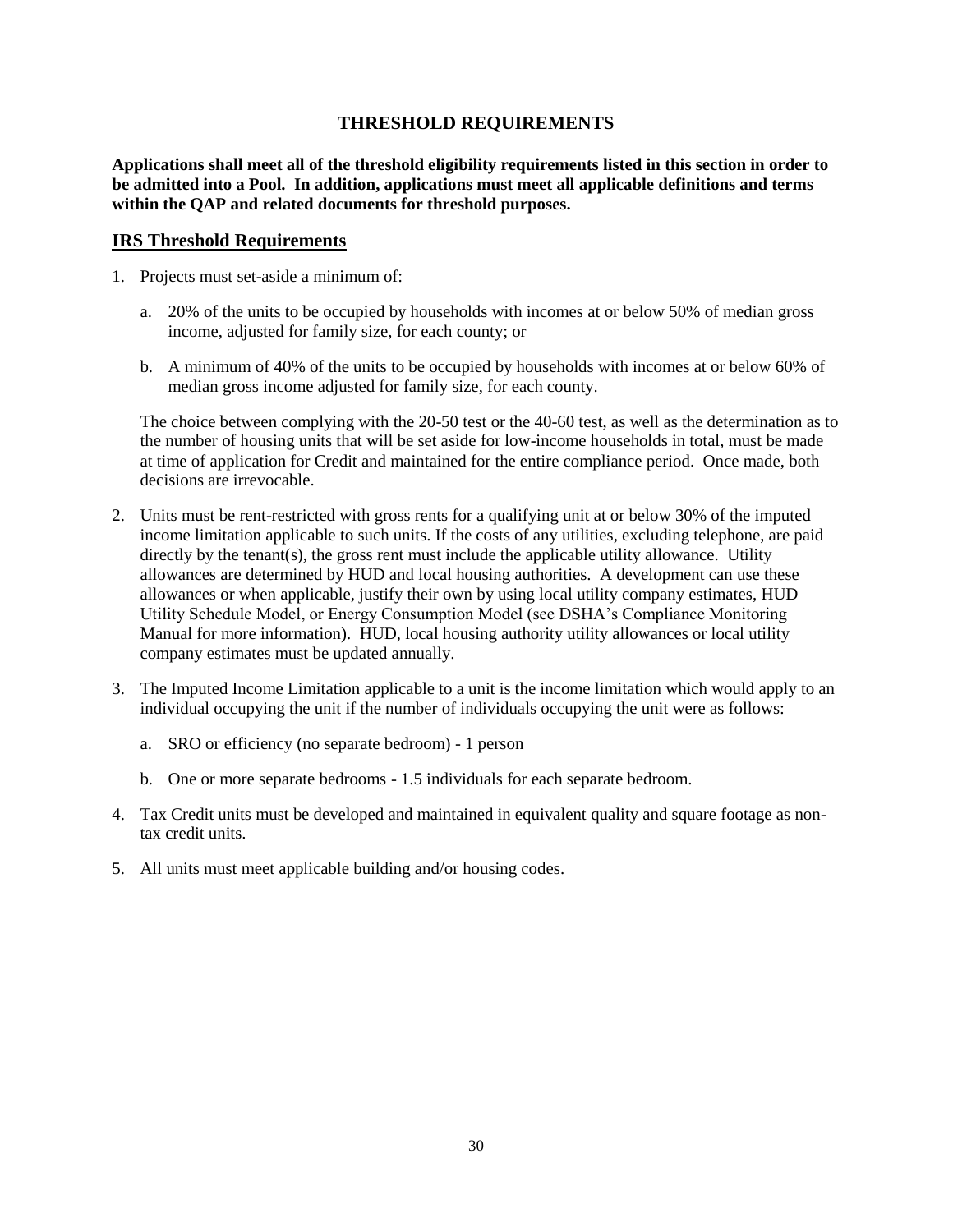# **DSHA Threshold Requirements**

**Note: For Developments that have previously received tax credits, the compliance period must have expired on all buildings before re-applying for tax credits, unless applying for contiguous properties under the preservation/rehabilitation pool. See Preservation Pool requirements for further information.** 

#### 1. **State Strategies for Policies and Spending**

All applications for tax credit developments must be located in Level 1, Level 2, or Level 3 Investment Areas as defined by State Strategies for Policies and Spending. While development proposals are permitted in environmentally sensitive areas, pursuant to State Strategies for Policies and Spending, special consideration should be made to protect the environment. In keeping with State Strategies for Policies and Spending, tax credit developments should as much as practical integrate into existing residential communities and neighborhoods. Surrounding uses must be compatible with the proposed development and the proposed design shall be compatible with existing architecture in the area. Delaware Strategies and Maps can be accessed on the web at: <http://stateplanning.delaware.gov/>

#### 2. **Compliance with Discrimination Laws**

All applicants must comply with the provisions of any federal, state or local law prohibiting discrimination in housing on the grounds of race, color, sex, creed, handicap/disability and familial status, sexual orientation, or national origin, including but not limited to: Title VI of the Civil Rights Act of 1964 (Public Law 88 352, 78 Stat. 241), all requirements imposed by or pursuant to the Regulations of HUD 24 CFR Subtitle A, Part 100 issued pursuant to that title; regulations issued pursuant to Executive Order 11063, and Title VII of the 1968 Civil Rights Act, as amended by the Fair Housing Amendment Act (Public Law 100-430) and Americans with Disabilities Act (Public Law 101-336). In addition, recipients of federal funds (i.e. RHS HUD financing) must comply with Section 504 of The Rehabilitation Act of 1973, as amended (29 U.S.C. 794).

### 3. **Minimum Family Size**

 $\overline{\phantom{a}}$ 

The minimum family size eligible for each affordable housing unit has been established by DSHA. The minimums are as follows: Efficiency - 1 person; one bedroom - 1 person; two bedrooms- 2 persons; three bedrooms- 3 persons; and four bedrooms- 6 persons. **<sup>1</sup>**

<sup>1</sup> **DSHA reserves the right to waive minimum family size eligibility for two bedroom units when it is satisfied that conditions exist that indicate difficulties in finding qualified families to rent two-bedroom units. Such conditions include, but are not limited to: Market condition shifts; low absorption rates; no waiting lists; large number of one person household applicants; excessive vacancies for extended periods of time and increased elderly household demand. If conditions can be documented, a development owner may apply in writing for a waiver. DSHA, may elect to permit occupancy by one person in a two-bedroom unit for a maximum of 10% of the total number of two-bedroom units in a property. Requests for the waiver will only be accepted 24 months after development has reached 100% occupancy. For elderly only properties, one person households may be eligible for two-bedroom units. However, priority must be given to two person elderly households on the waiting list.**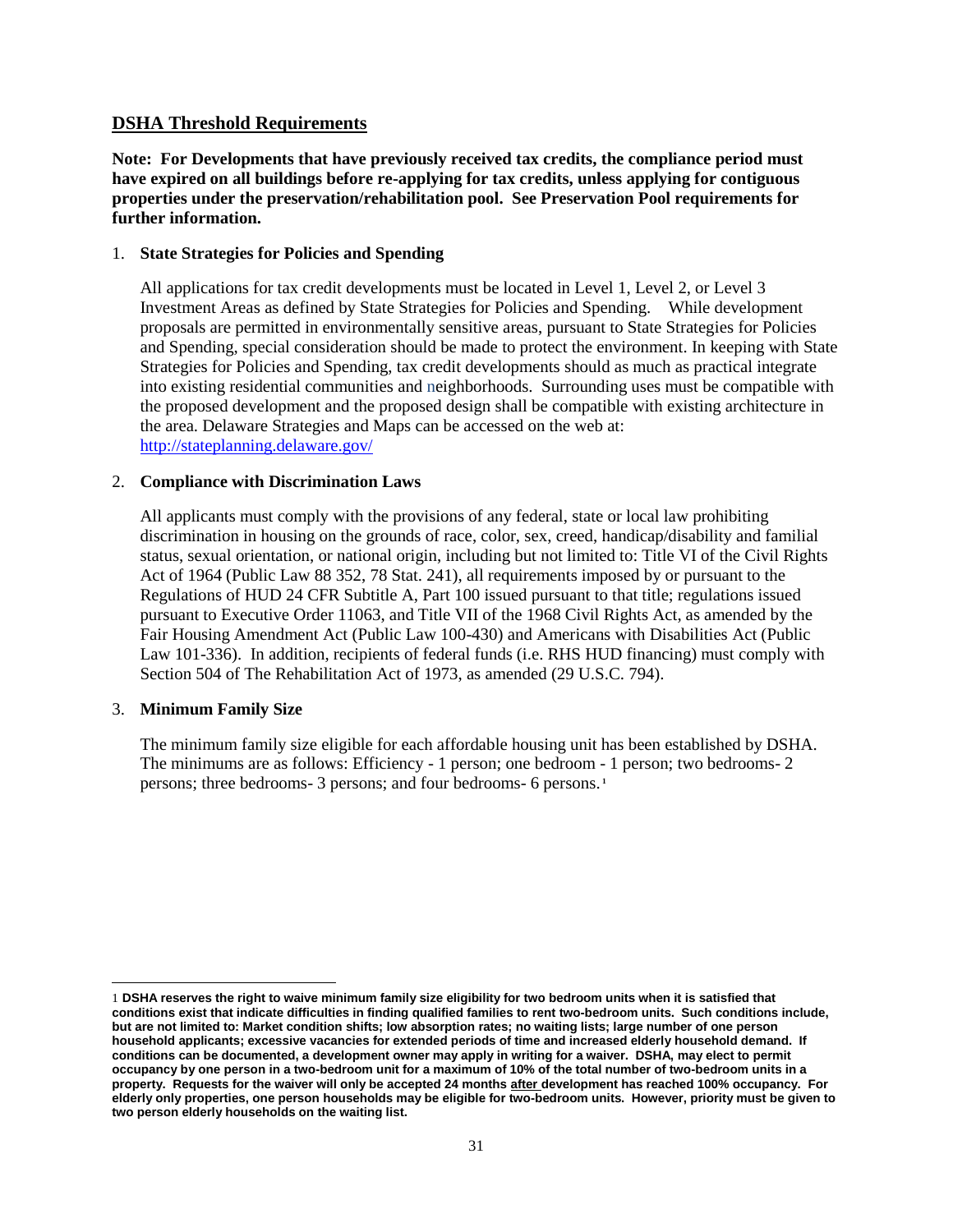#### 4. **Minimum Gross Square Footage**

DSHA has established a minimum gross square footage requirement for new construction and conversion developments, as well as, conversion of non-residential units to residential use that is based on bedroom size. The following gross square footage dimensions are the minimum required by bedroom:

- one bedroom- 700 square feet
- two bedrooms- 850 square feet
- three bedroom -1050 square feet
- four bedroom -1300 square feet
- efficiencies -500 sq. ft. and *Single Room Occupancy* (SRO) 100 sq. ft2

Square footage of units may not be averaged to meet minimum square footage requirements.

*For City of Wilmington applications, DSHA will follow the 2003 International Building Code, City of Wilmington definition of SRO / Efficiency. An efficiency living unit shall conform to the requirements as follows:*

- *1. The unit shall have a living room of not less than 220 square feet (20.4 m) of floor area. An additional 100 square feet (9.3 m) of floor area shall be provided for each occupant of such unit in excess of two.*
- *2. The unit shall be provided with a separate closet.*
- *3. The unit shall be provided with a kitchen sink, cooking appliance, and refrigeration facilities , each having a clear working space of not less than 30 inches (762 mm) in front. Light and ventilation conforming to this code shall be provided.*
- *4. The unit shall be provided with a separate bathroom containing a water closet, lavatory and bathtub or shower.*

### 5. **Market Study**

In order to demonstrate the need and demand for the proposed development in a market area, a comprehensive market study of the housing needs of low-income individuals in the area to be served by the development must be submitted with the application. (See QAP Attachments for requirements of the Market Study.) The market study should be conducted within six months of the date of application submission. The assumptions used in the market study must precisely reflect the information provided in the application. If DSHA determines there is an insufficient market need or demand, the application shall be deemed ineligible. DSHA must pre-approve the market study provider.

 $\overline{\phantom{a}}$ **2 The minimum gross square footage is measured from the face of the exterior sheathing to the center line of the party wall (exclusive of storage and common areas). Storage and common areas are defined as areas contiguous to units but not part of the units' living area such as attached storage sheds, storage rooms, stairs and halls in common areas.**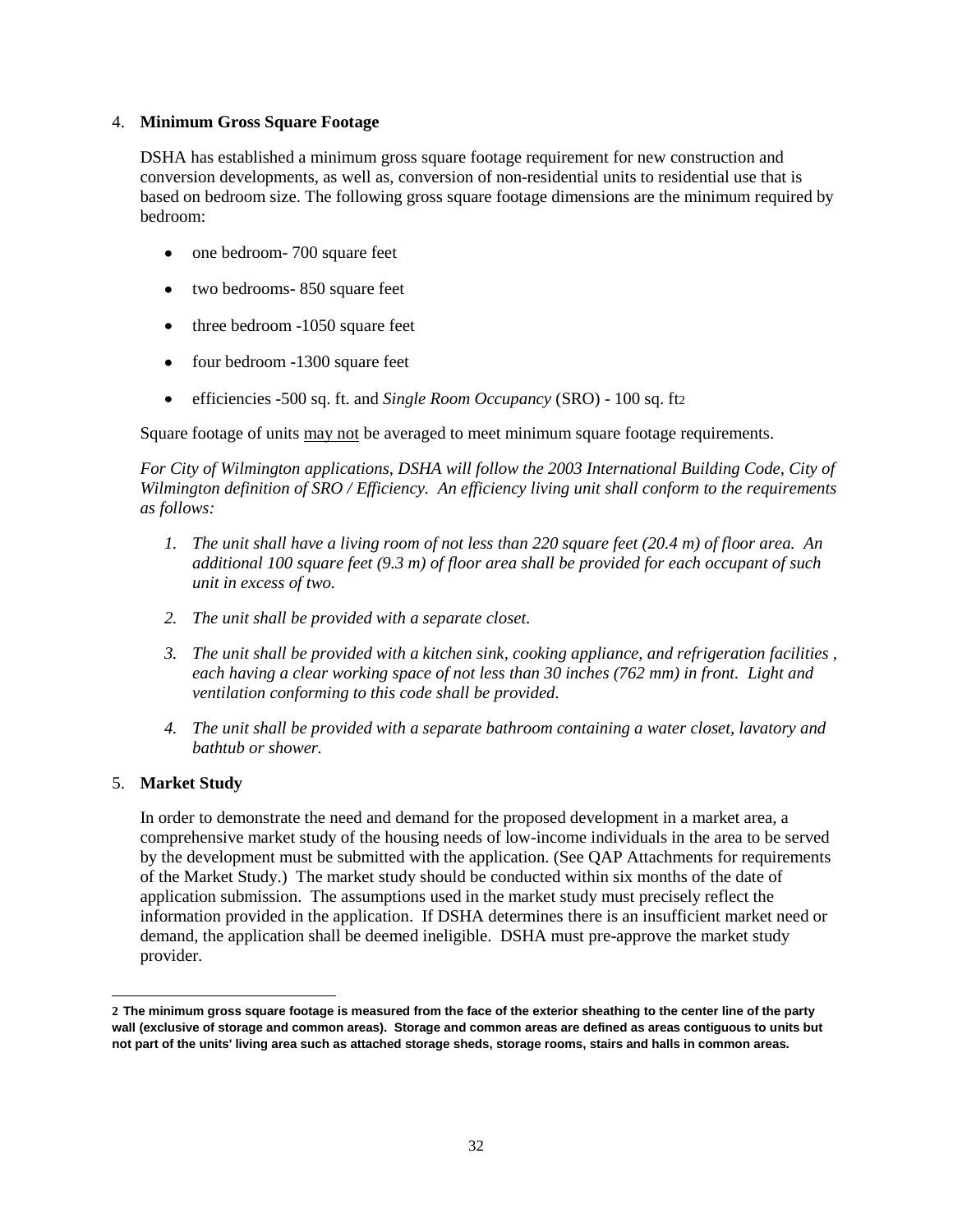#### 6. **Development Team**

Applicants **are not** eligible to compete if they:

- a. Have a general partner, voting member, developer or an affiliated entity who owned a managing or controlling interest in an LIHTC development when title was foreclosed by entry of judgment or deed in lieu of foreclosure during the past seven years.
- b. Have a general partner, voting member, developer, related party, or an affiliated entity who has failed to utilize credit within program time guidelines causing the recapture of said credits.
- c. Have a general partner who has been removed or withdrawn under threat of removal from a tax credit development.
- d. Have a general partner, voting member, developer, related party, or affiliated entity that owns a managing or controlling interest in any LIHTC development that has failed to submit annual development certifications and/or is delinquent in payment of monitoring or other required LIHTC fees.
- e. Have failed to fulfill any obligations committed to in a previous application for LIHTC that has not been corrected to DSHA's satisfaction.
- f. Have had IRS Form 8823, "Low Income Housing Tax Credit Agencies Report of Noncompliance" filed on a development during previous year(s) that has not been corrected to DSHA's satisfaction.
- g. Have any development that is not complying with its Declaration of Restrictive Covenant Provision, including, but not limited to, not providing social service commitments, additional income restrictions, elderly preferences, public housing waiting lists, and the commitment to renew housing assistance contracts.

Notwithstanding the above, DSHA may, in its sole discretion, waive the threshold eligibility restrictions pursuant to subsection [c] of this section upon a showing by the applicant of good cause. Any such decision shall be final and not subject to review.

### 7. **Site Control**

Sponsors must have sufficient site control to enable the development to move forward if a preliminary reservation is made. Site control can be demonstrated by recorded deed, recorded long-term lease, municipal or county disposition and development agreement, an option to purchase or lease, or a purchase contract. The sales agreement or lease agreement and all pertinent terms therein must be submitted at the time of application**. DSHA reserves the right to determine a development is ineligible to compete for Tax Credits where site control documentation is amended after application.**

#### 8. **Local Zoning/Planning Approvals**

Applicants must submit documentation that the following approvals are in place or can be obtained without jeopardizing an allocation of credits.

a. Zoning - Properties must be zoned for its intended use. If variance or exception is required, applicants must provide documentation illustrating the present status of the proposed zoning change, the local planning and zoning process and must submit evidence that appropriate approval can be obtained within the required period.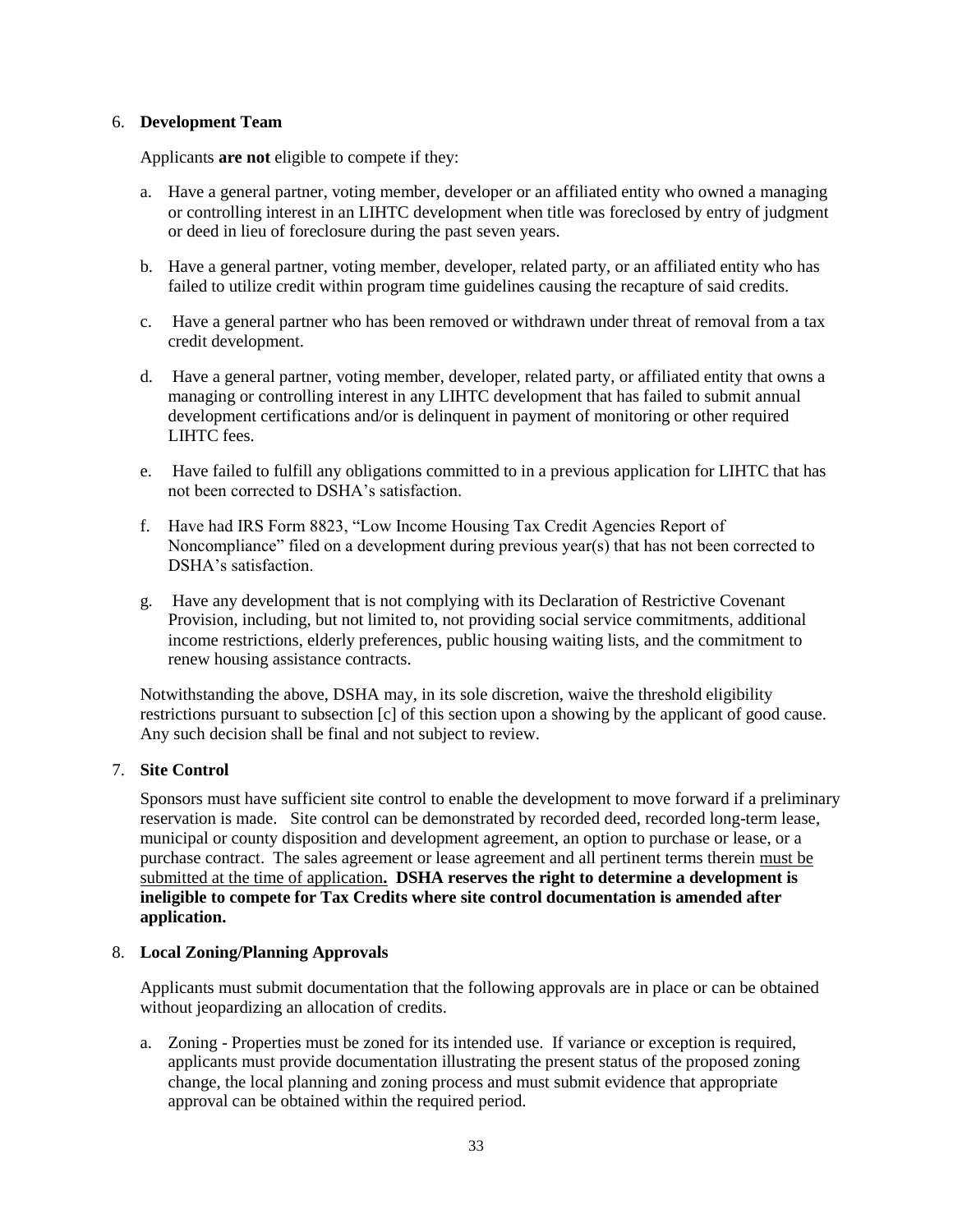b. If no zoning or site plan approval is required, applicant must submit a letter from the appropriate municipal official indicating such or the applicant or developer may provide such certification.

### **9. Public Housing and Section 8 Waiting Lists**

**a.** Applicants must agree to market their developments to the local public housing waiting lists and/or Section 8 existing waiting lists. The application must contain a letter from the appropriate agency.

#### **10. Financial Feasibility**

Applicant shall provide one financing plan for the proposed development and shall demonstrate that the proposed development is financially feasible and viable as a qualified low-income housing development throughout the Extended Use Period. The housing credit dollar amount allocated to a development shall not exceed the amount DSHA determines is necessary for the financial feasibility of the development.

**At time of Tax Credit application**: For construction and permanent financing, written letters of interest or letters of intent must be provided. Applicants must provide letters from the lending entities, which include items, such as: amount of financing requested, interest rate, term and a statement that the development is eligible for financing under the lender's requirements. The documentation provided will be used to determine financial feasibility and the Leveraging of Non-DSHA Administered Resources point category.

For public and private financing subsidies, written letters of interest, letters of intent, or proof of application must be provided (i.e. including, but not limited to, USDA Rural Development, HOME, HOPE VI, Section 202, Federal Home Loan Bank funding, local municipalities, foundations, etc.). The documentation provided will be used to determine financial feasibility.

Commitment letters or contracts for public and private financing subsidies are required for ranking points in the Leveraging of Non-DSHA Administered Resources and/or Local Government Contribution categories. (Existing federal financing/rental subsidy contracts for current Section 8/USDA Rural Development projects will be considered for the leveraging category and financial feasibility).

**During DSHA's application review**: should DSHA receive information that public or private financing subsidies have been denied, DSHA will review the information and will either determine the application feasible and will continue with the application review or determine the application ineligible.

**After DSHA has released the ranking**: for projects that have not received anticipated commitments for public or private financing subsidies, DSHA will condition the project's ranking on receipt of subsidy by a specific deadline. Upon expiration of the deadline, such conditional ranking will be revisited and applications will be re-ranked accordingly or deemed ineligible.

DSHA reserves the right, based on documentation submitted and DSHA's underwriting criteria as well as the submitted market analysis, to determine that a development is not viable and/or feasible. If such determination is made, applications will be deemed ineligible.

During any period of the application review process or underwriting, more extensive reviews of the applications may be completed and factors may be re-examined. These factors include, but are not limited to the reasonableness of the costs, feasibility, additional information received/requested and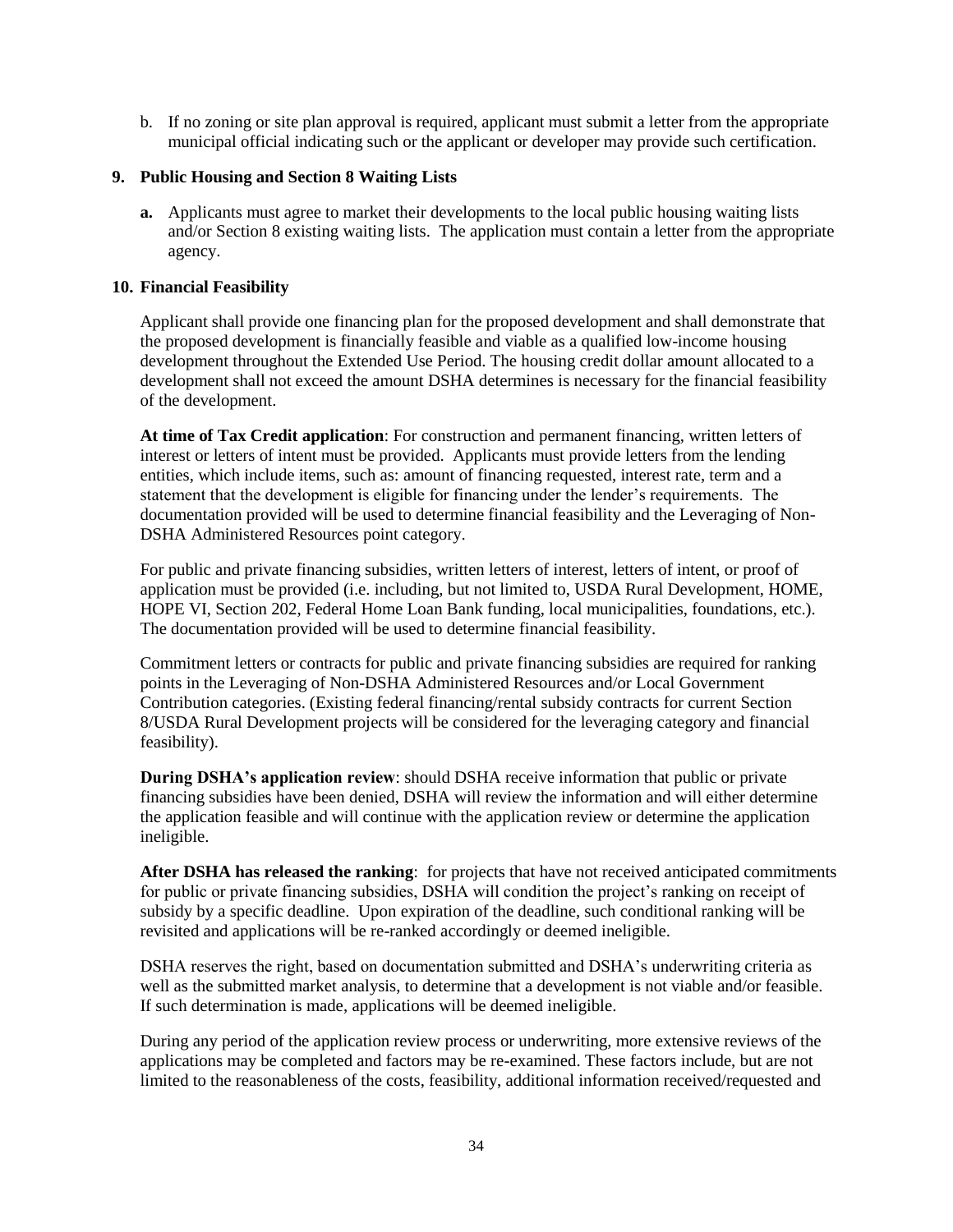construction timetables. In the event that a more extensive review reveals a change that affects a ranking, the application will be re-ranked accordingly or deemed ineligible.

Applicants seeking to fill a funding gap (amount approved by DSHA) and coming out of pocket shall submit a certification that the applicant has the amount of cash or other resources, as approved by DSHA, required to fill the funding gap. If a developer fee pledge is to be utilized to fill a funding gap, no more than 50% of the developer fee may be used.

### **11. Minimum Construction Requirements**

All developments must adhere to minimum construction standards and all other DSHA construction requirements regardless of financing source(s) (including tax-exempt bond financing). In order to meet minimum threshold requirements, the Rehabilitation Standards Checklist (see QAP Attachments) must be fully completed for rehabilitation projects. These standards have been outlined in the Attachments to the Qualified Allocation Plan. Based on these minimum standards, DSHA reserves the right to determine a development is ineligible to compete.

**For acquisition rehabilitation developments, including conversion projects, DSHA Development Section must be notified in writing sixty (60) days in advance of application submission for a pre-inspection.**

### **12. Displacement**

No development will be eligible to compete for an allocation of credits if the application requires that existing residents be involuntarily and permanently relocated due to income ineligibility for tax credit purposes.

### **13. Internal Revenue Form 8821**

IRS Form 8821,Tax Information Authorization, must be signed at application by the developer/sponsor. This form will allow the IRS to share taxpayer information with DSHA.

### **14. Rehabilitation**

Any development allocated rehabilitation credits must vacate units in order to complete renovation activities and also provide relocation assistance to tenants in accordance with the more stringent of the "DSHA Residential Anti-displacement and Relocation Plan" or the Uniform Relocation Assistance and Real Property Acquisition Policies Act of 1970 (URA), as amended, and current HUD handbooks.

### **15. Minimum Point Score**

All sponsor applications must score a minimum of sixty-five (65) points for an award of credits.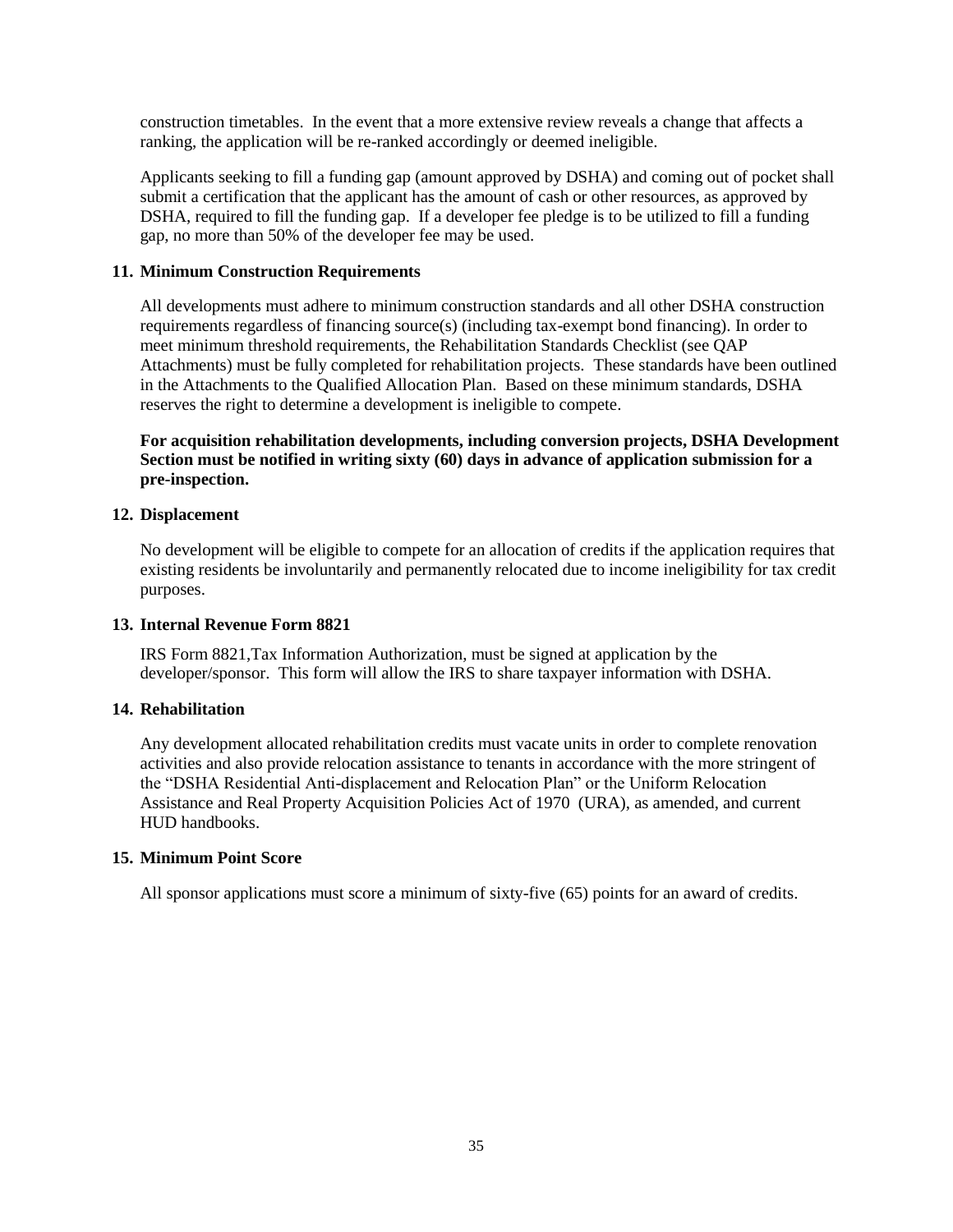# **RANKING AND POINTS**

### <span id="page-35-0"></span>**Increase in the Compliance Period**

For increases in the compliance period, zero to six (0-6) points shall be awarded. One point will be awarded for every five-year period the compliance period and extended use period is extended. During the extended use period, owner may not choose to exercise its Opt-Out provision.

| Years    | <b>Compliance Period</b> | <b>No Opt-Out During</b><br><b>Extended Use Period</b> |
|----------|--------------------------|--------------------------------------------------------|
| 15 years |                          |                                                        |
| 20 years |                          |                                                        |
| 25 years |                          |                                                        |
| 30 years |                          |                                                        |

During the extended use period, the owner (General Partner) must waive its Qualified Contract Rights and opt-out rights (to sell, transfer, re-syndicate) for the period chosen. A waiver for re-syndication for substantial rehabilitation may be considered by DSHA during the extended use period. Documentation that clearly states the compliance and extended use period must be provided as an exhibit to the application.

#### **or**

Six (6) points will be awarded to developments that will be converted to home ownership for the residents after the initial fifteen (15) year compliance period has expired. In such instances, the extended use period will be waived. The deed of easement and Declaration of Restrictive Covenants shall reflect a right of first refusal be granted by the owner to the residents. Units must be offered at the units' fair market value at the time of the original resident's initial occupancy of the unit. Total costs per unit is subject to the limits of Section 221 (d)(3)(ii) of Section 42. Applicants must submit a detailed marketing plan which includes projections on maintenance, tenant reserve funds, homeownership training, continued affordability, sales price calculation, lease/purchase agreements, etc. The plan will be evaluated for feasibility and compliance with all regulations (Section 42, Fair Housing, and all other funding sources requirements). Syndication documents must reflect the conversion**.**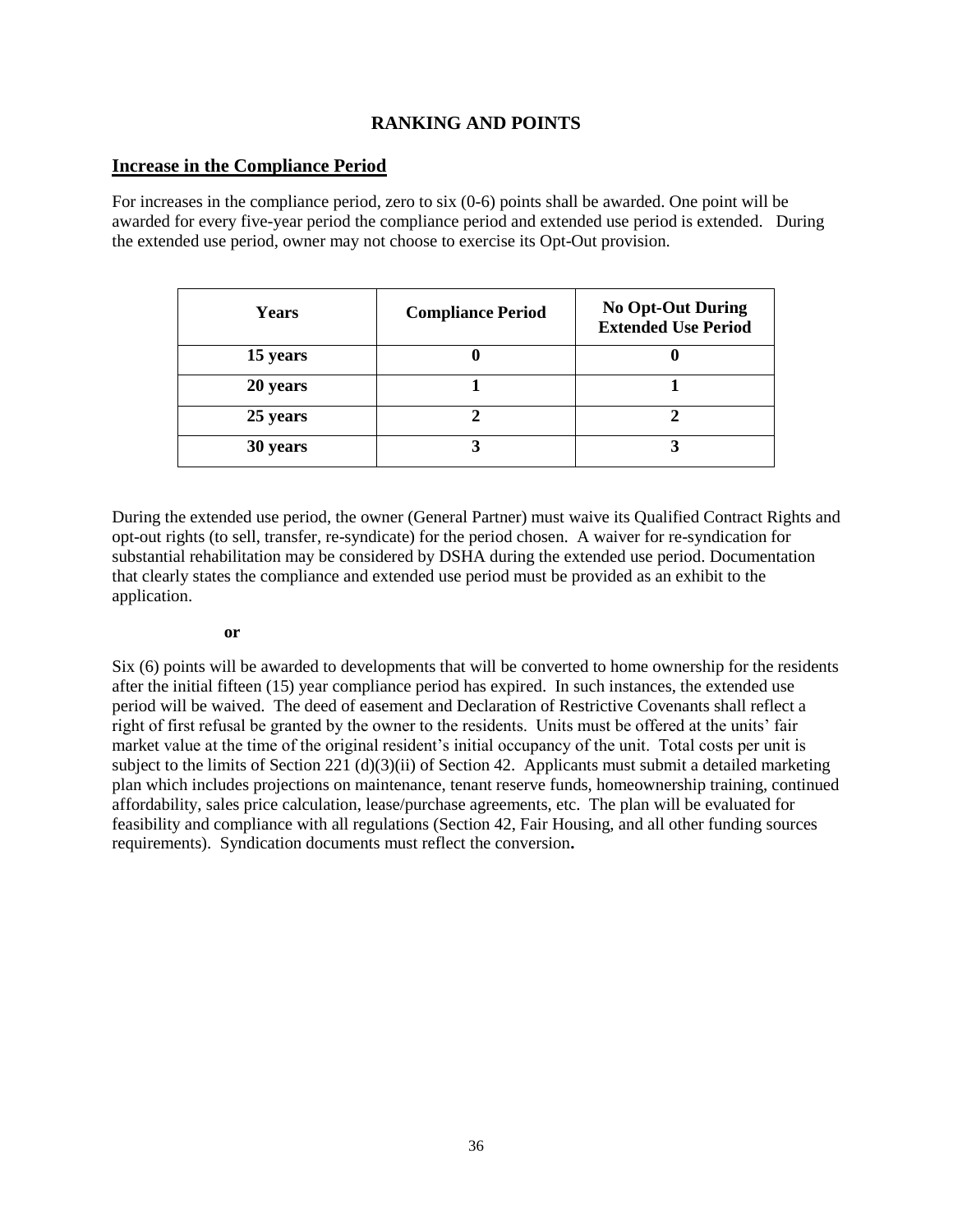# **Balanced Income Targeting**

Up to 20 points will be awarded for the percentage of units targeted at different income levels. Weight will be given to units targeted at multiple income levels with emphasis on targeting units at lower income and/or poverty levels. Documentation of income targeting must be provided as an exhibit to the application.

|                  | Area Median Income Rents |                             |                |                             |                |
|------------------|--------------------------|-----------------------------|----------------|-----------------------------|----------------|
| Percent of Units | 30%                      | 40%                         | 50%            | 60%                         | Market         |
| $50.0$ or more   |                          |                             | $\mathfrak{D}$ | $\mathcal{D}_{\mathcal{L}}$ |                |
| 42.5 to 49.99    |                          | $\mathcal{D}_{\mathcal{L}}$ | $\mathfrak{D}$ | $\mathcal{D}_{\mathcal{L}}$ |                |
| 35.0 to 42.4     | 2                        | $\mathfrak{D}$              | 3              | $\mathfrak{D}$              |                |
| 30.0 to 34.99    | 3                        |                             | 4              | 3                           | 0              |
| 25.0 to 29.99    | 5                        | 5                           | 5              | 5                           |                |
| 20.0 to 24.99    | 5                        | $\overline{\phantom{0}}$    | 5              | 5                           |                |
| 15.0 to 19.99    | 4                        |                             | 4              | 4                           | 5              |
| 10.0 to 14.99    | 3                        | 3                           | $\mathfrak{D}$ | $\mathfrak{D}$              | $\overline{4}$ |
| 5.0 to 9.99      | 2                        | $\mathfrak{D}$              | $\mathfrak{D}$ |                             | 3              |

# **Per Unit Cost Reduction**

Two to five points (2-5) will be awarded to Developers; whose per unit costs is less than DSHA's cost containment guidelines below.

While maintaining aesthetic and livable standards, it is DSHA's objective to fund as many applications as possible. Because credits and DSHA funds are limited, costs per type of unit and costs per unit are important factors in analyzing applications, as well as a required consideration for subsidy layering. DSHA has adopted cost guidelines to evaluate the total development cost for all projects. DSHA has also developed cost guidelines (for line items) to be used as a tool when estimating costs.

All projects must meet DSHA's minimum construction standards and for acquisition/rehabilitation projects including preservation, conversion and tax-exempt bond properties must also meet the minimum substantial rehabilitation requirements.

| <b>Type of Project</b>      | Per Unit Average |
|-----------------------------|------------------|
| <b>New Construction</b>     | \$162,511        |
| Acquisition/Rehabilitation* | \$133,009        |

# **Cost Guidelines**

\*Includes Conversion projects.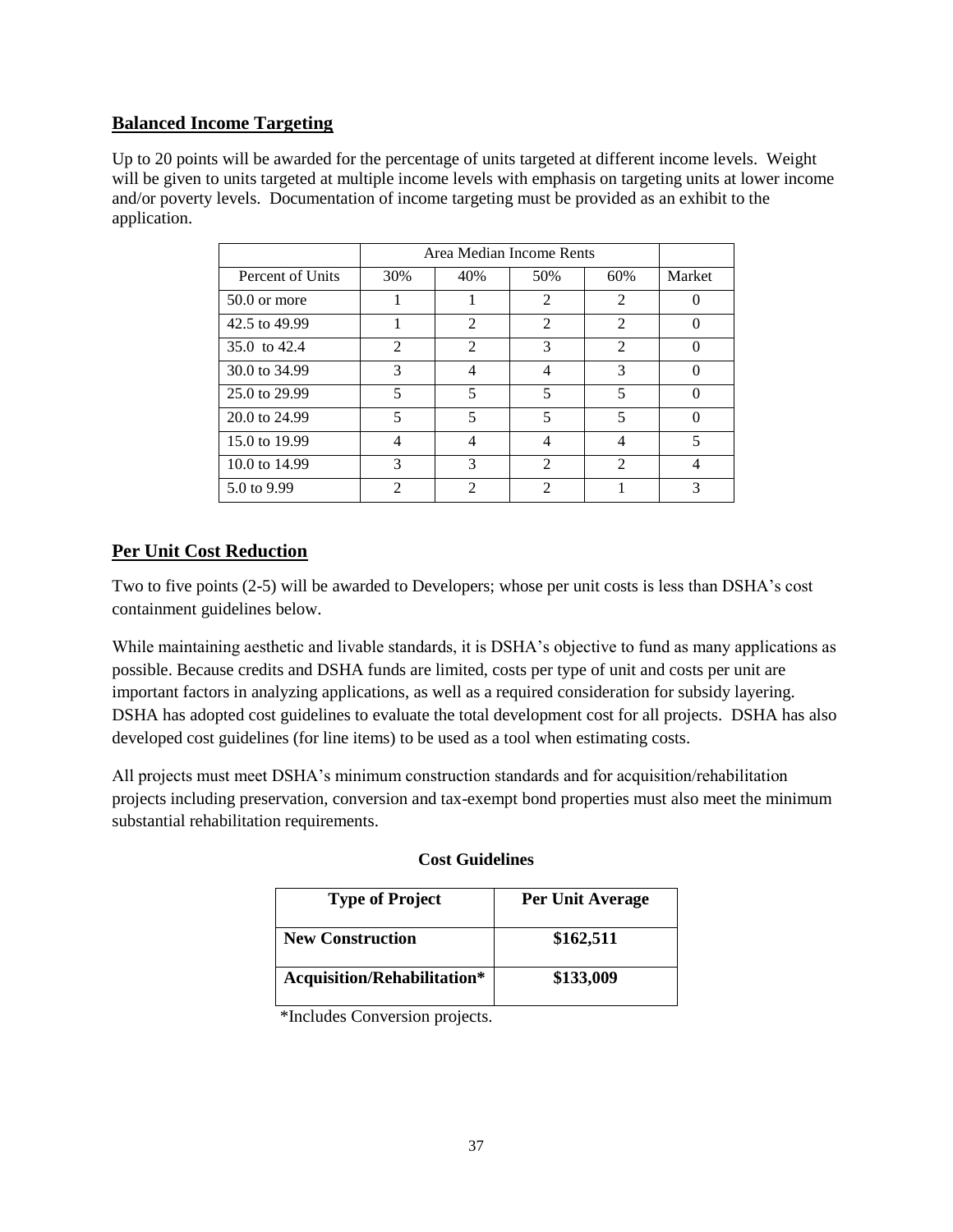Projects will receive points for being below DSHA's cost guidelines by at least 5%. Projects that exceed the cost limits or are less than 5% below the limit will not receive points.

|                                         | Points        |
|-----------------------------------------|---------------|
| $> 5\%$ - 9.99% below cost containment  |               |
| $>10\%$ - 14.99% below cost containment | $\mathcal{R}$ |
| $>15\%$ - 19.99% below cost containment |               |
| $>$ 20% below cost containment          | ↸             |

Example: Acquisition/Rehabilitation Project/Total development cost of \$6,000,000/50 (# of units) = \$120,000/unit TDC

> Average Cost for Acquisition/Rehabilitation is \$133,009/unit TDC. Percentage below cost limits  $= 9.87\%$  or 2 pts.

### **Special Needs Housing**

Developments that provide permanent housing for persons with special needs are awarded five (5) points. Special needs populations are:

- Persons with HIV/AIDS related illness
- Homeless persons
- Persons with mental illness
- Persons with physical disabilities
- Persons with intellectual disabilities/developmentally disabilities
- Migrant and Seasonal Farm workers

Other special needs populations identified in DSHA's Needs Assessment may be considered at DSHA's sole discretion. In order to qualify for points in this category, 50% of the units must be made available for the special needs population. Additionally, a minimum of three (3) appropriate services must be provided free of charge to the residents. Documentation of these services and how they will be paid for must be provided.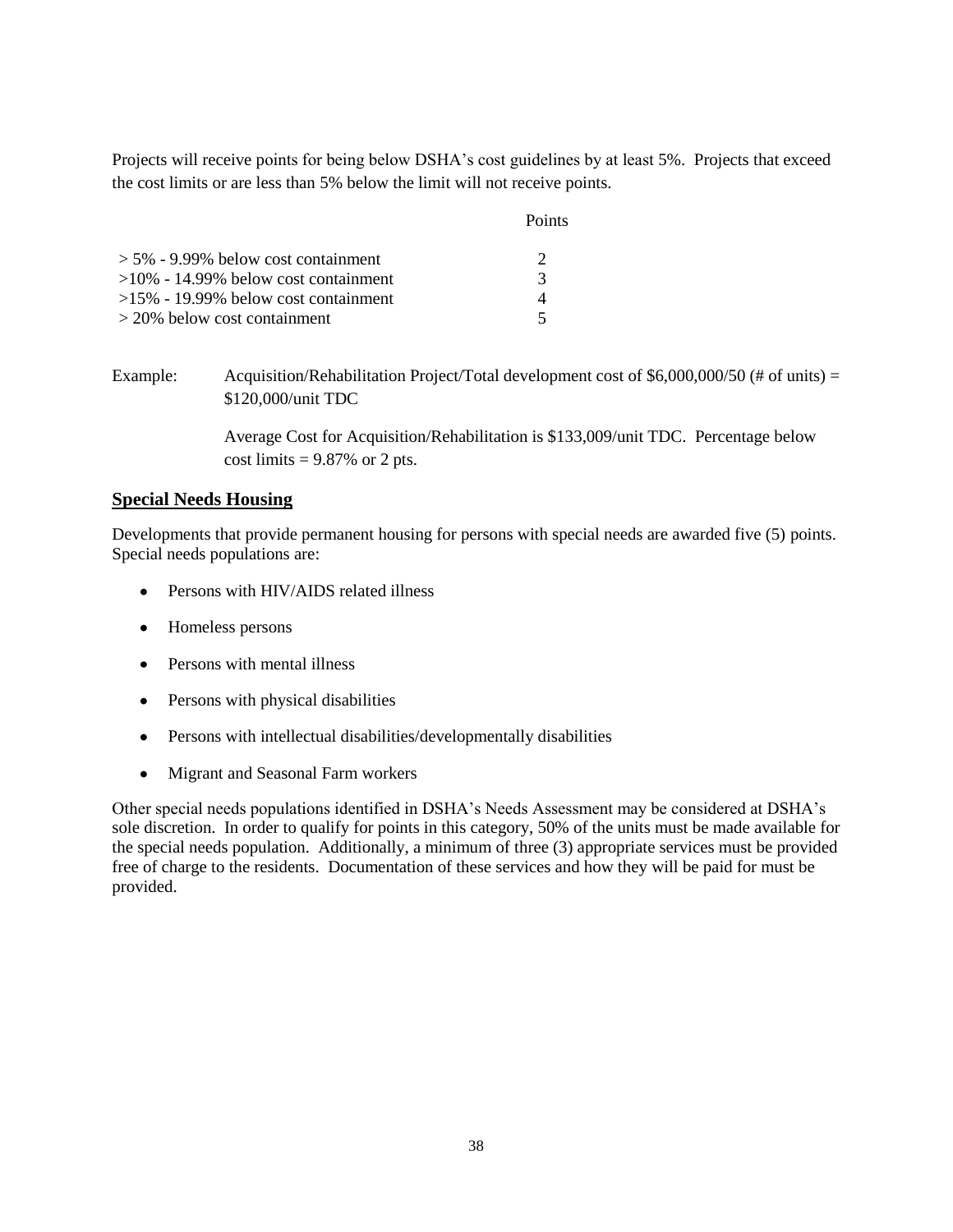# **Additional Fair Housing and Americans With Disabilities Act (ADA) Units**

Three to five (3-5) points are awarded for developments that exceed the Fair Housing and ADA minimum requirement threshold of maintaining 5% of the **total** unit count as fully accessible units.

| $\bullet$ | Property provides 10% fully accessible units | 3 points |
|-----------|----------------------------------------------|----------|
| $\bullet$ | Property provides 15% fully accessible units | 4 points |
| $\bullet$ | Property provides 20% fully accessible units | 5 points |

Accessible units should be marketed and rented to households that need the accessible features. Applicants are strongly encouraged to participate in listing their development and all accessible units on [www.delawarehousingsearch.org.](http://www.delawarehousingsearch.org/) When accessible units are not occupied by households that need the accessible features, a lease addendum for the non-disabled household will be required for the nondisabled household to transfer to the next available non-accessible unit (of comparable or smaller size) when a household that needs the accessible features applies and is accepted to the development.

# **Local Government Contribution**

One to five (1-5) points are awarded for developments that receive written financial support by commitment letter or other documentation (i.e. executed grant agreement, award letter, etc) from local government. Evidence of approved local government contribution must be submitted to DSHA from the local government entity detailing the dollar amount of the waiver or contribution. A local contribution must reduce the development or operating costs of a development by at least 1%. This can be in the form of municipal or county funding (including CDBG or HOME funds) or local public housing authority capital funding, waiving of building permit fees, granting of a tax abatement, donation of land or land provided at a nominal price, or some other documented form of assistance, as approved by DSHA, that financially reduces the development cost or reduces the operating cost of the project over a five-year period.

- $\bullet$  1% 1 point
- $\bullet$  2% 2 points
- $\bullet$  3% 3 points
- $\bullet$  4% 4 points
- $\bullet$  5% 5 points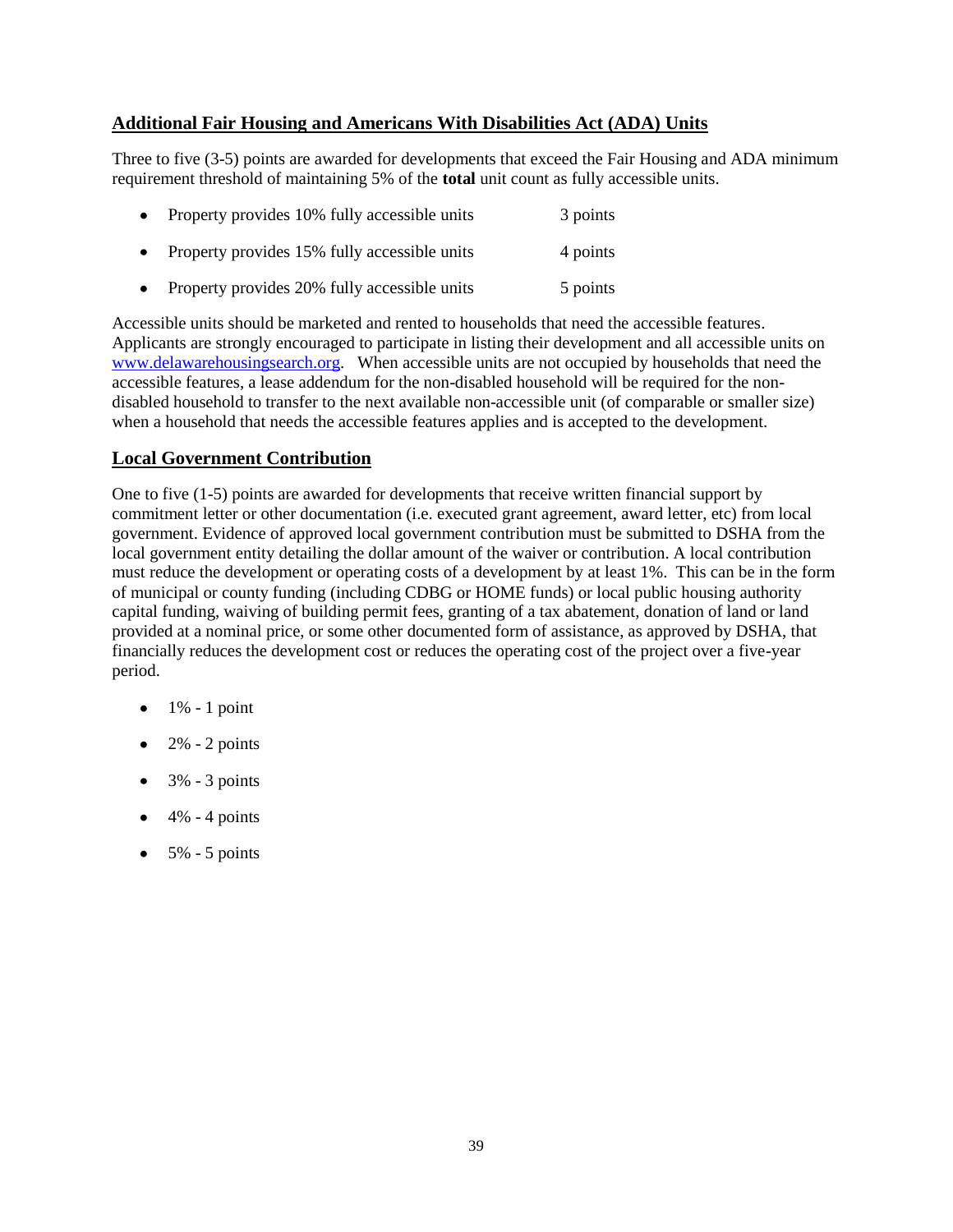# **Leveraging of Non-DSHA Sources**

Zero to twenty points (0-20) will be awarded for the leveraging of permanent funding sources not controlled by DSHA. DSHA controlled funds include: Housing Development Funds, Affordable Rental Housing Funds, Preservation Funds, DSHA HOME funds, and project reserves (held or not held by DSHA). Permanent financing from sources other than DSHA is considered leveraging (i.e., Private conventional lenders, USDA Rural Development, local municipality HOME funds, HOPE VI, Section 202, Federal Home Loan Bank funding, local municipalities funds, foundations and other permanent sources). Tax Credit equity is not considered a permanent funding source.

| Percentage of Development's<br>permanent funding that is not a<br><b>DSHA</b> source | Points |
|--------------------------------------------------------------------------------------|--------|
| 91-100                                                                               | 20     |
| 81-90                                                                                | 18     |
| 71-80                                                                                | 15     |
| 61-70                                                                                | 12     |
| $51-60$                                                                              | 9      |
| $36 - 50$                                                                            | 7      |
| $20 - 35$                                                                            | 5      |
| $0 - 20$                                                                             |        |

Note: For this calculation, DSHA will round up to the nearest percentage.

# **Historic Housing**

Five (5) points will be awarded to developments that are utilizing Historic Tax Credits under Section 47 of the Internal Revenue Code of 1986 and/or State Historic Tax Credits. To qualify for these points, properties must already be on the National Historic Register at the time of application**.**

# **Promoting Balanced Housing Opportunities**

In order to balance housing investments and encourage the creation of affordable housing opportunities within the State of Delaware in areas that contain little or no affordable housing, but which may offer economic opportunity, proximity to the workplace, additional school choices, or supportive infrastructure, f**ive (5) points** will be awarded to developments that are in Areas of Opportunity. Developments can be Preservation or New Creation.

DSHA has defined areas of the state as follows:

- Severely Impacted Homeownership rate less than 50% and subsidized rental housing greater than 25%.
- Impacted Areas that contain concentrations of racially, ethnically, and/or Low/Moderate-Income persons.
- Areas of Opportunity All areas that do not meet the above and are within a *State Strategy* area of Level 1, 2, or 3**.**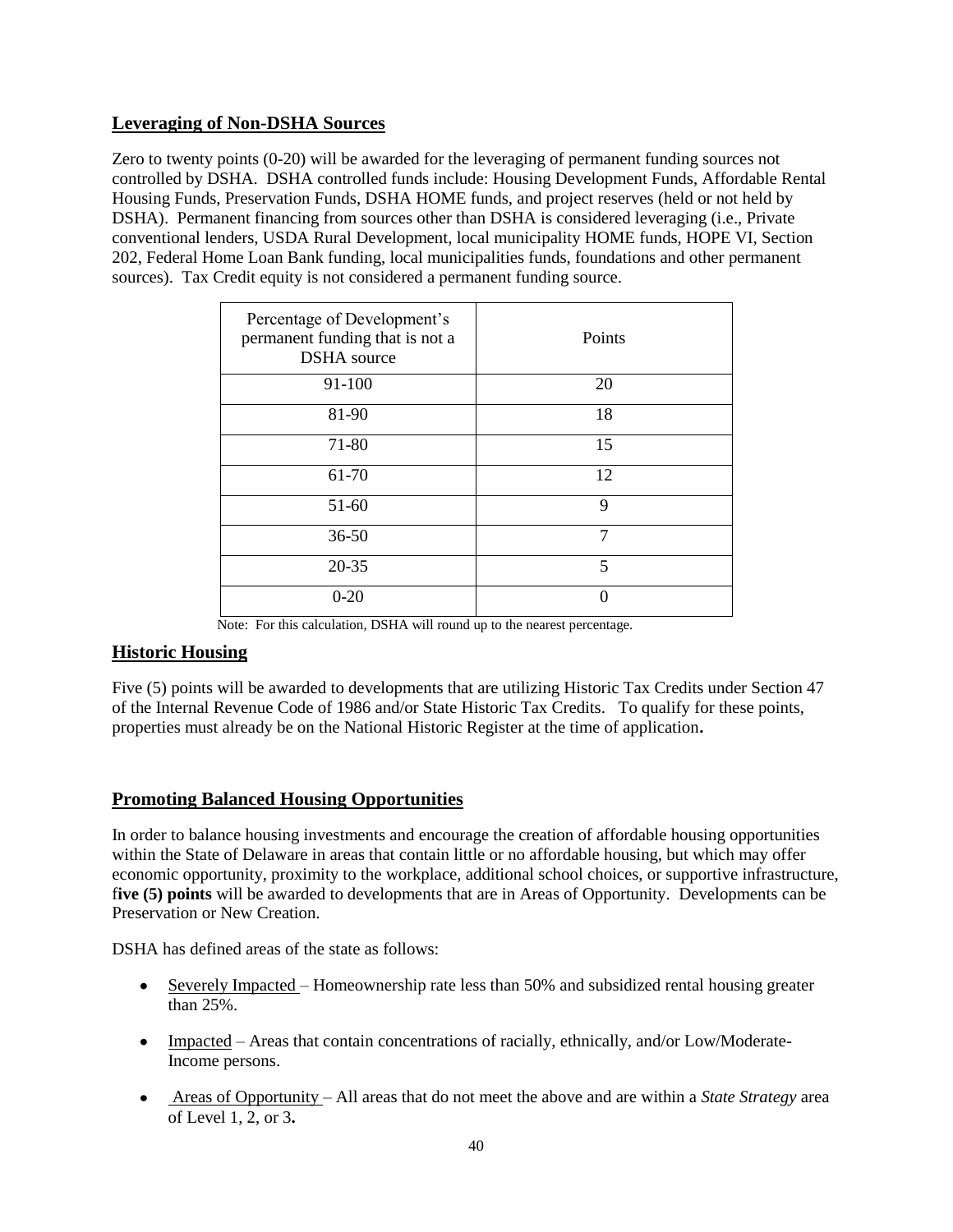DSHA maps that include all defined areas are available under Fair Housing Maps at the following link:

**<http://www.destatehousing.com/FormsAndInformation/datastats.php>**

### **Preservation**

To further prioritize preservation developments, Points will be awarded for each of the following factors up to a maximum of ten (10) points. Each factor listed below must be supported and documented as an attachment in the application.

- 1. Require hard cost/rehabilitation expenses that exceed \$50,000/unit\* 4 points.
- 2. Have committed federal rental assistance contracts 3 points.
- 3. Property was placed in service on or before December 31, 1990 2 points
- 4. Property is a family development 1 point.

\*All hard/rehabilitation costs will be for the building housing the units and units only. (Must be documented by the Capital Needs Assessment and proposed rehabilitation work must be past its 50% life cycle per DSHA's Construction Standards. (DSHA's Web-Based Application Proforma Tab – Cost Summary must also be completed). Costs not to be included in the \$50,000/unit, include but are not limited to, all offices, community rooms/buildings, storage areas, maintenance areas, and separate laundry facilities, all exterior work not an integral part of the building or units, all site costs, bonds, and all work not of a standard nature such as installation of awnings or solar panels. The Applicant will not be eligible for points in the Preservation/Rehabilitation Pool if DSHA's Web-based LIHTC application Tab - Cost Summary Buildings and Units section is not completed.

# **Rural Development-USDA/Other Federal Rental Subsidy**

Three points will be awarded to:

- Developments that are in rural areas designated by the USDA Rural Development and have received an award of new USDA rental subsidy; or other developments that have received an award of new federal rental subsidy contract (transfer of existing contracts is not considered new subsidy).
- Demolition/new construction units that have not been in service for at least one year are also eligible for the points in this category (i.e. Section 811, public housing).

Documentation of the award of the rental assistance/subsidy contract must be included in the application.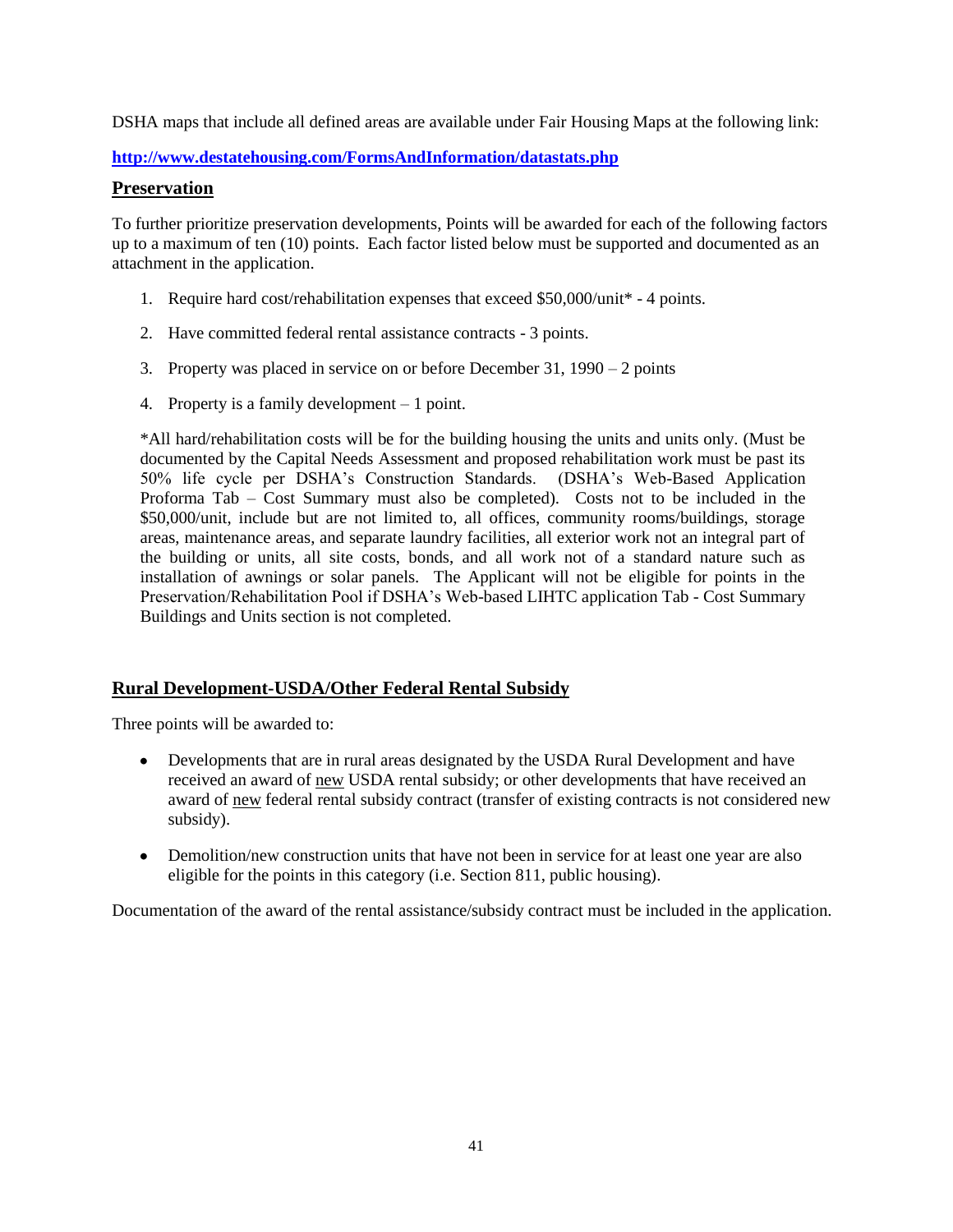# **Extremely Low Income**

Three (3) points will be awarded to developments that provide an owner-financed rental reserve for new units (a minimum of five units) that will be rented to extremely low income (ELI) residents (30% of area median income). DSHA will allow a higher developer fee if the amount of equity funds generated by the increased developer fee calculation that is in excess of DSHA's maximum developer fee limit is committed by the applicant/sponsor for setting up a DSHA held rental reserve. The reserve will be used to fund gross rents at or below 30% of area median income for the initial 15 year compliance period. The property's cash flow should be underwritten at maximum 30% of area median income rents for ELI units. Releases from the reserve will be upon evidence of cash flow deficiency. Evidence of the commitment from the owner/sponsor must be included in the application.

Applicants may request a developer fee not to exceed 5% above the maximum allowable developer amount only if the applicant commits the entire additional basis/equity generated by the additional developer fee for the rent reserve escrow for ELI residents for the initial compliance period. The additional developer fee above the maximum limit will not be paid initially and must be deferred and paid from the project's available equity distribution. DSHA reserves the right to determine the mechanism to disburse the rent reserve and to require the certification by the developer's CPA to insure specific tax issues and ownership structures are acceptable. In order for the developer/sponsor to receive the points, application must document that an equity investor has been secured and has satisfactorily approved the agreement for use of equity funds for a rental reserve. At the end of the compliance period, should ELI rental reserve funds remain and/or in the event the reserve is not used for its intended purposes, any funds remaining in the reserve at the end of the compliance period or sale of the property, whichever is earlier, will be distributed in accordance with the partnership agreement. Subsidized housing developments are not eligible for this ranking category.

# **Capacity of Development and Management Team**

Zero to six (0-6) points will be awarded based on the demonstrated relevant experience and qualifications of the developer and management entity. All team members must be disclosed at time of application. The members of the team, in addition to the developer and management entity, include the applicant/owner, co-developer, consultant, owner, architect, surveyor, real estate and tax counsel. Members of the development and management team must demonstrate experience in the satisfactory development of affordable housing, experience in the management of affordable housing and must have the financial capacity to carry the development through to completion. All members of the development team must provide documentation that services will be provided during all phases of the development. DSHA reserves the right to determine "satisfactory" development experience. Any substitutions of Development Team members from original application or at any time during the construction period must be pre-approved by DSHA.

a. General Partner/Developer Experience: Up to three (3) points shall be awarded based on the number of Low Income Housing Tax Credit Properties developed by the general partner and/or developer. Note: "General Partner/ Developer" is defined as a corporate entity, partner or owner of a multi-family development company that has been a signatory/guarantor on a Tax Credit construction loan. "Developed" is defined as having gone to permanent closing on a development with an acceptable cost certification.

| 2-4 developments       | 2 points |
|------------------------|----------|
| 5 or more developments | 3 points |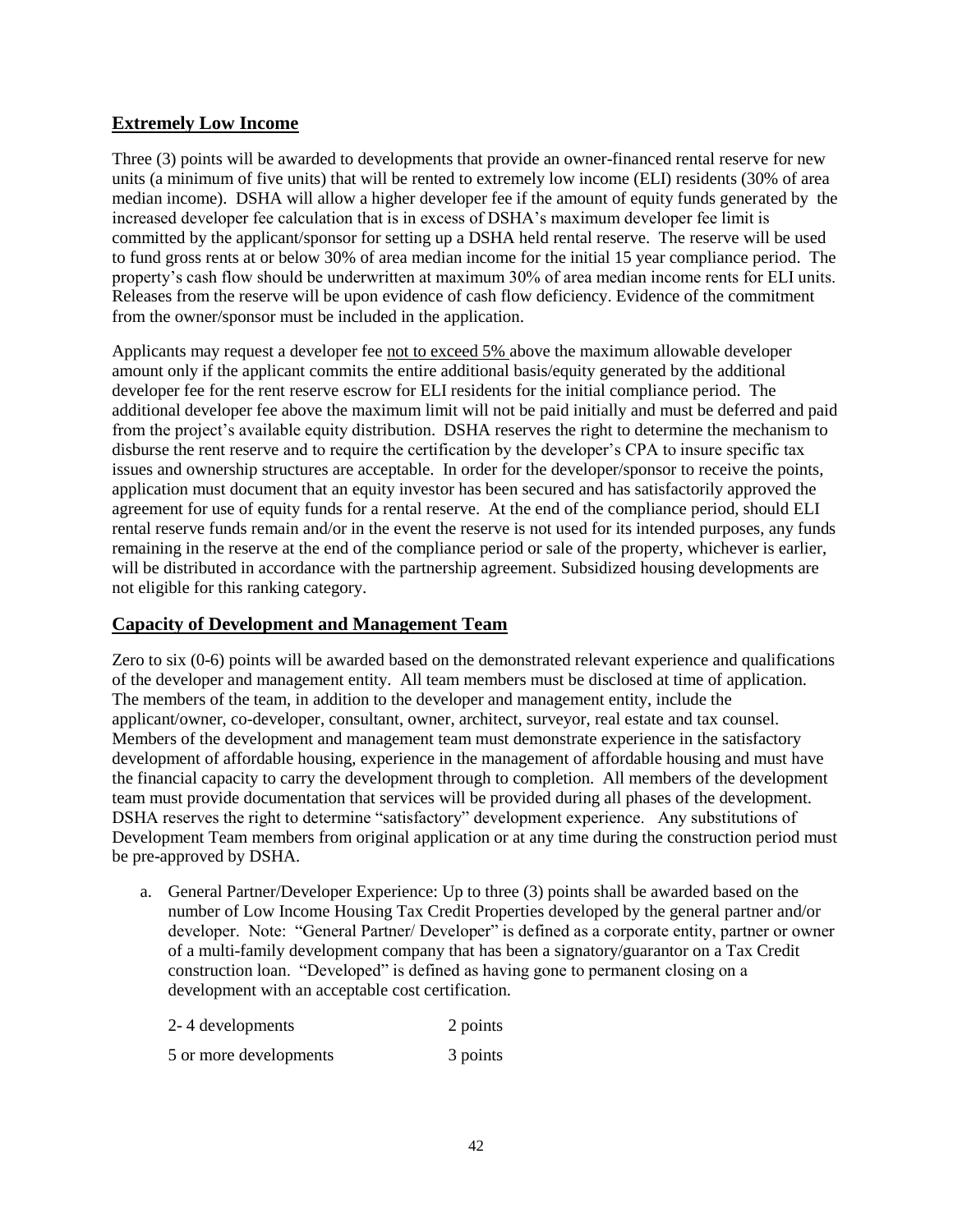If a consultant's experience is being utilized to qualify for points, a signed agreement and/or contract for substantial services must, as described under the definition for Consultant, be provided describing the role each entity will play in the development and/or the management of the development. **Note: Consultant and Broker Fees are not eligible development costs and must be paid from Developer Fees.**

b. Management Agent's Experience: Up to three points (3) shall be awarded based on the number of completed and occupied Low Income Housing Tax Credit and subsidized developments currently being managed.

| 1-4 developments          | 1 point  |
|---------------------------|----------|
| 5-15 developments         | 2 points |
| More than 15 developments | 3 points |

DSHA's Management Agent Qualification application forms must be submitted with the LIHTC application. DSHA reserves the right to determine appropriate involvement.

# **Provision of Social Services**

The provision of social and support services is an integral part of any development to improve the quality of life of the residents of the development. The cost and source of funds to pay for social services must be included in the application. Services must be affordable, appropriate, available, accessible, and the service must be provided to the development's residents in every calendar quarter for a total of 8 hours per year. One (1) point will be awarded for each service up to a maximum of three (3) points. In order to receive the maximum number of points (3), at least three qualifying services must be provided, representing a total of 24 hours of qualified services provided to the development's residents. The services must be distinct to qualify for the points – for example a series of financial literacy classes, even on different topics such as budgeting/spending plan or understanding your credit/credit counseling would count as one financial literacy class. Services should be actively linked to the residents and not simply provided to the community at large and can be provided on-site or off-site. If services are provided offsite, a memorandum of understanding (MOU) with the off-site service provider (i.e., senior center, service center, etc) must be submitted with the application. The MOU must stipulate a transportation plan for regularly scheduled trips to the facility and classes, a schedule of classes, attendance proof and record keeping, as well as the narrative described below and any other terms, fees, and conditions of the service provider and applicant.

A Support Service Plan must be completed and submitted with the application. The plan should include the following:

- Applicants must submit a narrative describing the services to be provided, a curriculum for any classes, description of why the services are appropriate for the population, how the services will be publicized and marketed, and expected outcomes and benefits.
- Qualifications of the social service organizations that will be utilized at the property or off-site, including their history, capacity and experience.
- Contracts or commitment letters detailing costs of services from each social service provider must also be attached.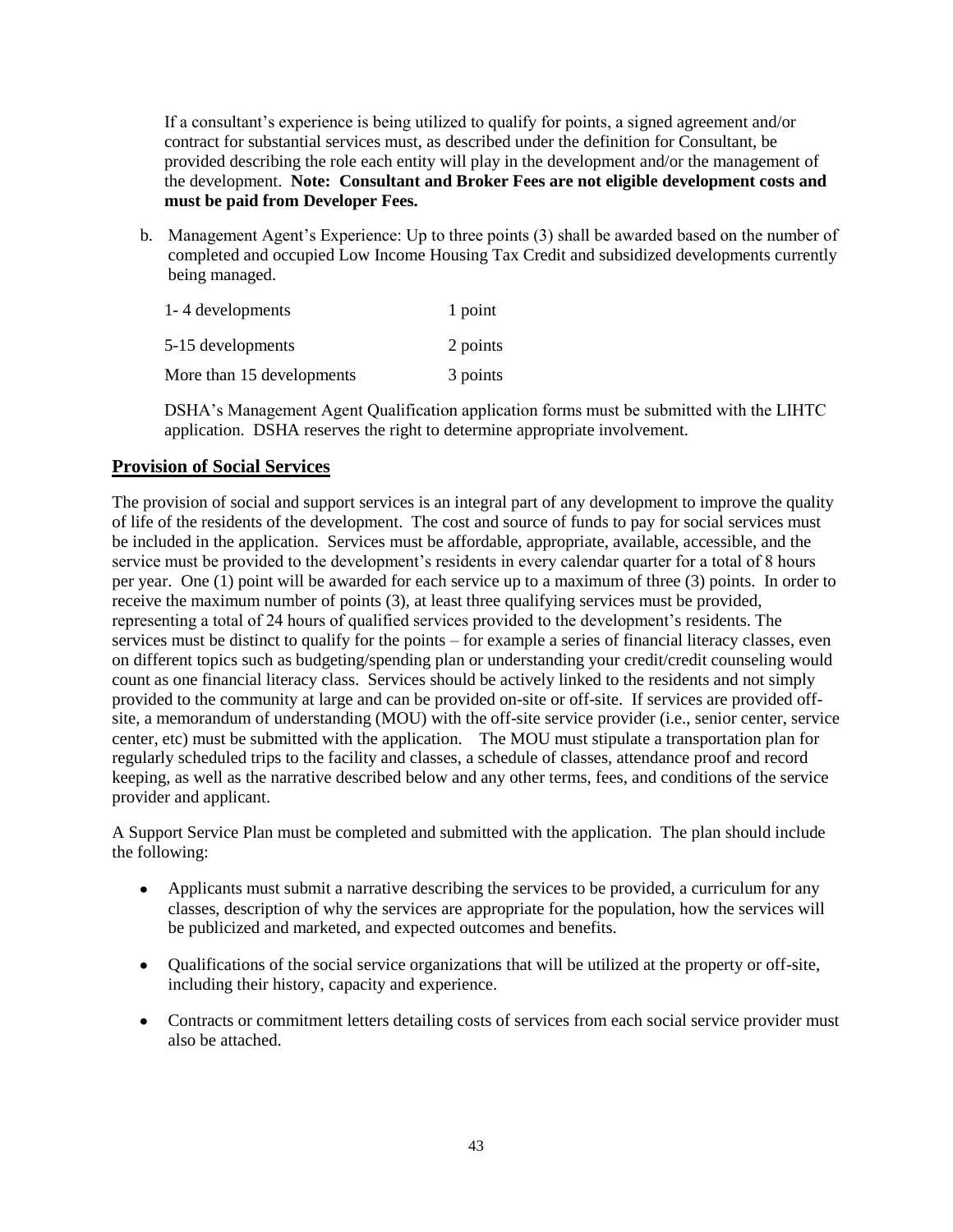Examples of services include but are not limited to:

Parenting programs; Literacy programs; Day care; Job training; Nutritional services; Transportation; and Financial literacy and counseling.

DSHA allows for reasonable substitutions of services at DSHA's discretion. Prior to application deadline, Applicants are invited to propose social services in writing in addition to those listed and may, in DSHA's discretion, receive points for them.

### **Sites and Neighborhood Standards**

Up to twelve (12) points will be awarded to developments that can demonstrate overall quality of location, access to services and transit, and protection of the environment. Each factor of the sites and neighborhood standards must be supported in the market study by the market study provider.

### **Access to Services (1 point for each up to a maximum of 7 points)**

For New Castle County developments, the services must be within a one-half (1/2) mile radius of the project to be eligible for points. For Kent and Sussex, services must be within one and one-half  $(1 \frac{1}{2})$ mile radius of the project for each of the following factors to be eligible to receive the points:

- Supermarket
- Public schools (family sites only)
- Library
- Licensed child care center (family sites only)
- Senior center (elderly sites only)
- Usable park space
- Bank
- Walk-in medical facility or hospital
- Post office
- Laundry/dry cleaner
- Pharmacy (pharmacy located within a supermarket will only receive one point for supermarket)
- Community, civic or town center that is accessible to residents.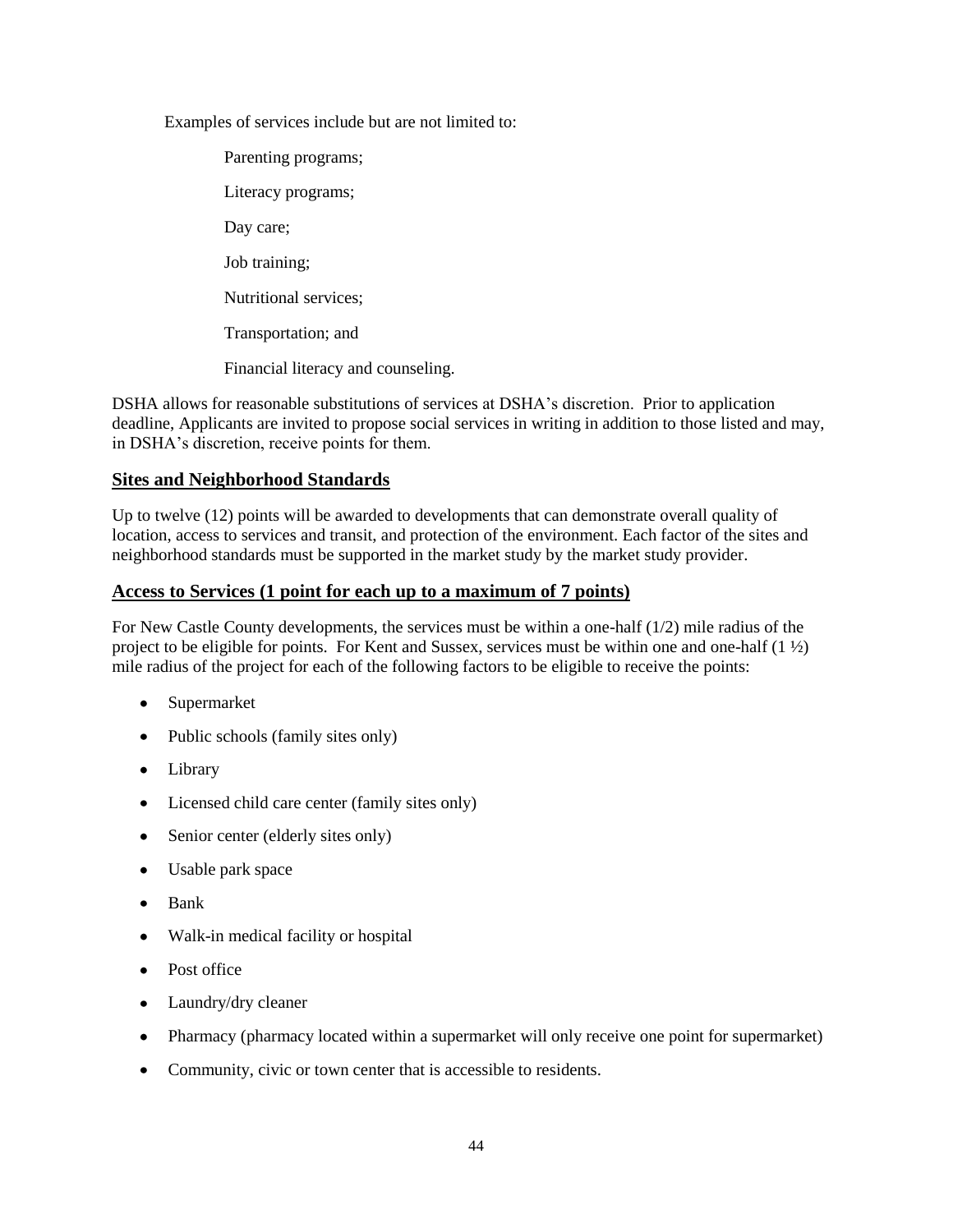# **Location**

Project is an infill site. **(3 points)** - A site that has 75 percent of its perimeter bordering existing developed land and has immediate access to existing infrastructure (roads, water, sewer, and other infrastructure). Demonstrate through site map with perimeter measurements; or

Project is contiguous to existing development. **(1 point) -** A site has at least 25 percent of the perimeter bordering existing developed land demonstrated through site map with perimeter measurements. The development will utilize existing sewer and water lines without extensions exceeding 1,000 feet.

Note: A *street* or other right-of-way does not constitute developed land; it is the status of property on the other side or right-of-way of the street that matters. Any fraction of the perimeter that borders waterfront other than a stream is excluded from the calculations.

### **Protecting Environmental Resources (2 points)**

Development, including buildings, other structures, roads or other parking areas, on all portions of the site shall **avoid all** of the following: (documentation will be verified through the environmental assessment or environmental audit) and detailed site map:

- Land within 100 feet of wetlands, including isolated wetlands or streams. Bike and foot paths are allowed if at least 25 feet from the wetlands boundary.
- Land with 100 feet of critical slope area.
- Prime farmland (Zone 4 State Strategies for Policy and Spending).
- Land that is specifically identified as habitat for any species on federal or state threatened or endangered lists.
- Land with elevation at or below the 100-year floodplain.
- Land or development having environmental issues (i.e., superfund site, brownsfields, greyfields, arsenic or chemical, close proximity or adjacent to railroad within 1,000 feet. (Note: 3,000 feet is a noise assessment requirement).
- Land or soil is not suitable for building.

**Note**: When a Development has had environmental issues and the issues have been remediated, documentation of remediation should be included as an exhibit in the application in order to be eligible for points in this category.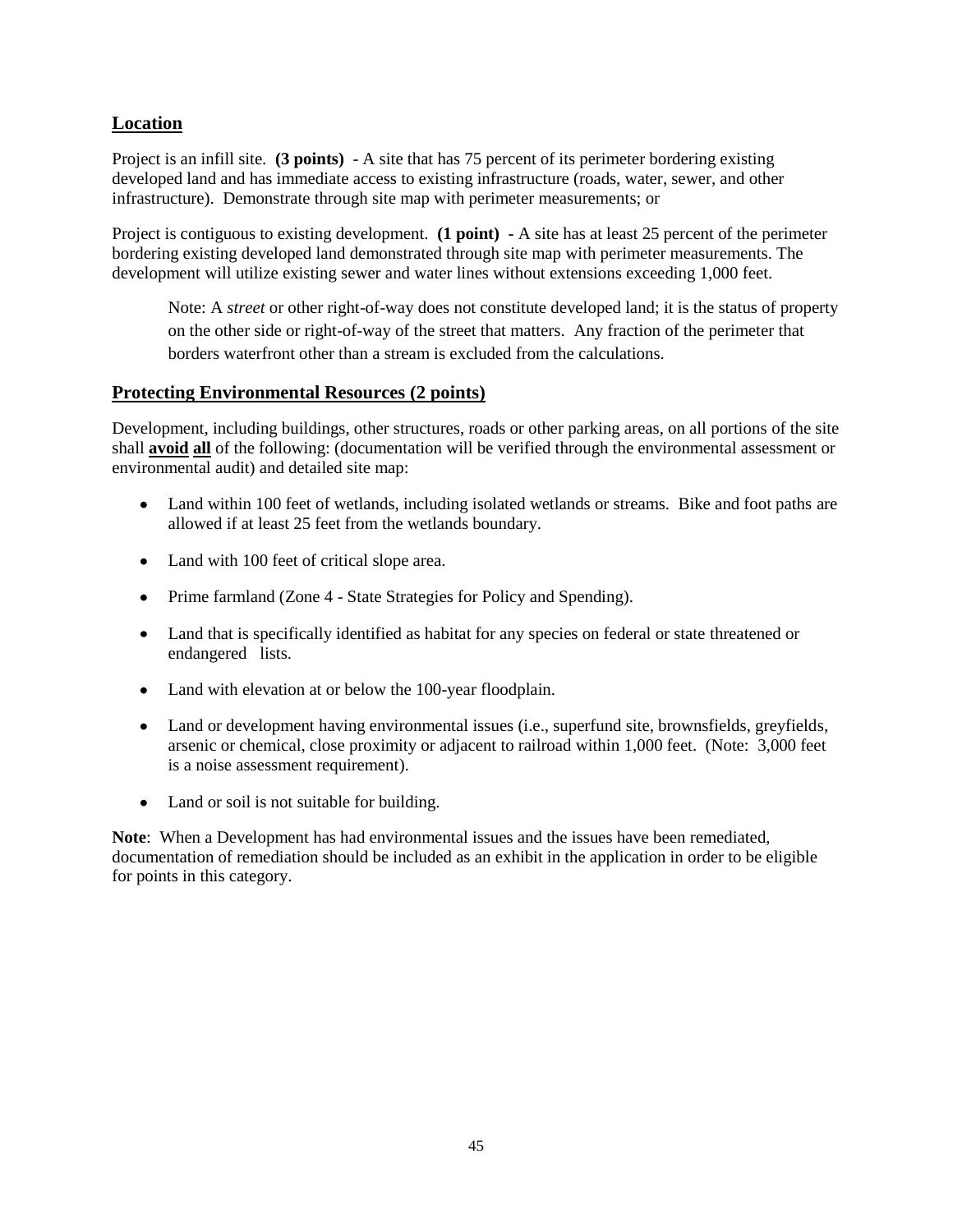# **Access to Transit**

A development may be awarded points for including amenities and facilities to accommodate current, planned, or possible fixed route transit service. For each transit category below, points will be awarded when all criteria are met to the satisfaction of the Delaware Transit Corporation (DTC), providers of DART First State transit services, and DSHA. An early consultation with DTC is strongly recommended to be successful. For each transit category, the application will include an executed Memorandum of Agreement (MOA) between the tax credit applicant and DTC stipulating:

- Improvements to be made (determined via consultation with DTC);
- Cost of improvements (provided by applicant's site engineer); and,
- Responsibility for maintenance.

### *Transit Friendly (2 points)*

**The purpose of this category is to prepare sites, outside of the current transit service area, for possible future transit service**. DTC will determine, at its sole discretion, which sites qualify for this category as these sites will not be served in the immediate or foreseeable future according to DTC service or business plans. A qualifying site will be deemed Transit Friendly when two or more of the following will be installed and includes DTC approval:

Examples:

- Bus pull-offs (poured curb or striped in road shoulder)
- Pavement requirements (where applicable)
- Bus stop waiting pads
- Shelter pad only installations (future shelter install)
- Bench pad only installations (future bench install)

Off-site improvements or repairs may be considered eligible project cost at DSHA's discretion.

### *Transit Accessible and Transit Ready (5 points)*

The purpose of both categories is to include amenities and facilities to accommodate current or planned fixed route transit service. A site will be deemed *Transit Accessible* or *Transit Ready* where the following criteria are met.

Base Requirements:

- A **designated point of pedestrian site ingress and egress** is located within DTC's currently defined Transit Service Area (see map), or;
- DTC has expressly confirmed its intention to propose **direct service** to the site subject to its service development planning process **(Note**: The agency proposes Service Area adjustments to the public via biannual Service Changes and/or mid range fiscal year Service and Business plans.), and;
- The designated point of pedestrian site ingress and egress is connected to an internal ADA compliant sidewalk network.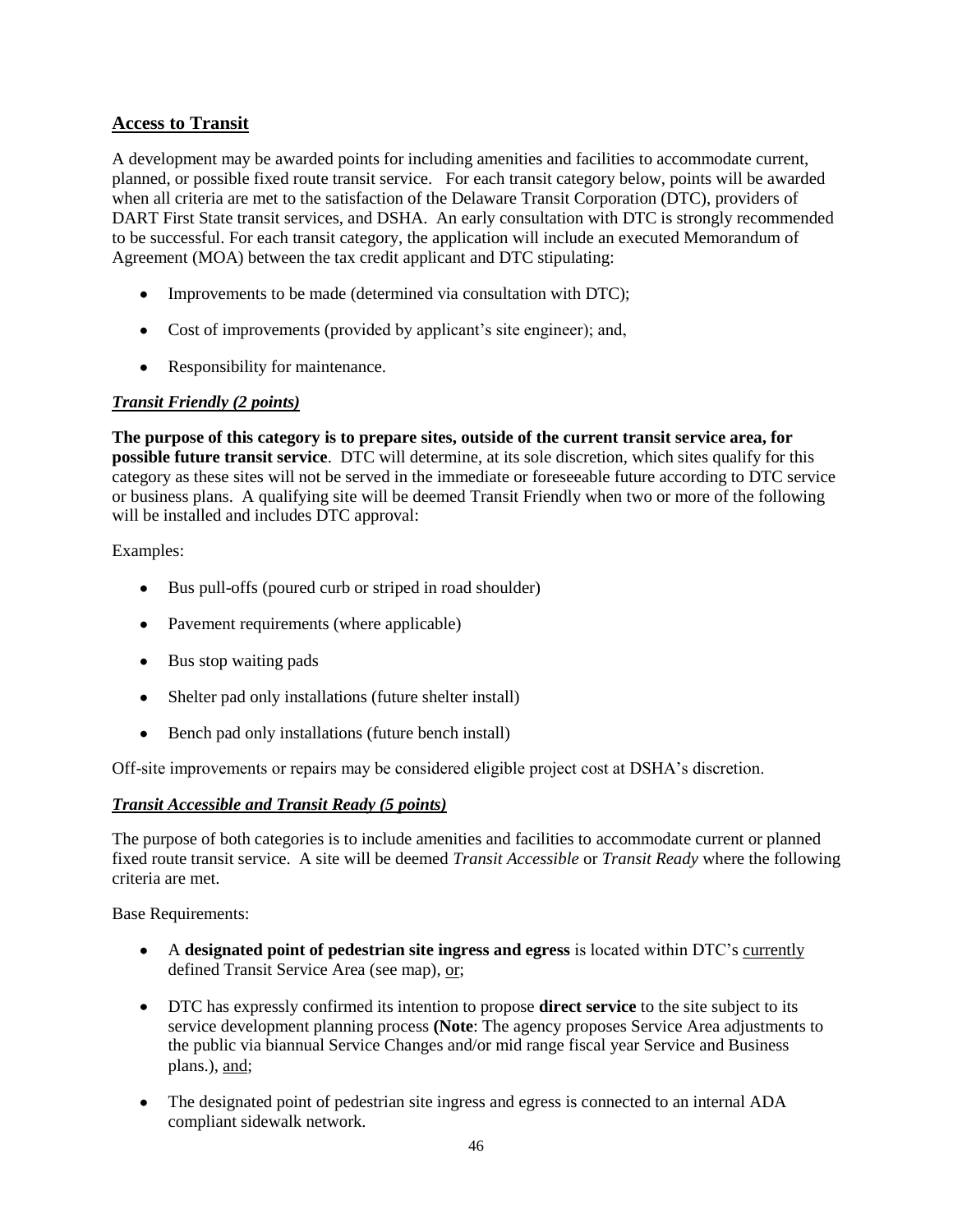### *Transit Accessible - Off-Site Improvements:*

A site will be considered *Transit Accessible* if, in addition to the base requirements, the developer clearly delineates an ADA accessible walking pathway from the site's main pedestrian access point to the nearest (see below) DTC bus stop.

- Required: The walking distance may not exceed a  $\frac{1}{4}$  mile in New Castle County or a  $\frac{1}{2}$  mile in Kent and Sussex Counties. Walking distance must be along the ADA accessible route and cannot be calculated by assuming trespass of private property or expecting pedestrians to traverse unsuitable roadways other than local neighborhood streets.
- Required: The applicant's site engineer must identify any segments of the delineated pedestrian  $\bullet$ pathway requiring accessibility improvements e.g. unpaved trail or missing sidewalk segments or sections in need of repair. The improvement costs will determined by applicant's site engineer.
- Optional: In cooperation with DTC, the developer may opt to improve the nearest off-site bus stop by installing, at the developer's expense, bus stop waiting pads, benches or shelters that meet DTC's specifications. The developer may also request a new off-site bus stop or suggest the relocation of an existing bus stop in order to achieve the relevant walking distance. All improvements, additions, or relocations must be preapproved by DTC.

# *Transit Ready - On-Site Improvements:*

A site will be considered *Transit-Ready*, in addition to the base requirements, where DTC and the developer have agreed that the property will be directly served by transit subject to the service development planning process. Direct service may be construed by DTC to mean the installation of a bus stop within the site or along the property frontage. In some instances, the on-site determination can be satisfied when:

- DTC and the developer reach agreement to connect the site's pedestrian access point to an  $\bullet$ existing bus stop located within immediate walking distance (700 ft maximum).
- DTC agrees to add or relocate a bus stop within immediate walking distance (700 ft maximum) of the site's pedestrian access point.

*Transit-Ready* properties will include some of the following amenities and facilities, determined by DTC, installed and maintained at the developer's expense, and in compliance with DTC standards. Off-site improvements or repairs may be considered eligible project cost at DSHA's discretion.

- Bus pull-offs (poured curb or striped in road shoulder)
- Pavement requirements (where applicable)
- Bus stop waiting pads
- $\bullet$ Shelter pad only installations (future shelter install)
- Bench pad only installations (future bench install)
- Shelter and pad
- Bench and pad
- Trash Receptacles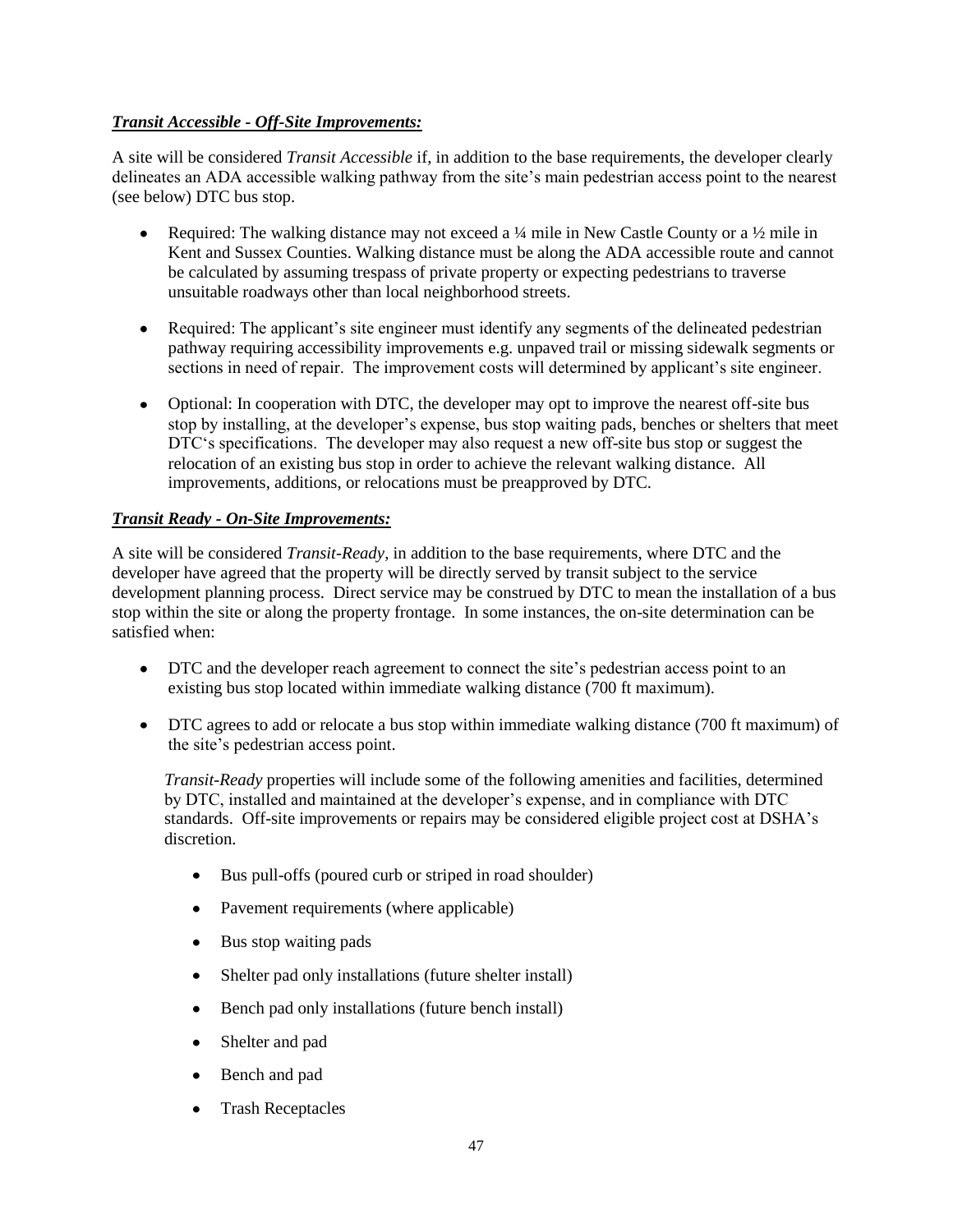On-site fare card outlet or distribution (where applicable)

DSHA maps that include all transit areas are available under Transit Maps at the following link:

### **<http://www.destatehousing.com/FormsAndInformation/datastats.php>**

Delaware Transit Contact Information: Wayne M. Henderson Senior Service Development Planner Delaware Transit Corporation/DelDOT 119 Lower Beech Street, Suite 100 Wilmington, DE 19805-4440 P: 576-6063 F: 577-8040 E: [wayne.henderson@state.de.us](mailto:wayne.henderson@state.de.us)

# **Community Compatibility – (New Housing Creation Only)**

Up to ten (10) points will be awarded to developments that can demonstrate overall community design and connectivity to surrounding communities. Each factor of the community compatibility should be demonstrated through the site plan, market study, and other applicable documents.

### **Community Design (2 point each – up to 6 points)**

While design of the development need not be at an advanced stage, the conceptual design should reflect compatibility with surrounding community and enhancement of the visual character of surrounding area.

- The project's design is consistent with the architecture/character of the local area, or the project's visual character respects and makes a positive contribution to the surrounding community.
- New and existing setbacks are consistent with surrounding development.
- Building heights and bulk, as seen from the street, should be respected.
- Uses building materials which are compatible with the neighborhood.

Conversion projects should adhere to the above criteria to maintain the existing character of the surrounding neighborhood. In addition, innovative upgrades that considerably enhance the visual appeal of the existing building and site are expected to qualify in this category. Examples of upgrades to the project's design include, but are not limited to, the following:

- Landscaping in excess of community requirements;
- Roof pitches where they can complement surrounding flat roofs;
- Color schemes that highlight architectural details such as rosettes, dentils, and trim in contrasting colors for historic buildings;
- Sidewalk coverings, such as: canopies over entries; freestanding awnings; and building-supported awnings that can be applied in a manner to enhance the visual appeal of the building; and
- Minimize the impact of parking spaces by placing them to the rear of the building where possible or incorporating decorative elements or landscaping elements to soften the visual impact.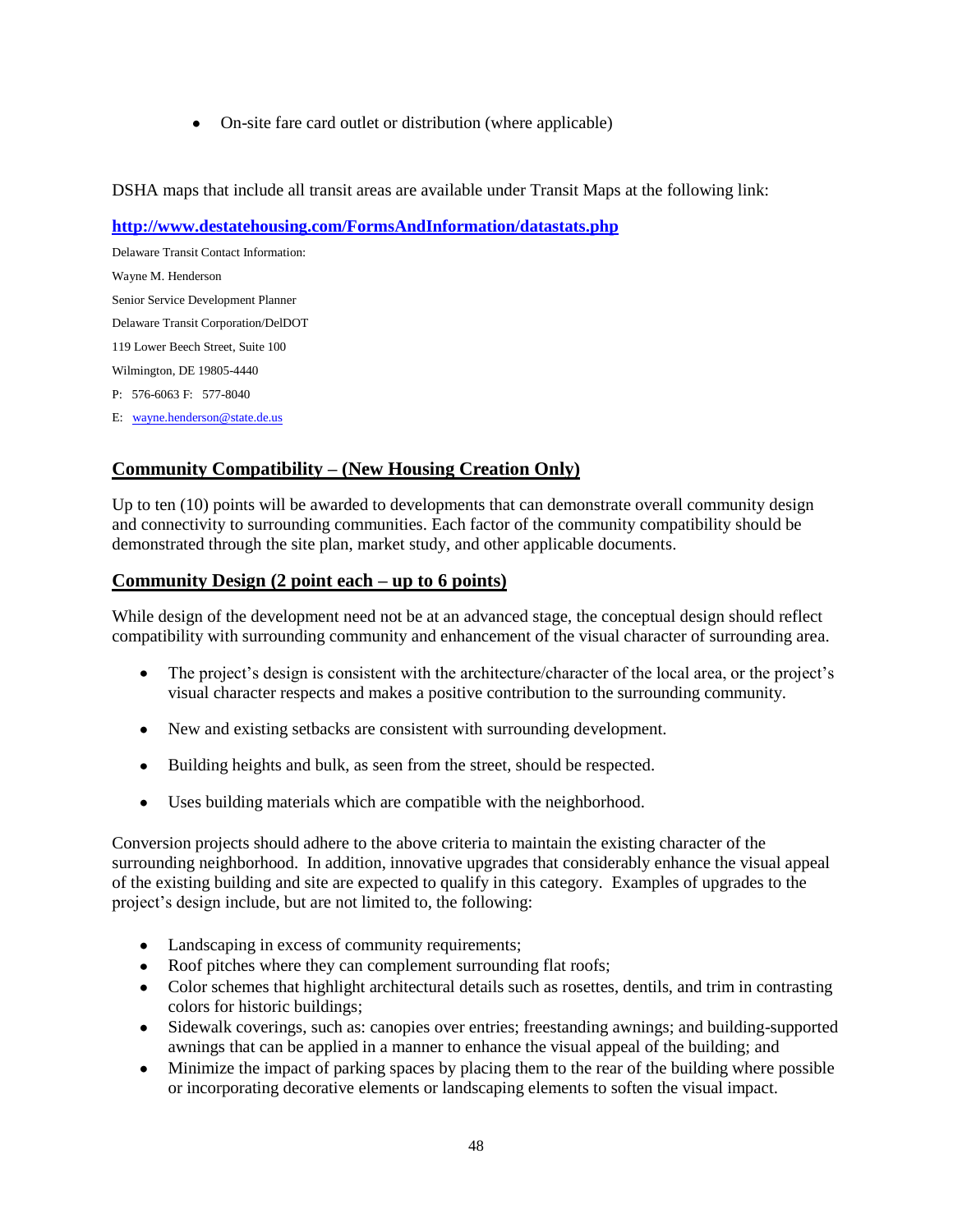# **Connectivity to Surrounding Communities (2 points each – up to 4 points)**

The project is designed to relate to and encourage connectivity with the surrounding community and not create an isolated enclave.

- "Complete streets" measures are used to provide safe and congenial integration of pedestrian, bicycle and motor vehicle traffic via design features such as well-designed pedestrian and bicycle accommodations, narrow widths, and other traffic calming measures. Complete streets are designed and operated to enable safe access for all users. Pedestrians, bicyclists, motorists, and public transportation users of all ages and abilities are able to safely move along and across a complete street.
- Demonstrates through sitemap, that sidewalks and other all-weather pathways are independent of the street or highway edge and connect to adjoining neighborhoods or other trail systems. Unimproved dirt pathways do not qualify as "all-weather" pathway. Consider using porous pavement to reduce water runoff.

Failure to provide the compatibility in design and connectivity to surrounding communities after points are awarded and a carryover agreement is executed will result in a penalty against the Applicant in the subsequent LIHTC application submission. The penalty will be equal to the point(s) awarded that were deemed ineligible.

# **Development and Unit Amenities**

All units must meet Minimum Construction Standards established by DSHA. A maximum of five (5) points will be awarded to those developments that exceed the minimum standards. Eligibility of points will be based upon 100% of all units benefiting from such amenities. One (1) point will be awarded for each - new amenity provided up to five (5) points, provided that such amenities affect 100% of the units. These include but are not limited to:

- On site community center: The community center should be of sufficient size to accommodate  $\bullet$ the residents and services (if provided). The community center should contain at least 15 net square feet per unit and at a minimum 750 square feet in size. The square footage should be in addition to the kitchen or kitchenette, if provided; the community center shall include a computer/business center equipped with computers, printers and other technology for resident's access (separate points will not be awarded for computer and/or business centers);
- Security/Surveillance System: Security system which shall be monitored by the management company and have the capability for the local police to tie into the monitoring system (security systems for elderly developments are also encouraged);
- Private Outdoor space: The space shall be directly associated with each dwelling unit, may occur as an entrance way (porch, fenced in area), an outdoor patio or play area or other definable space;
- Exercise and/or walking trails with permanent surface;
- Eat-in kitchens;
- Ceiling fans, Energy Star compliant, for all bedrooms and living room areas. One point will be given no matter how many fans are in the unit;
- Microwave or micro-hood combination must be Energy Star compliant;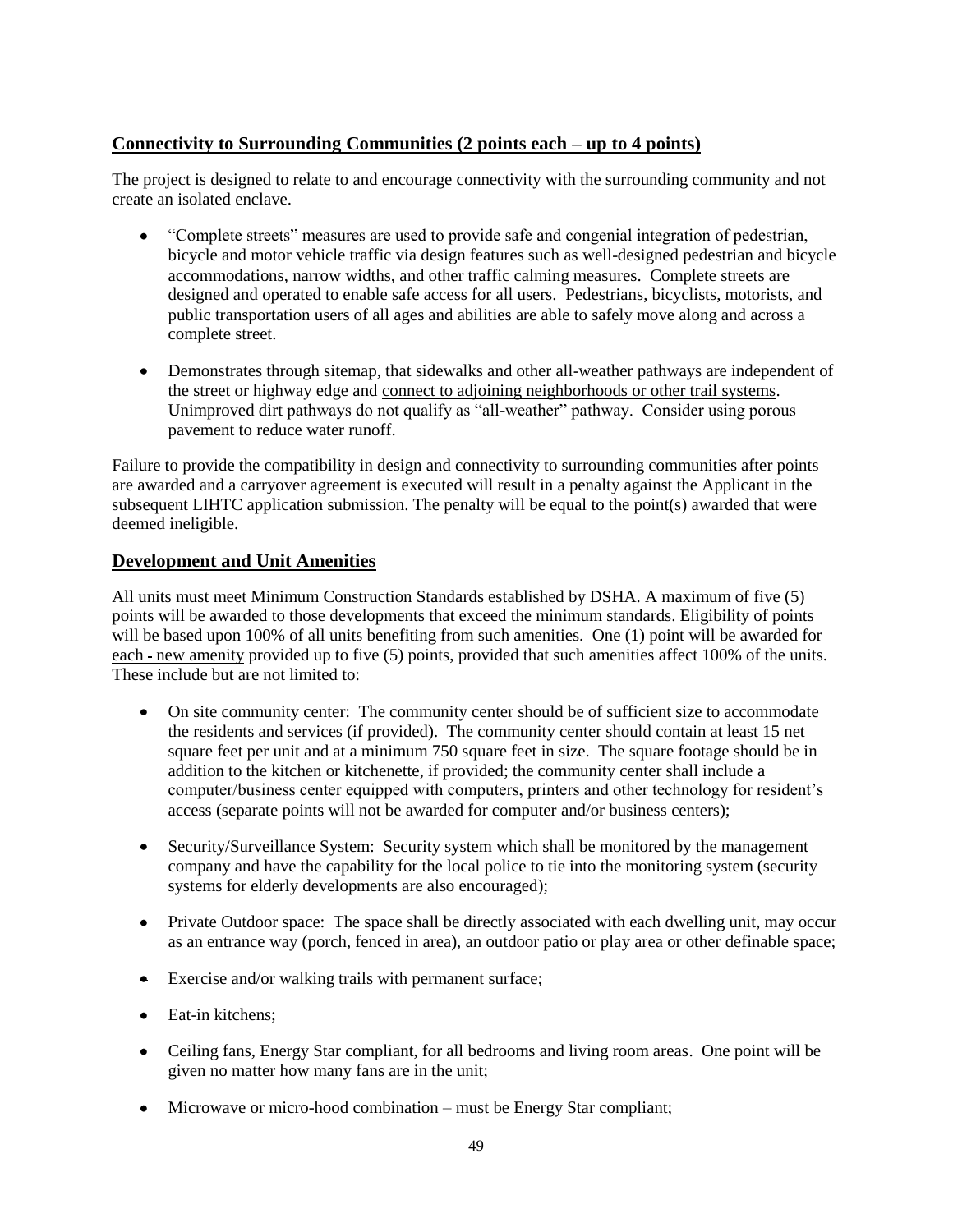- Trash chutes (for mid or high rise facilities);
- WIFI for all units Note: initial installation and equipment must be part of the project's base construction costs. The monthly fee can be paid by operations and;
- Washer/Dryers units in elderly units.

Prior to application deadline, Applicants are invited to propose amenities in writing, in addition to those listed and may, in DSHA's discretion, receive points for them. The development and unit amenities must be supported and documented in a chart format as part of the Market Study requirements (see QAP Attachments).

# **Community Revitalization Plan**

Two (2) points will be awarded if the development is clearly identified and is included in an approved Community Revitalization Plan. A certification from the municipality that the development is in the most recently approved Community Revitalization Plan must be submitted, citing page and number, which said page and number must be attached to the certification. See the form of certification on page 51 included in the QAP Attachments. Letters of support and/or resolutions will NOT be considered under this category.

### **Qualified Census Tract**

One (1) point will be awarded to developments that are located within a HUD identified Qualified Census Tract.

# **GENERAL INFORMATION**

<span id="page-49-0"></span>In point scoring categories, where points are based on calculations (i.e. unit cost reduction, leveraging, et al), DSHA will round up calculation results to the nearest whole number.

If DSHA determines that an applicant received a preliminary reservation of credits and failed to fulfill representations made in applications or in the carryover allocation, DSHA will impose a penalty against the Applicant in the subsequent LIHTC application submission. The penalty will be equal to the point(s) awarded that were deemed ineligible.

Before such action is taken, DSHA will notify the Applicant of the needed corrective action. If the Applicant has not submitted written corrective action acceptable to DSHA, the Applicant will have points deducted in its/their subsequent application equal to the amount of points deemed ineligible in the previous application.

> *Point System for all Sponsors An Application Must Score a Minimum of Sixty-five (65) Points for an Award of Credits*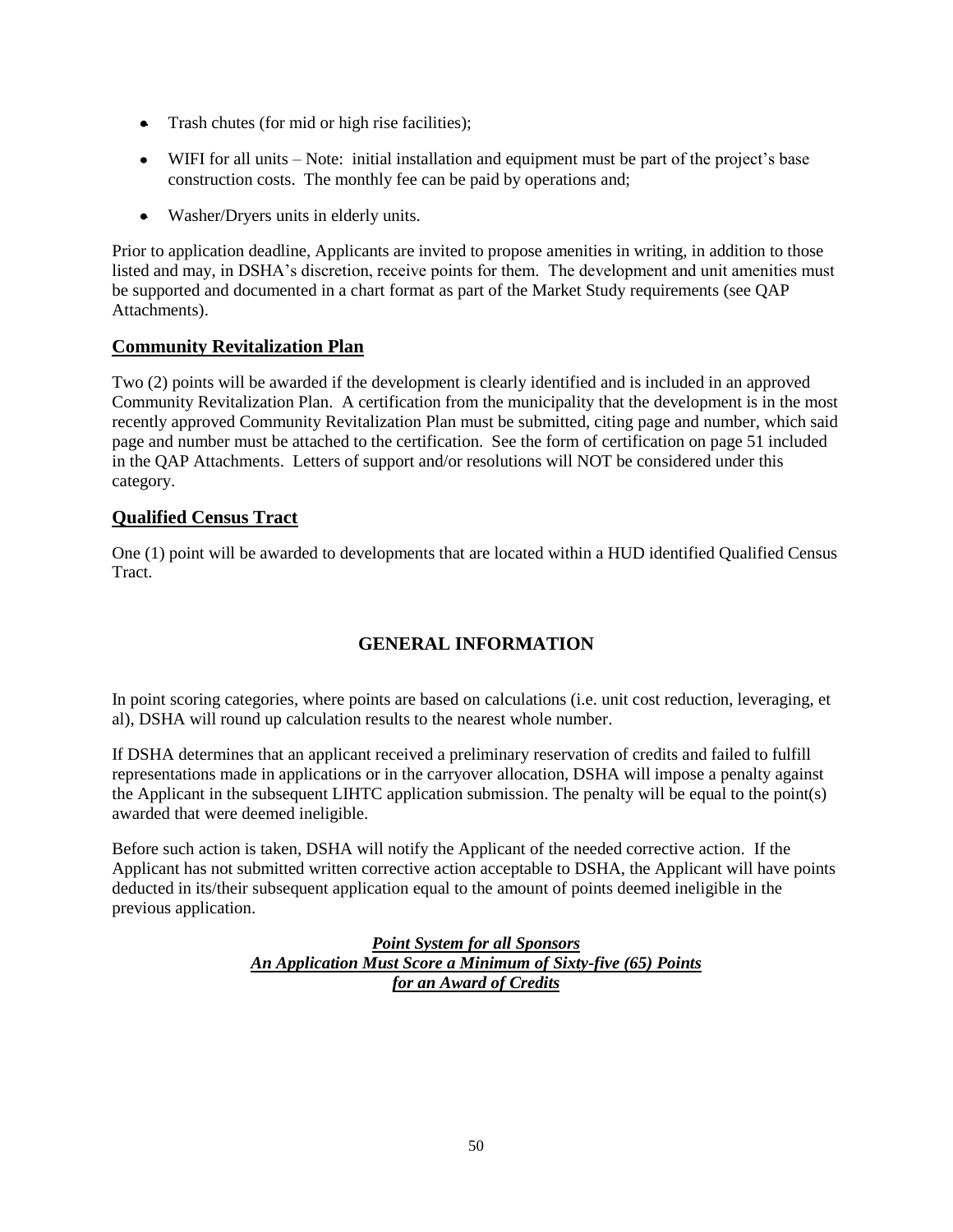# **TIEBREAKERS**

Applications that meet the minimum threshold requirements shall receive points based on the point system for the particular pool in which they compete. In the event of a tie score, applications shall be ranked according to the tiebreaker system. Preliminary reservations shall be awarded to applications with the highest scores and to the applications that win the tiebreakers with preliminary reservations first going to developments in the set-aside.

The following tiebreaker system shall be used to break ties between applications with the same score.

- a. If competing developments within a given pool have a tie score, a tax credit preliminary reservation shall be awarded to the application with the lowest amount of low-income housing tax credits (unadjusted for the 130 percent QCT) per low-income bedroom.
- b. If there is still a tie score after the first tiebreaker, the tax credit preliminary reservation shall be awarded to the application with a lower total development cost per bedroom.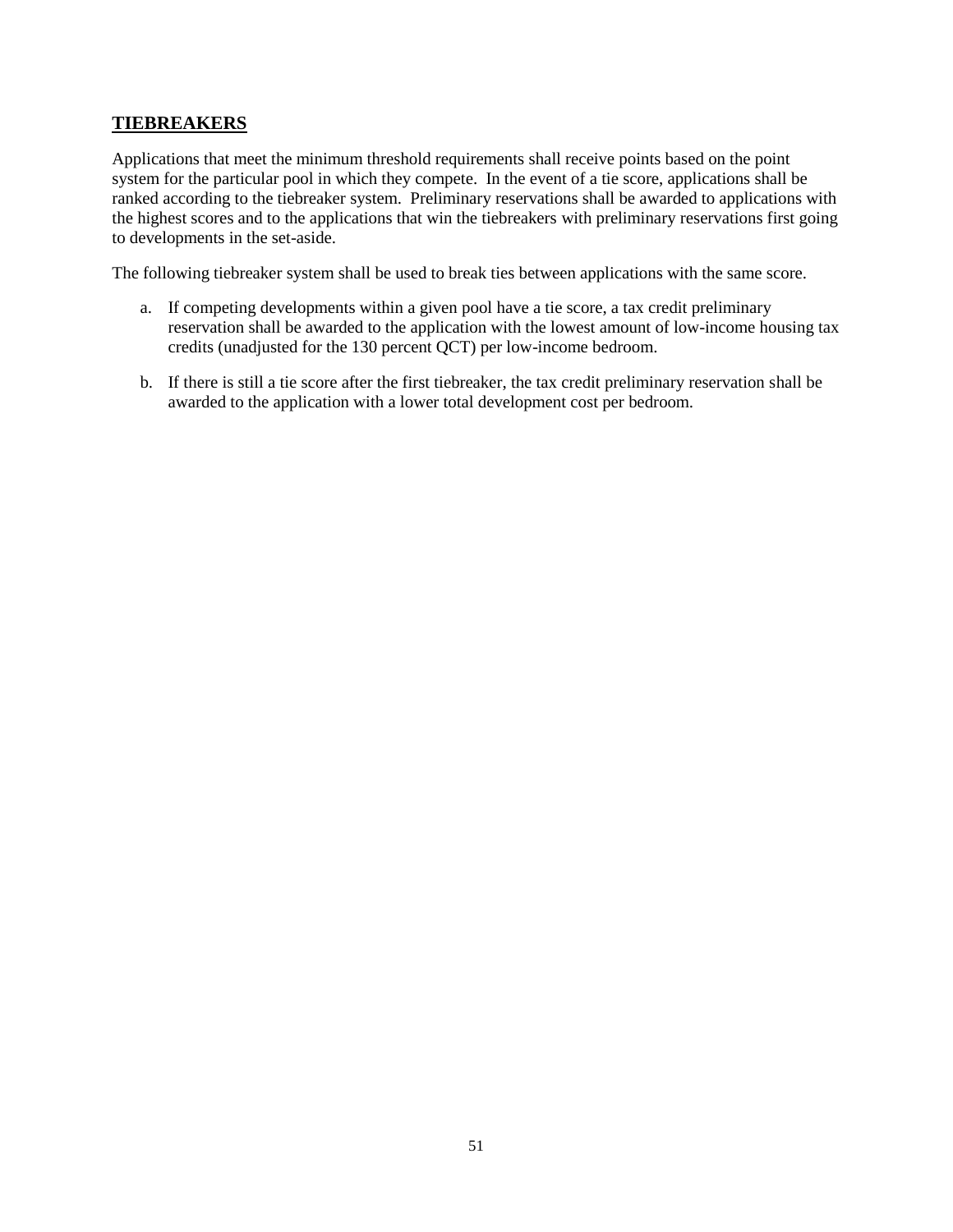# **APPLICATION PROCESS**

<span id="page-51-0"></span>An applicant may apply for Credits for the current year only. The deadline for submission of each cycle is disclosed on the cover page of the application package.

Applications must be submitted to the DELAWARE STATE HOUSING AUTHORITY, 18 The Green, Dover, Delaware 19901, **no later than 3:00 p.m. on April 12, 2013.** Late submissions will not be accepted. One written complete copy of the LIHTC Web-Based application with all attachments/exhibits and one electronic CD application must be submitted. All paper applications must have original signatures. For the CD scanned application, the CD should be labeled with the Project Name. A Table of Contents should list the web-based Application and each Exhibit Number and Name of Exhibit. The Exhibits should be scanned as separate files and labeled accordingly.

Only complete application packages will be considered for an allocation of Low Income Housing Tax Credits. Incomplete packages will be returned to the applicant and the application will not be eligible to compete for tax credits in the current round.

The Application package contains all forms and instructions. The Application Checklist provides a complete list of attachments, which are to be appropriately labeled and submitted with the application forms. All documents are required, even if applicants have submitted similar documents to DSHA in the past (i.e. financial statements). Exhibits and questions that do not pertain to a particular development should be noted as such.

The applicant must complete all applicable questions and supply all documents that are requested in the application package. All questions seeking clarification or interpretation of the Qualification Allocation Plan must be submitted in writing to DSHA for clarification prior to application submission no later than fifteen (15) days prior to the submission deadline date.

The Application should be comprehensive in addressing all information necessary for a responsible funding decision. Upon the application meeting minimum threshold requirements, DSHA reserves the right to request additional information during the review process should it be deemed necessary. Any such information requested and/or provided, shall be considered part of the Application and shall be subject to the above acknowledgments, agreements and waivers.

No application for credits will be accepted for any building or property that has previously claimed credits and is still subject to the initial compliance period for such credits after the year such building is placed in service. This also includes all developments which tax-exempt bonds of DSHA or an issuer other than DSHA, have been issued that are still subject to the initial compliance period.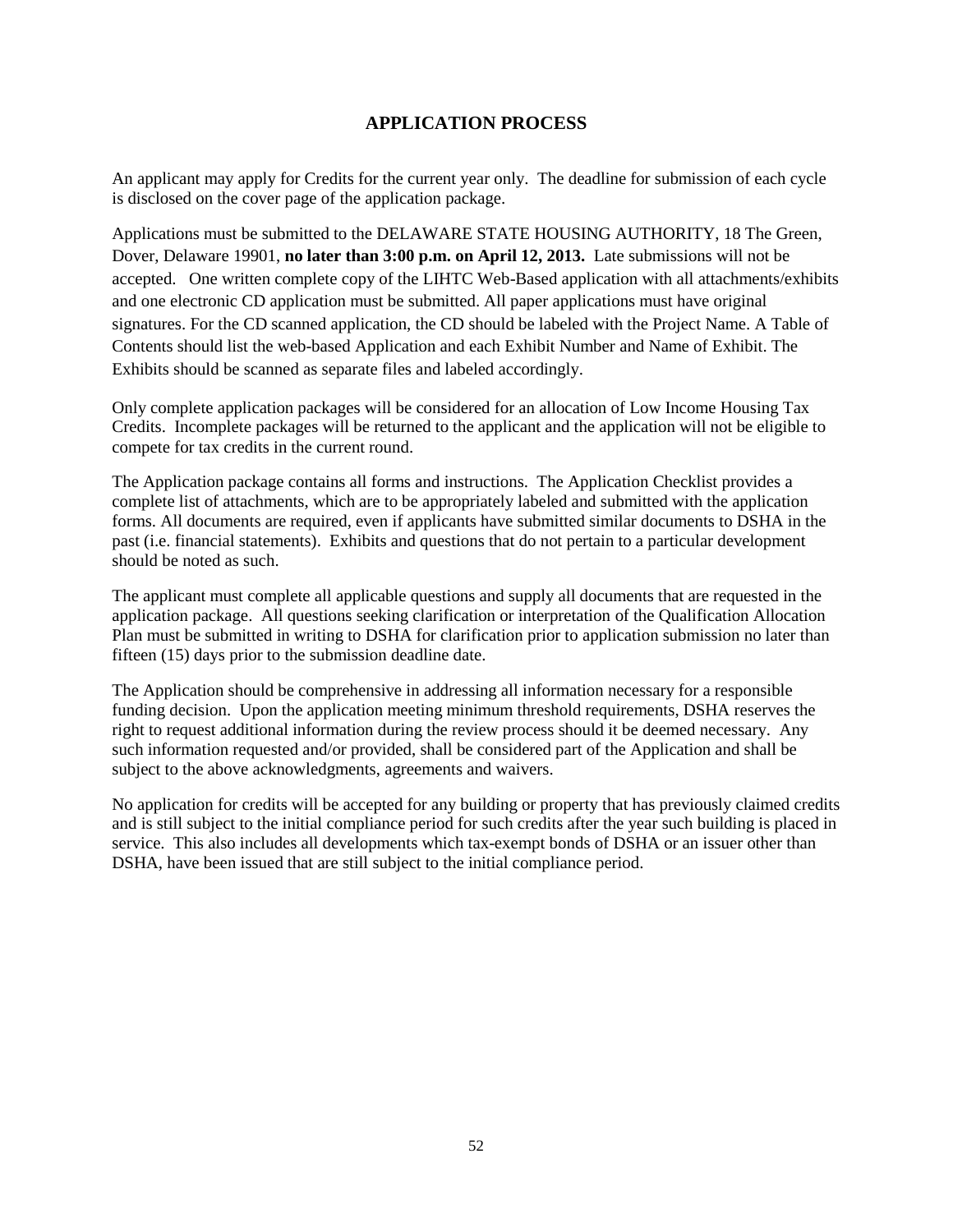# **CURE PERIOD**

<span id="page-52-0"></span>DSHA retains the absolute right to determine that an application is substantially incomplete and ineligible for further review. DSHA may also choose, at its sole discretion, to allow for the immediate correction of minor/immaterial defects in an application. Should DSHA choose to allow immediate correction, applicants shall be given 48 hours from the time of DSHA notification to cure defects with their application, except for applications that DSHA deems to be substantially incomplete. This cure process is further described below:

- 1. If the applicant has failed to include a required document, the applicant may supply the document; provided, however, that the document existed on the application deadline date and, if the document is a legal agreement or instrument, the document was legally effective on the application deadline date.
- 2. If statements or items in the application are contradictory or mutually inconsistent, the applicant may present information resolving the contradiction or inconsistency; provided, however, that the information accurately reflects the state of affairs on the application deadline date.
- 3. The applicant may provide any required signature that has been omitted, except for applications that DSHA deems to be substantially incomplete. DSHA shall notify the applicant of any curable defects it discovers by telephone, and, simultaneously, in writing electronically (e-mail). The applicant's corrective submission shall not be considered unless it is received by DSHA no later than 48 hours (excluding weekends and legal holidays) from the applicant's receipt of the notification from DSHA. If an applicant cures one or more defects in the manner set forth above, DSHA will deduct one point for each ranking category defect cured from the project's score in determining its ranking in the application cycle.
- 4. If an applicant fails to respond to DSHA's notification of curable defects within the 48-hour cure period, or if an applicant's response is non-responsive to the question asked, a negative conclusion shall be drawn. Failure to respond to an item in a cure notification will result in the denial of points in that category or the application may be deemed to not meet threshold.
- 5. After the application deadline, telephone calls or other oral or written communications on behalf of a tax credit applicant (for example, from a project's development team, elected representatives, etc.) other than information submitted pursuant to the above shall not be accepted or considered before preliminary reservation awards have been announced.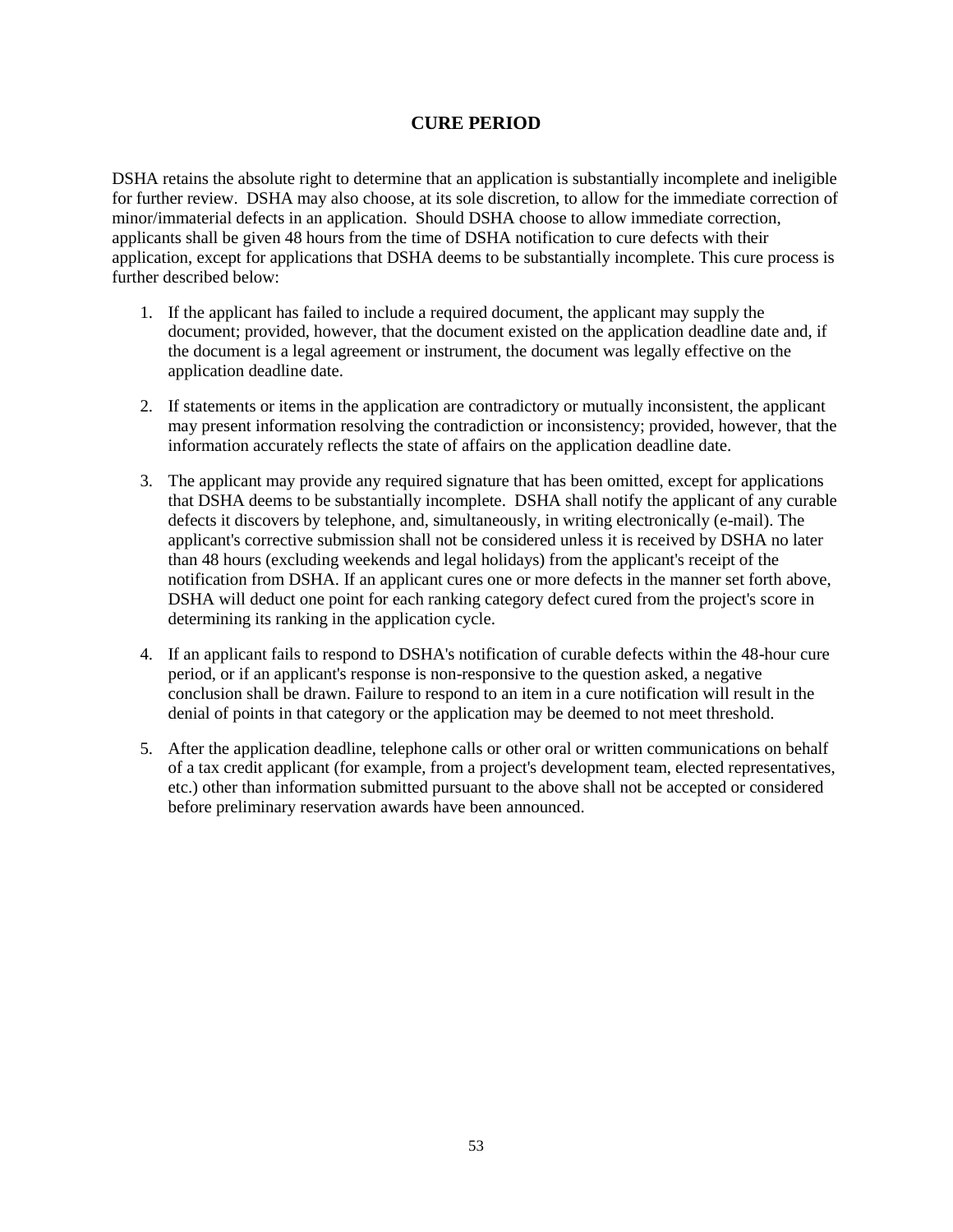### **THE DELAWARE FREEDOM OF INFORMATION ACT**

<span id="page-53-0"></span>By submitting this Application, the applicant acknowledges and agrees that the Application, including any market study, shall be deemed a "public record" for the purposes of the Delaware Freedom of Information Act ("FOIA"), codified at 29 Del. C. §§ 10001 - 10005. If information included in an Application is exempt from disclosure as trade secrets or commercial or financial information of a privileged or confidential nature, DSHA will protect such information from disclosure to the extent permitted by  $\S$  10002(g)(2) of FOIA. DSHA shall determine in its discretion whether Application material is exempt from disclosure as a trade secret or confidential or proprietary information. Applicant acknowledges and agrees that any portion of the Application which is determined by DSHA to not constitute confidential financial or trade secret information exempt from disclosure under FOIA shall be subject to public examination and copying.

It is the policy of DSHA to not release to any third party any Application materials until after the ranking of projects and allocation of credits has been announced. DSHA expressly reserves its authority to withhold all such information from third party requests pending the completion of the ranking process, to the extent permitted by FOIA. DSHA will endeavor to respond to FOIA requests for application materials as promptly as possible, and absent unusual circumstances, will release to any requesting party public documents related to application materials within fifteen (15) business days of a written request. Any requests should be directed to [FOIACoordinator@destatehousing.com.](mailto:FOIACoordinator@destatehousing.com)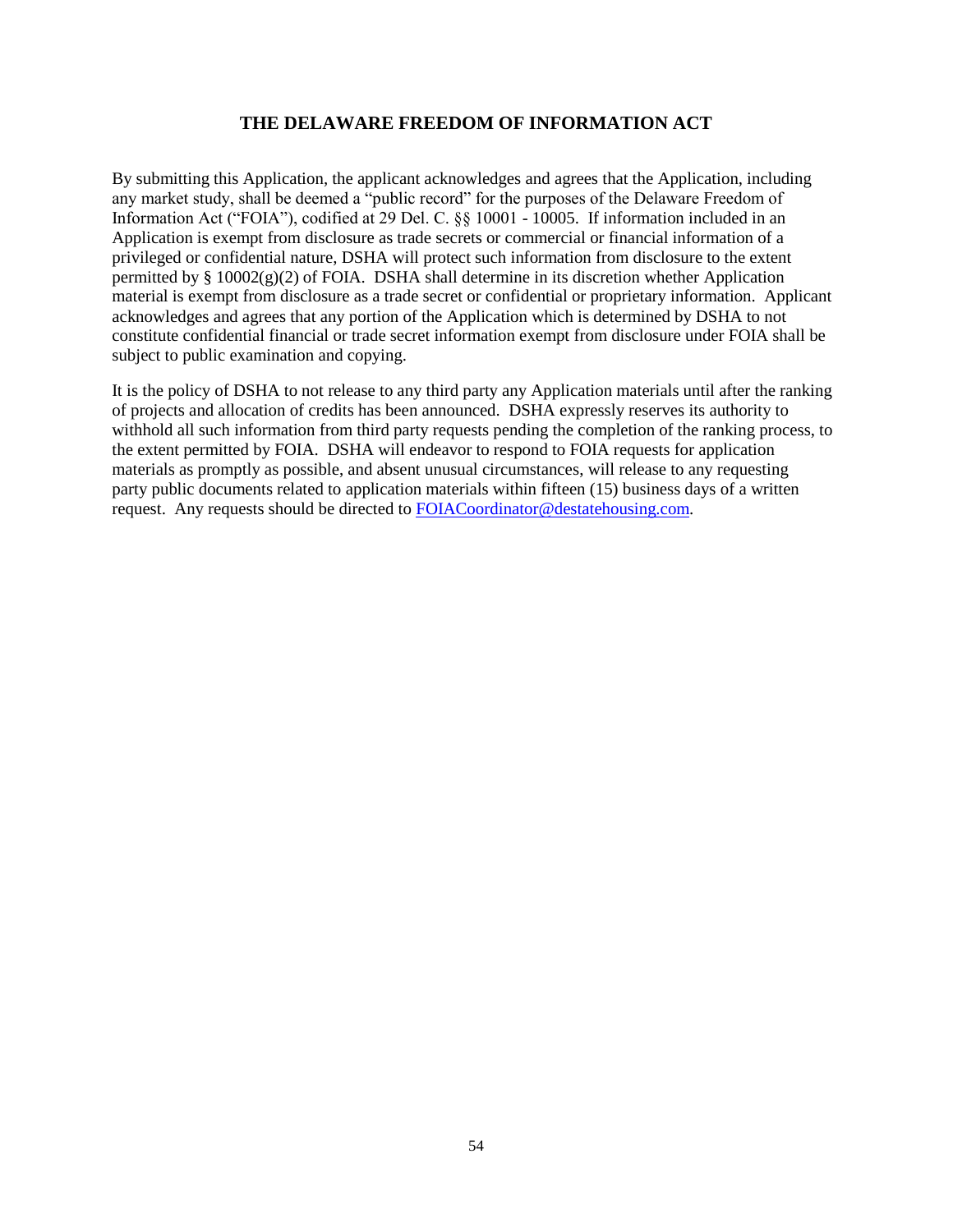# **REVIEW AND SELECTION PROCESS**

<span id="page-54-0"></span>Only developments that meet all federal and state program requirements and meet minimum threshold requirements will be reviewed for Credits.

DSHA will notify, via certified mail, the chief executive officer having jurisdiction over the location of any application meeting the minimum threshold eligibility requirements. Such notices will indicate that the applicant has met the minimum threshold requirements under the Plan and generally explain the process for reviewing applications for the possible awarding of tax credits.

DSHA will score the developments strictly in accordance with the Qualified Allocation Plan and taking into consideration any penalty points imposed from previous application(s). Prior to making allocations in accordance with rankings pursuant to the QAP for the current year, DSHA shall allocate Credits to developments which (i) received Forward Reservations of Credits in previous years and (ii) in the determination of DSHA, have met any conditions to such Forward Reservations and are ready to receive an allocation of Credits.

In accordance with federal requirements, a determination that the Credits allocated to a development do not exceed the amount DSHA finds necessary for the financial feasibility of the development and its viability as a qualified low-income housing development will be made again at the time of allocation and at the time the development is placed in service.

A development cannot be allocated Credits in an amount that exceeds the amount necessary to make the development feasible. Therefore, the amount of Credit allocated to the development may change from initial Credit preliminary reservation.

#### **Preliminary ranking notifications, appeals and unused credits**

Based on the rankings, threshold eligibility review, and needs analysis, DSHA shall make preliminary reservation award recommendations to the Director of Delaware State Housing Authority. An applicant may appeal DSHA's ranking decision by submitting a written request for reconsideration to the Director of DSHA no later than 15 business days from the date of the announcement of the ranking of applications. The request must include a comprehensive discussion of the basis for the reconsideration. Such requests will be considered promptly by the Director and the decision of the Director shall constitute final agency action. In the absence of a request for reconsideration, the date of the ranking announcement shall constitute the date of final agency action. The Director shall review the rankings, eligibility and tiebreaker decisions. DSHA decisions are final.

Within 90 days of application deadline and submission, DSHA will notify sponsors in writing whether or not they received a preliminary reservation and the basis of the decision. The preliminary reservation letter will enumerate the maximum amount of Credit available to the development as well as the conditions that will be required for the final allocation of Credits.

Any unused credits will be provided to the highest-ranking project that requires the least amount of credits. DSHA may reserve credits to the next highest ranked project as a result of returned credits from a previous allocation year or withdrawal or disqualification of a higher ranked project. A Development which does not initially appear to rank high enough for a preliminary reservation of Tax Credits but is subsequently considered for a preliminary reservation as a result of the above will be given a new timetable in order to allow reasonable time to obtain the necessary financial commitments and/or documentation required by DSHA before making an carryover allocation of Credits.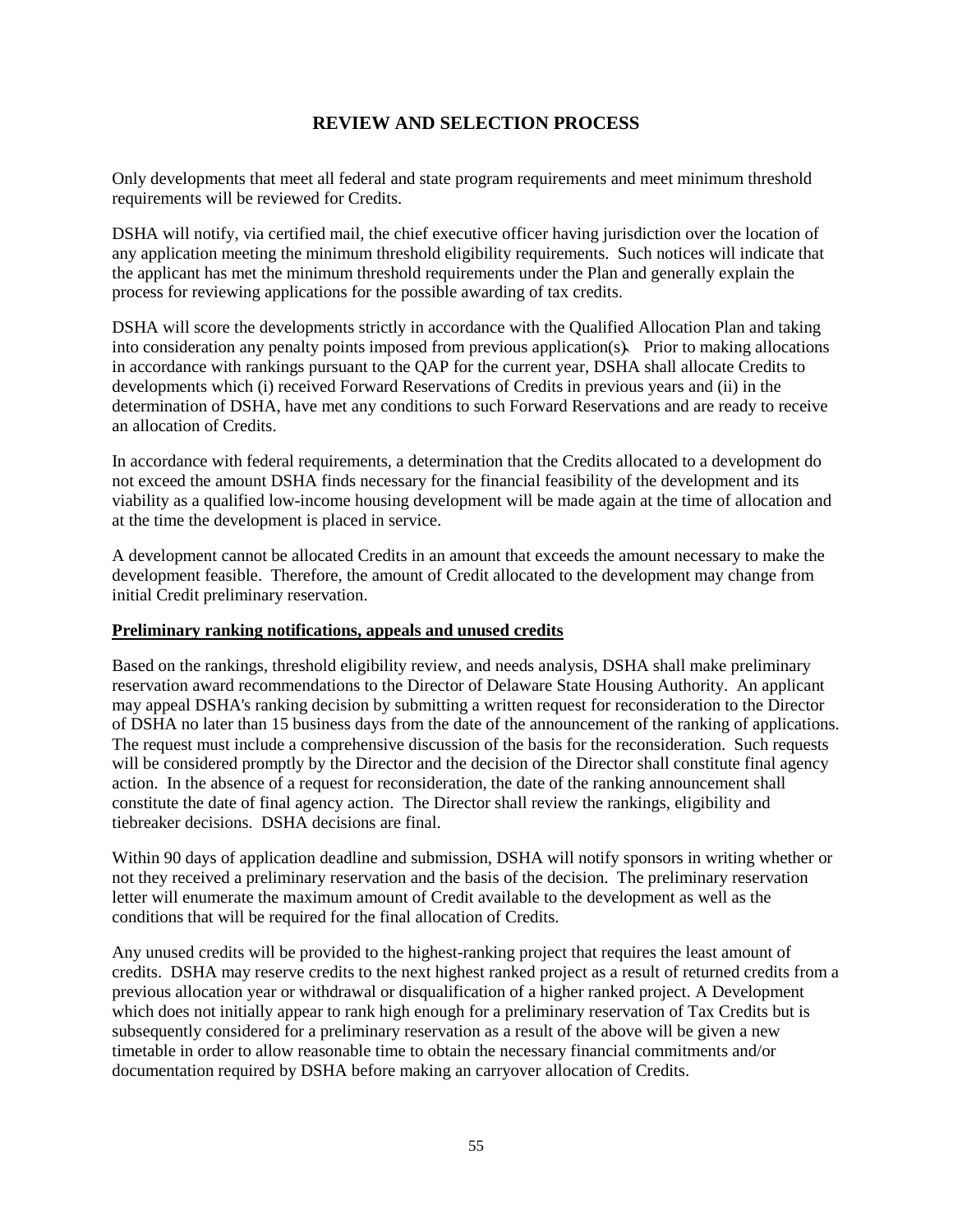### **FORWARD RESERVATIONS**

<span id="page-55-0"></span>DSHA reserves the right, at its sole discretion, to reserve a portion of its Credits for a year subsequent to the current year to a highly ranked development that received only partial funding in the current year due solely to limited Credit availability. DSHA's determination to reserve will be based on the amount of Credits needed to demonstrate financial workability, readiness to proceed and other considerations deemed appropriate. The amount actually allocated in the subsequent year may be less than the amount reserved depending on DSHA's determination regarding the financial feasibility of the development. DSHA shall only make forward commitments from the following year's allocation and not in an amount greater than the balance of the credits available in the current year, after the highest ranked projects have received their full compliments of credits.

DSHA's Director reserves the right to amend the Forward Reservations requirements at his/her sole discretion. **(Also see Non-Compliance with Placed In Service Date further information).**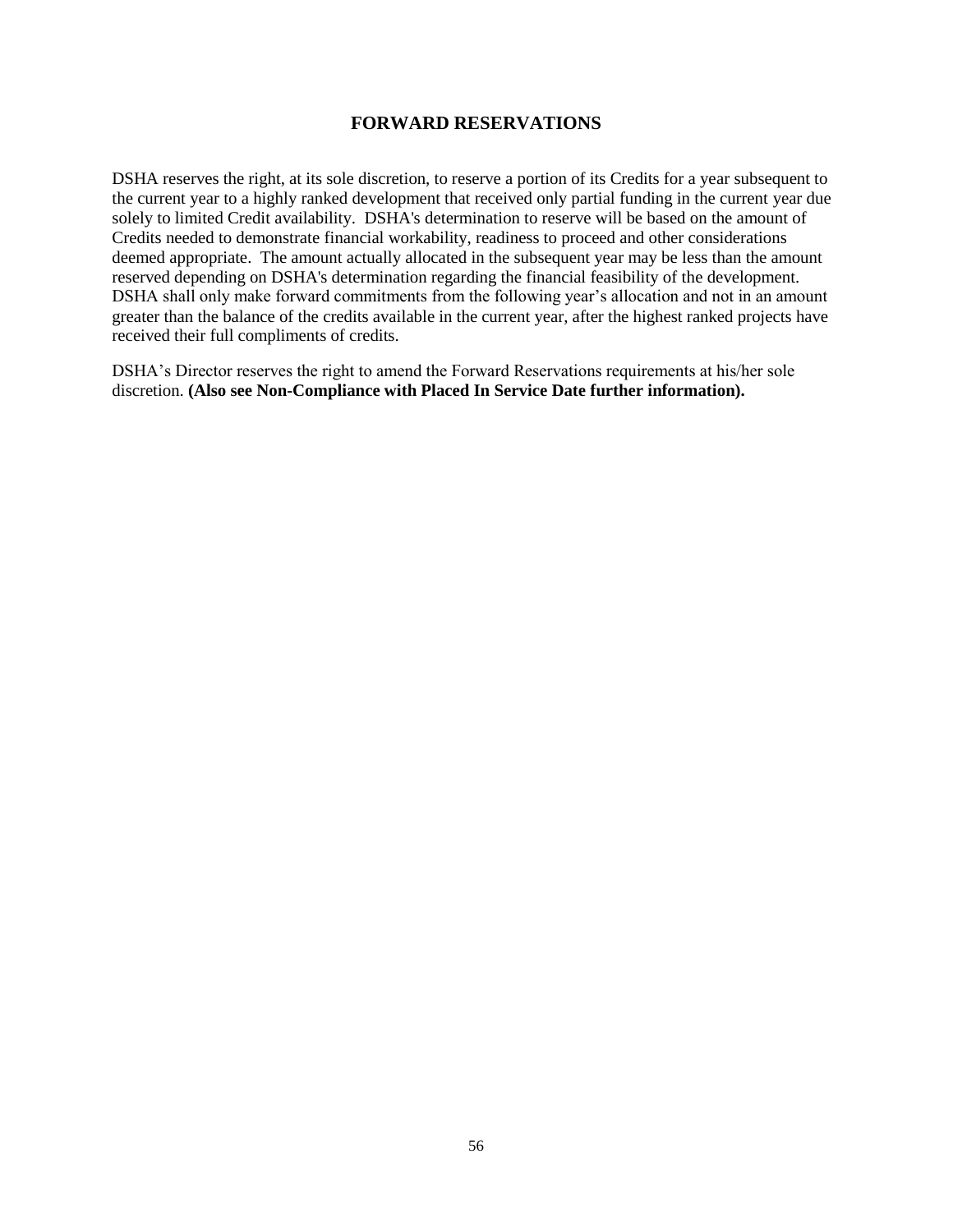# **PLACED IN SERVICE REQUIREMENTS**

# <span id="page-56-0"></span>**Placed In Service**

All developments receiving an allocation of Credits must be placed in service either by November 1st of the year in which they receive Credits or have incurred more than 10% of eligible development costs, no more than twelve months after the issuance of the carryover allocation. Federal law requires developments receiving an allocation made prior to the year in which the building is placed in service to (1) have more than 10% of the reasonably anticipated costs of the development incurred by the later of (i) the end of the calendar year in which the allocation is made or (ii) twelve months from the date of the allocation; and (2) be placed in service by the end of the second calendar year following the year of allocation.

Owners must provide a written certification to DSHA from a certified public accountant that the owner has incurred by the close of the calendar year of the allocation or twelve months from the date of the carryover allocation, expenditures for more than 10% of the reasonably expected basis of the development. Developments, not adhering to this procedure or not meeting the above criteria will be subject to having their Credit allocation revoked.

# **DSHA Placed In Service Requirement**

In addition, applicants, owners and/or any related entities, as determined by DSHA that received a preliminary reservation and/or a Carryover Allocation of 2012 Credits and have not met the 10% test, as required by DSHA, by the 2013 Tax Credit application submission deadline are ineligible to make application for 2013 Tax Credits.

### **Carryover Agreement Requirements**

To qualify for an Allocation Carryover Agreement, owners must provide, the carryover agreement execution date, or at construction closing, proof of ownership of the property by certifying in writing, under penalty of perjury, that they own the property and attach either a copy of the recorded deed or the owner's title insurance policy. If a copy of the recorded deed is not available in time, the owner may provide a copy of the settlement statement evidencing purchase of the site(s) along with a copy of the executed deed(s) and recorder's receipt.

At the time the Allocation Carryover Agreement is executed, the owner must elect whether, pursuant to Section  $42(b)(2)(A)(ii)(I)$  of the Code, to fix the applicable acquisition Credit percentage rate for each building in the development as the percentage prescribed by the Secretary of the Treasury for the month of the Carryover Agreement (if acquisition credits will be taken). The owner may request that DSHA assign portions of the allocation to individual buildings upon execution of the Agreement or request that DSHA assign portions of the allocation to specific buildings within the development no later than the close of the calendar year in which the buildings are placed in service. Otherwise, buildings will receive a 9% credit percentage until 2013 or upon Congressional amendment.

Carryover Agreements will be required by DSHA prior to the end of the credit year that applicants receive the preliminary reservation. DSHA will generate the document and contact the applicant for execution of the carryover agreement date at DSHA's discretion.

Under the Housing and Economic Recovery Act (HERA) the applicable federal rate for new construction and rehabilitation competitive credits was temporarily fixed at 9%. The applicable federal rate will revert to the monthly published applicable federal rate for projects that receive an allocation after January 1, 2014. The applicable federal rate may be locked in to the current monthly applicable federal rate at the time of carryover allocation by election under Code Section 42(b)(2)(A)(ii).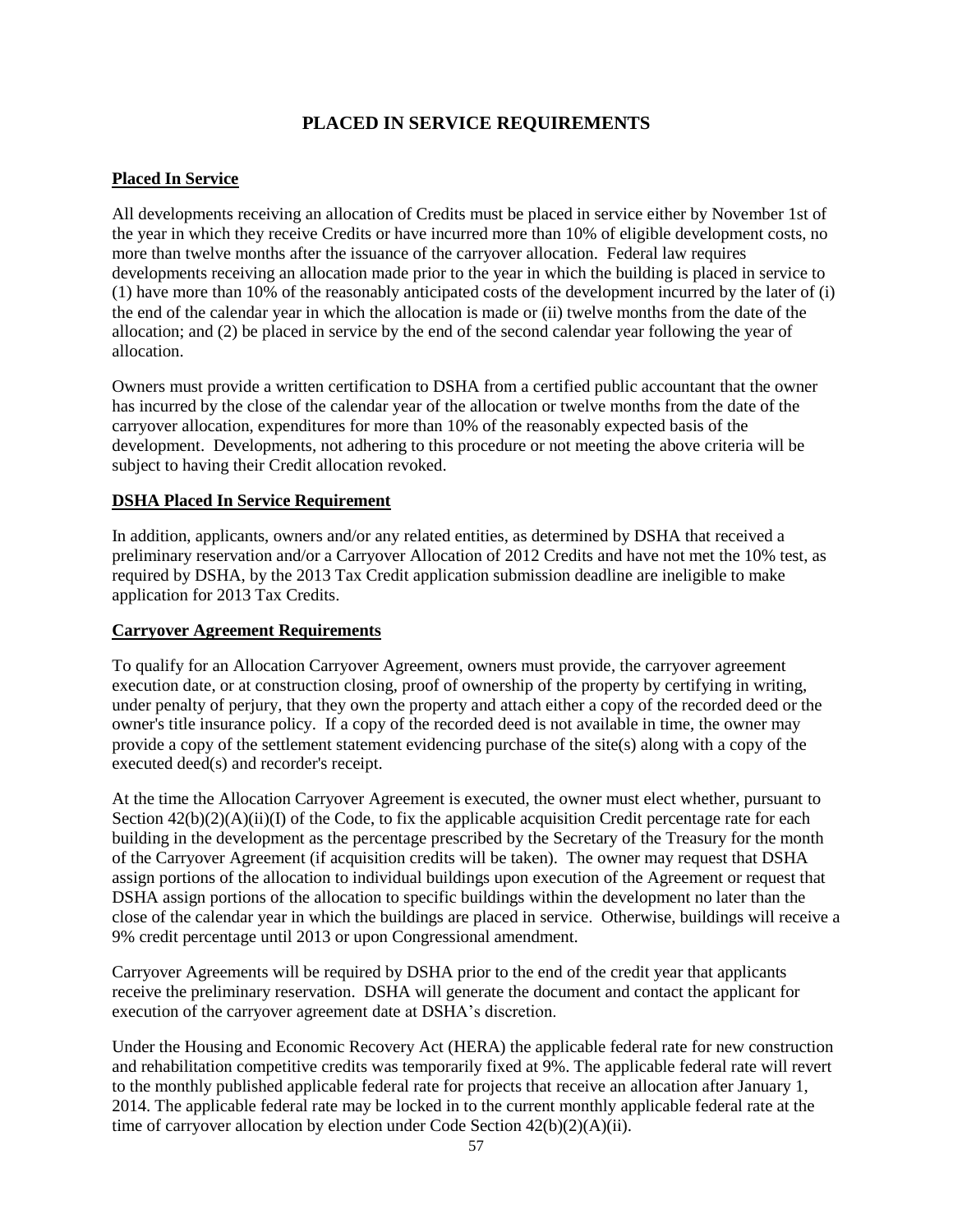#### **Non-Compliance with Placed In Service Date**

- 1. DSHA, within its sole discretion, reserves the right, based upon written documentation submitted by the Applicant, to make a determination that the failure to place a development in service is due to circumstances beyond the applicant's control.
- 2. Such written documentation must:
	- a. Be submitted in writing within thirty (30) days of such applicant's knowledge of the delay, via certified mail to: DSHA, 18 The Green, Dover, DE 19901; and
	- b. State the name of the development, the name of the Applicant, and the deadline pursuant to the Code for placing the development in service; and
	- c. Provide an explanation, supported by appropriate evidence, of (i) the due diligence performed by the Applicant in attempting to meet the deadline, (ii) the specific circumstances causing the delay, (iii) the attempted remedial measures taken by the Applicant in order to mitigate the delay, and (iv) any other pertinent information.
- 3. Notwithstanding any other restrictions in the "Forward Reservations" this section, or other sections of the QAP, upon such determination by DSHA that the circumstances, are in fact, beyond the Applicant's control, DSHA may allow the development, having previously been evaluated, reserved and/or allocated credits (but being unable to be placed in service within the applicable time limit), to return such credits without penalty imposed by DSHA and to be given a forward reservation in the allocation of the same amount of credits (as those returned to DSHA) within the next two calendar years after the return of the credits.
- 4. Any such priority will be conditioned upon:
	- a. A determination by DSHA that the development continues to be desirable in terms of meeting affordable housing needs;
	- b. The Applicant's early return of any previously allocated credits; and
	- c. Such other terms as are deemed appropriate under the circumstances by DSHA in its sole discretion.
- 5. Anything in the preceding section on Forward Reservations to the contrary notwithstanding, DSHA shall be authorized to make forward reservations of tax credit authority in order to encourage the Applicants of any such developments to return the credits within the year that it is determined that the Applicant will not be able to place the development in service, while awaiting the allocation from the next year.
- 6. The return of credits pursuant to this subsection will only be allowed one time and the development and Applicant must comply with the current Qualified Allocation Plan (QAP) in place at the time of re-application. The Applicant will be required to complete a new application and may be subject to revise certain exhibits at DSHA's discretion.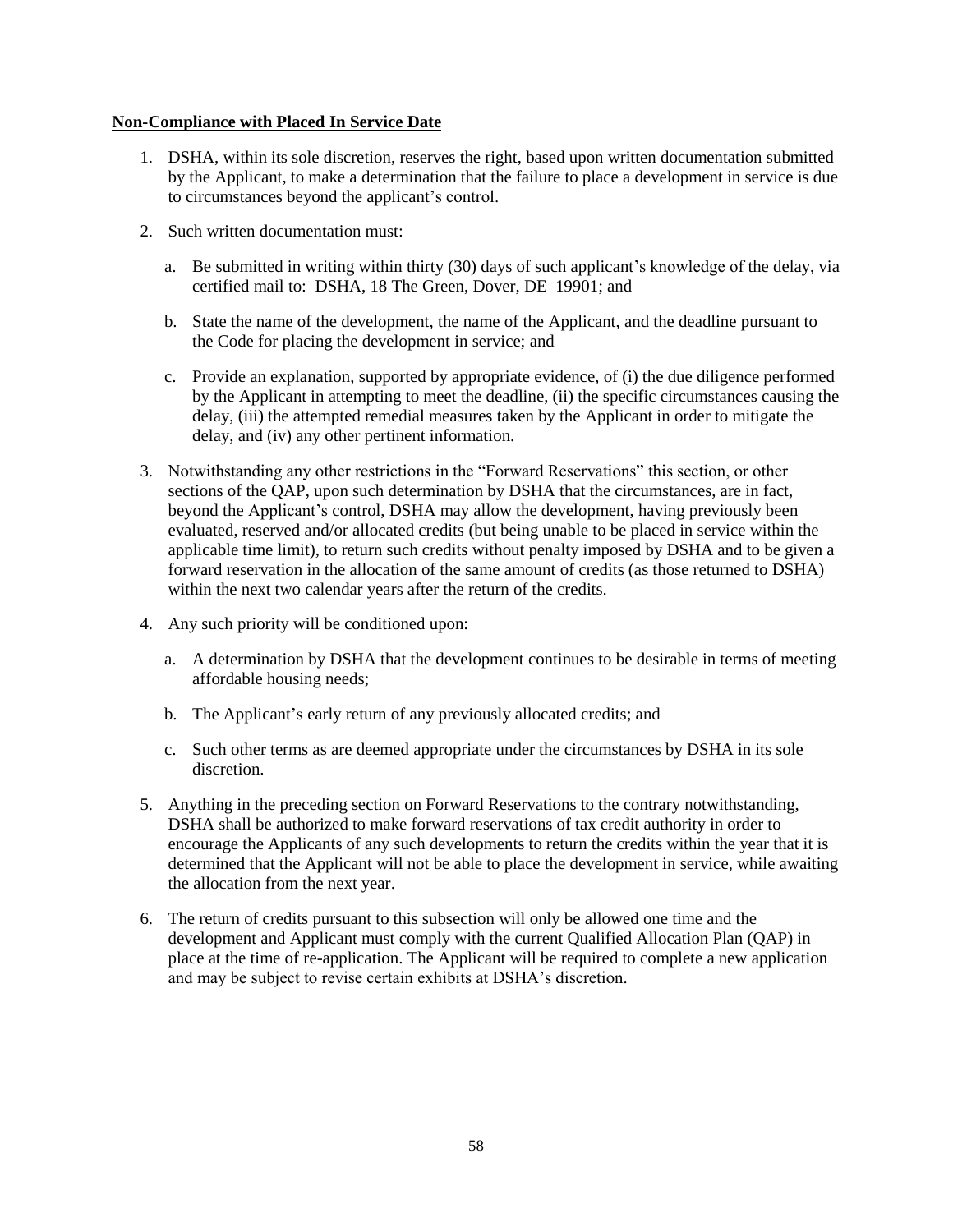### **Cost Certification**

The final Credit allocation will take place at the time the development is placed in service and DSHA has received cost certification by the owner (mortgagor) and the general contractor of the development. A cost certification guide will be provided by DSHA for use by the developer and general contractor in submitting all information. The cost certification for the development must include all sources and uses of funds including all syndication fees. The final cost certification will be due ninety (90) days after substantial completion or certificate of occupancy or temporary certificates of occupancy, whichever occurs earlier. The substantial completion date is defined as the date DSHA acknowledges through written documentation that 100% of the units are completed and ready for occupancy or the date of the certificate of occupancy for the last completed building, whichever is earlier. If the final cost certification is submitted after the deadline date, a \$5,000 penalty fee plus an additional \$500 penalty fee for each additional week that the cost certification remains outstanding will be assessed to the Applicant. The penalty fee cannot be paid from loan(s), equity proceeds, or the project's operations.

### **Extended Use Agreement**

All applicants must agree to a minimum thirty-year low-income housing commitment for the development. The extended use agreement must reflect any additional compliance period committed to at time of application. The Declaration of Restrictive Covenants must be signed, recorded and returned to DSHA before the carryover allocation is awarded or the development is placed in service.

Also at such time, the Owner will need to determine if it will elect to fix the applicable Credit percentage for acquisition credits on each building in the development as the percentage(s) prescribed by the Secretary of the Treasury for the month the Carryover Allocation Agreement is executed or, alternatively, use the applicable percentage for the month in which the particular building is placed in service.

DSHA reserves the right to require certain conditions to be met before making the final Credit allocation. These requirements will be itemized in the Preliminary Reservation and/or Carryover Agreement. Should any of the requirements listed in this document not be met or the characteristics of the development be changed or modified at any time after receiving the Carryover Allocation Agreement, the owner agrees DSHA shall have the right to cancel the Credit allocation and the owner shall acknowledge the return in full of the Credit allocation to DSHA.

DSHA is not making any representation or warranty that the amount of Credit allocated is sufficient to make a development feasible or viable or that the development has complied or will comply with any particular requirement of the IRC.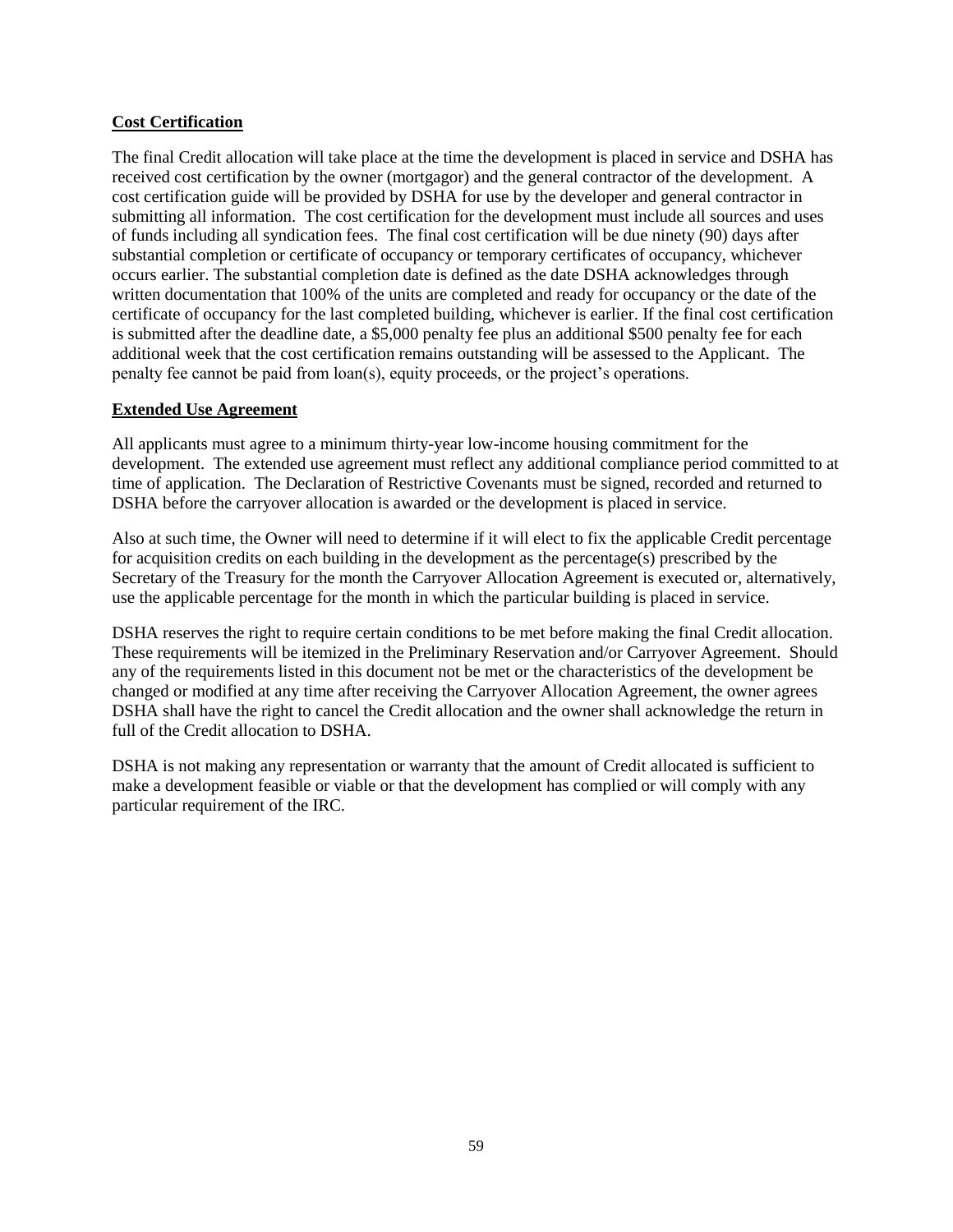# **COMPLIANCE MONITORING PROCEDURE**

<span id="page-59-0"></span>DSHA has implemented monitoring regulations for the LIHTC program as required by the IRS. DSHA will monitor all LIHTC projects for compliance with 1) minimum low-income set aside requirements, 2) rent limitations, 3) tenant income requirements, 4) record keeping requirements, and 5) annual project certification requirements.

DSHA will perform annual on-site inspections of at least twenty percent (20%) of all LIHTC developments, including RHS Section 515 and tax-exempt bond financed properties.

DSHA will conduct on-site inspections of all the buildings in the development by the end of the second calendar year following the year the last building in the development is placed in service and, for at least 20% of the development's low-income housing units, inspect the low-income certification, the documentation the owner has received to support that certification, and the rent record for the tenants in those units.

In addition, at least once every three years, DSHA will conduct on-site inspections of all the buildings in each low-income housing development and, for at least 20% of the development's low-income units, inspect the units, the low-income certifications, the documentation the owner has received to support the certifications, and the rent record for the tenants in those units. DSHA will determine which low-income housing developments will be reviewed in a particular year and which tenants' records are to be inspected.

DSHA may request an owner of a low-income housing development, not selected for the review in a particular year, to submit to DSHA for compliance review and annual compliance reporting, documents which will include, but are not limited to, the following information; copies of the annual income certifications, documentation that the owner has received to support those certifications, and the rent record for each low-income tenant of the low-income units in their development.

All low-income housing developments may be subject to review at any time during the compliance period.

DSHA has the right to perform an on-site inspection of any low-income housing development through the end of the compliance period of the development. Each owner of a development receiving credits must permit the performance of DSHA inspections. The owner of a low-income housing development should notify DSHA when the development is placed in service. DSHA reserves the right to inspect the property prior to issuing IRS Form 8609 to verify that the development conforms to the representations made in the Application. DSHA also requires all owners to use DSHA's MITAS integral database system for providing all required tax credit data.

DSHA is required to annually report to the United States Department of Housing and Urban Development (HUD) all resident and project data for all tax credit projects that are being monitored by DSHA. DSHA will report annually the data to HUD in a format established by HUD.

LIHTC regulations are effective as of January 1, 1992, however, if DSHA becomes aware of noncompliance that occurred before that date, DSHA is required to notify the IRS of noncompliance. These regulations are subject to change at any time to comply with Federal regulations.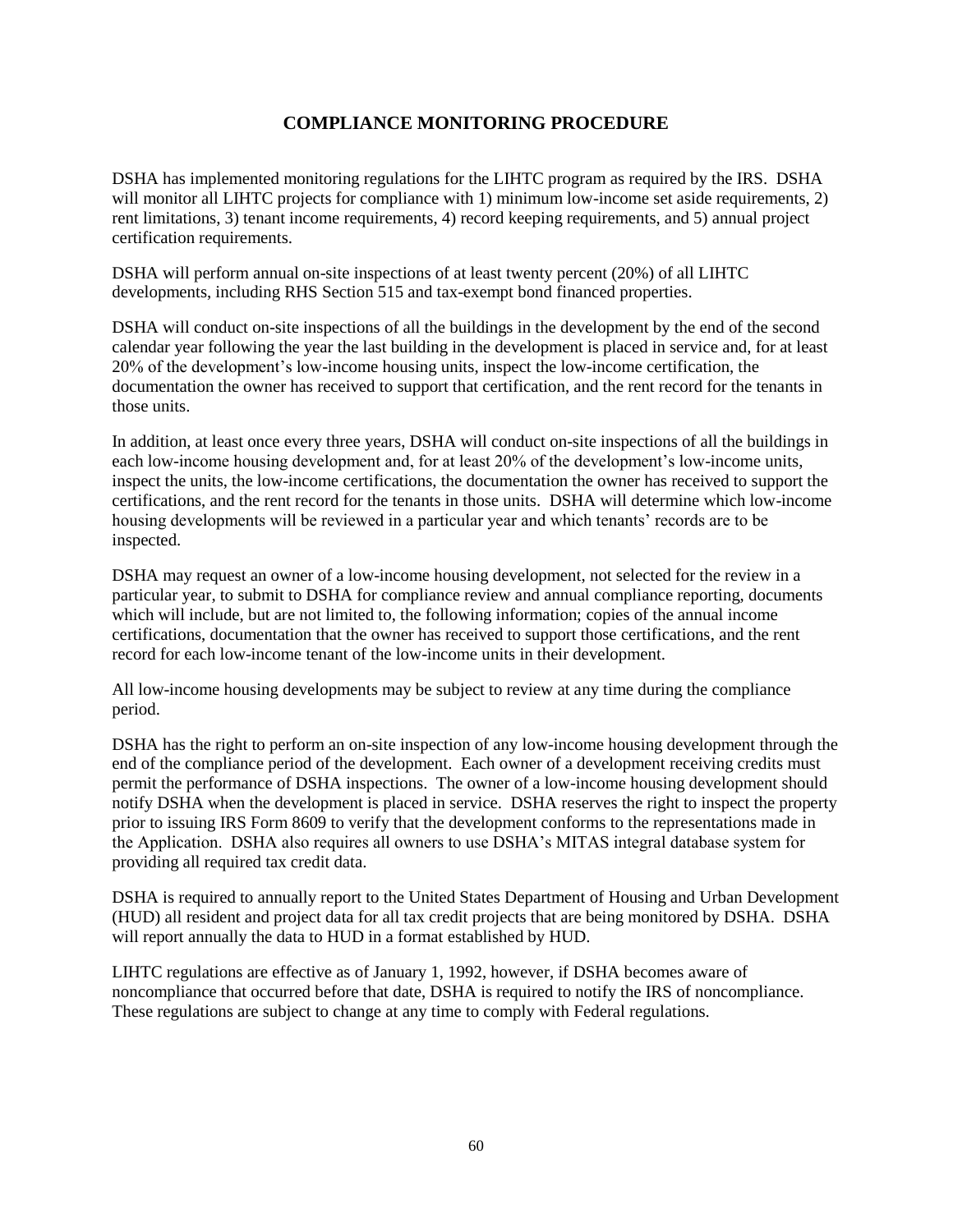# **Minimum Low Income Set Aside**

The minimum criteria for low-income set-asides are as follows:

- a. Twenty percent (20%) of the residential units in a project shall be both rent-restricted and occupied by individuals whose income is fifty percent (50%) or less of the area median gross income, or
- b. Forty percent (40%) of the residential units in a project shall be both rent-restricted and occupied by individuals whose income is sixty percent (60%) or less of the area median gross income.

The owner may select either (A) or (B) as a minimum set-aside or a greater percentage, up to one hundred percent. The election is made at the time of application and must be maintained throughout the compliance and extended use periods.

# **Rent Limitations**

LIHTC units are rent-restricted. The maximum rent that can be charged for a low-income unit cannot exceed thirty percent (30%) of the imputed income limitation applicable to such unit (See - Rent Limits By Number of Bedrooms chart).

# **Income Requirement**

The maximum income requirement is fifty percent (50%) or less of the county gross median income based on family size or sixty percent (60%) or less of the county gross median income based on family size. The owner elects the income limit percentage to be used at the time of application. The allowable incomes based on family size can be found in the Income Limits chart. The owner must keep on file verification of the tenant's income.

The owner must retain on file DSHA's Annual Tenant Income Certification Form, documentation/ verification to support all income sources, and a copy of the lease for each unit of the project. The form includes the following information:

- a. Tenant name, social security identification numbers
- b. Family dependents and ages
- c. Gross income and asset information
- d. Sources of income
- e. Full-time student status

The form must be signed by the tenant and accepted by the owner. By signing this document, the tenant is certifying that the information is true and correct. Certain owners of 100 percent qualified low income properties may not have to perform an annual recertification of the tenant's income; however, owners may have to provide such certifications for various funding programs. In addition, data collection and submission requirements will still be applicable.

DSHA reserves the right to request this information at any time throughout the compliance or extended use period, whichever is longer. Please see DSHA's Compliance Monitoring Manual for proper documentation and certification procedures.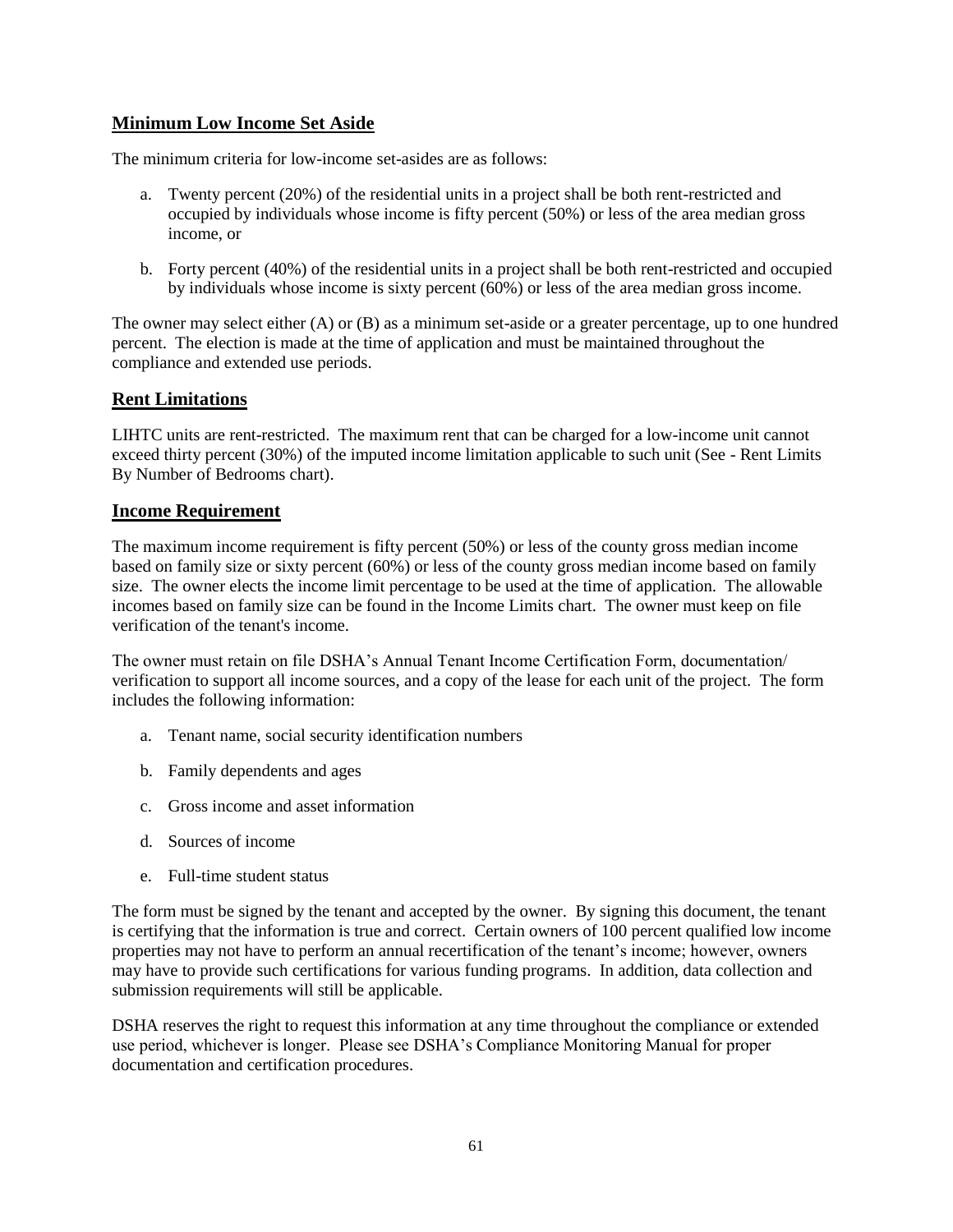### **Record keeping Requirements**

As required by the IRS, all LIHTC projects must maintain and have available for inspection the following information on each building in the project for each year in the compliance period:

- a. The total number of residential rental units in the building (including the number of bedrooms and the size, in square feet, of each residential rental unit);
- b. The percentage of residential rental units in the building that are low-income units;
- c. The rent charged on each residential rental unit in the building (including the source and amount of any utility allowance calculations);
- d. The low-income unit vacancies in the building(s) and information that shows when and to whom the next available unit(s) was rented;
- e. The number of occupants in each low-income unit;
- f. The annual income certification of each low-income tenant per unit;
- g. Documentation to support each low-income tenant's income certification;
- h. The eligible basis and qualified basis of the building(s) at the end of the first year of the Credit period, IRS Form #8609 and all attachments;
- i. A list of all tenants of the building(s) at initial rent-up which includes the following: name of occupant, number of persons, and annual income;
- j. The character and use of the non-residential portion(s) of the building included in the building's eligible basis under Section  $42(d)$  (e.g., tenant facilities that are available on a comparable basis to all tenants and for which no separate fee is charged for use of the facilities, or facilities reasonably required by the project).
- k. Documentation that the owner has not refused to lease a unit in the project to an applicant because the applicant holds a voucher or certificate of eligibility under Section 8 of the United States Housing Act of 1937 or any State of Delaware rental assistance program;
- l. Documentation that the buildings and low-income units in the project were suitable for occupancy, taking into account local health, safety, and building codes(or other habitability standards), and the State or local government unit responsible for making local health, safety, or building code inspections did not issue a violation report for any building or low-income unit in the project. If a violation report or notice was issued by the governmental unit, the owner must attach a statement summarizing the violation report or notice to the annual certification submitted to DSHA. In addition, the owner must state whether the violation has been corrected;
- m. No findings of discrimination under the Fair Housing Act, 42 U.S.C. §§ 3601-3619, occurred for the project. A finding of discrimination includes an adverse final decision by the Secretary of Housing and Urban Development, 24 C.F.R. § 180.680, an adverse final decision by a substantially equivalent state or local fair housing agency,  $42 \text{ U.S.C.}$  §  $3616(a)(1)$ , or an adverse judgment from a federal court.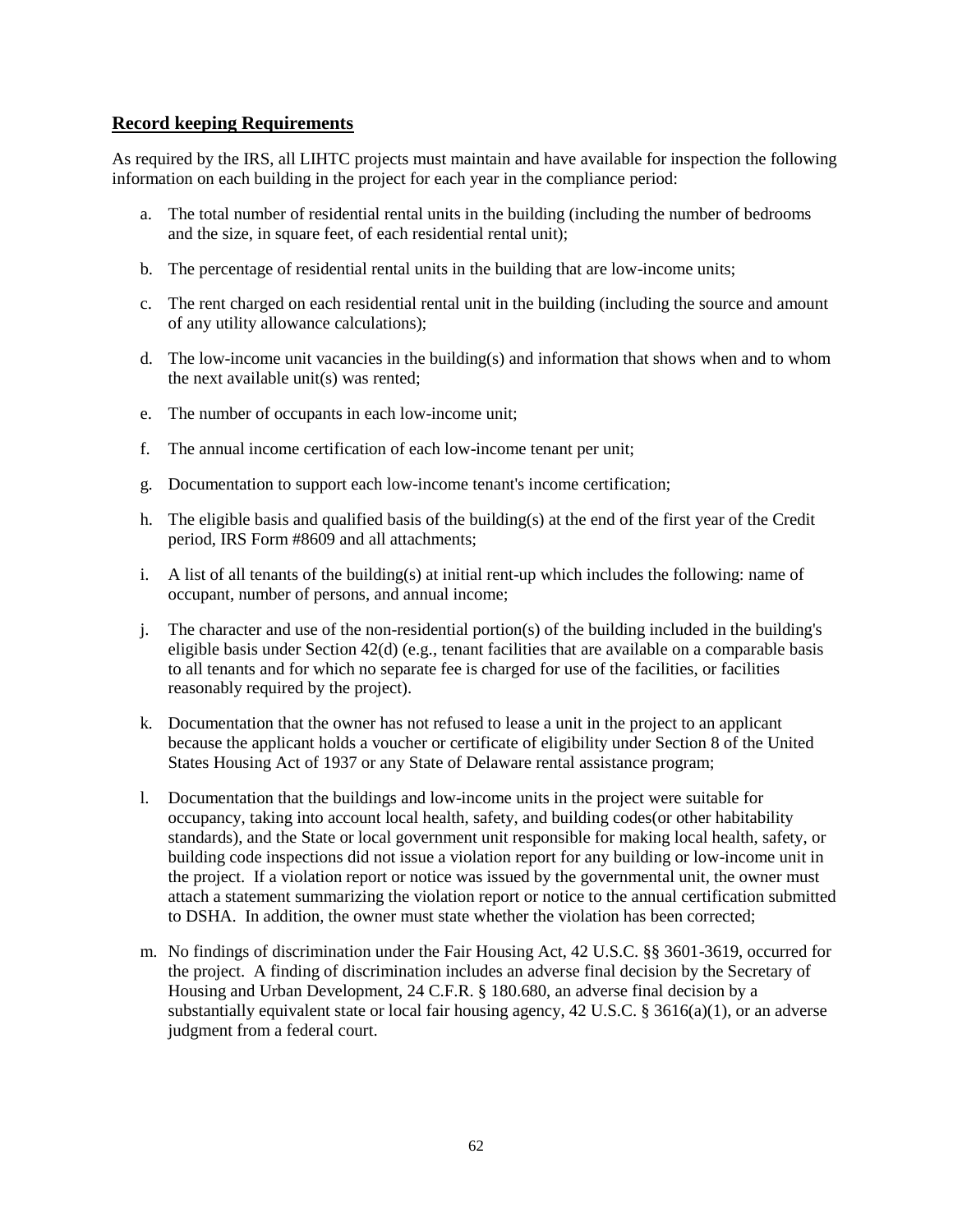n. If a property receives funding from the following sources; HOME funds, Housing Payment Assistance contract (HAP), Housing Development Funds (HDF), or the Low Income Housing Tax Credits (LIHTC) were allocated in 2002 to present, an Affirmative Fair Housing Marketing Plan (AFHMP) must be reviewed and approved by either DSHA or HUD. This plan must be updated every 5 years.

The records (listed above) for the first year of the Credit period must be retained for at least 6 years beyond the due date (with extensions) for filing the federal income tax return for the last year of the compliance period of the building. The records for each year thereafter must be retained for at least 6 years after the due date (with extensions) for filing of the federal income tax return for that year.

### **Annual Project Certification and Review**

The owner must annually certify to DSHA that, for the preceding 12-month period, the project has achieved the following requirements:

- a. The project met the required minimum set-aside or any higher set aside elected by the owner;
- b. There was no change in the applicable fraction (as defined in Section  $42(c)(1)(B)$ ) of any building in the project or that there was a change, and a description of the change;
- c. The owner has received an annual income certification from each low-income tenant and documentation to support that certification;
- d. Each low-income unit in the project was rent-restricted under Section  $42(g)(2)$ ;
- e. All units in the project were for use by the general public and used on a non-transient basis (except for transitional housing for the homeless, provided under Section  $42(i)(3)(B)(iii)$ );
- f. Each building in the project was suitable for occupancy, taking into account local health, safety, and building codes (or other habitability standards), and the state or local government unit responsible for making building code inspections did not issue a report of violation for any building or low income unit in the project.
- g. There was no change in the eligible basis (as defined in Section 42(d)) of any building in the project, or that there was a change, and the nature of the change (e.g. a common area has become commercial space, or a fee is now charged for a tenant facility formerly provided without charge);
- h. All tenant facilities included in the eligible basis under Section 42(d) of any building in the project, such as swimming pools, other recreational facilities, and parking areas, were provided on a comparable basis without charge to all tenants in the building;
- i. If a low-income unit in the project became vacant during the year, reasonable attempts were or are being made to rent that unit or the next available unit of comparable or smaller size to tenants having a qualifying income before any units in the project were or will be rented to tenants not having a qualifying income;
- j. If the income of tenants of a low-income unit in the project increases above the limit allowed in Section  $42(g)(2)(D)(ii)$ , the next available unit of comparable or smaller size in the project was or will be rented to tenants having a qualifying income.
- k. If a household consists of ALL full-time students, such households met one of the exceptions outlined in Section  $42$  (i)(3)(D) which prohibits households occupied entirely by full-time students in a low-income tax credit unit;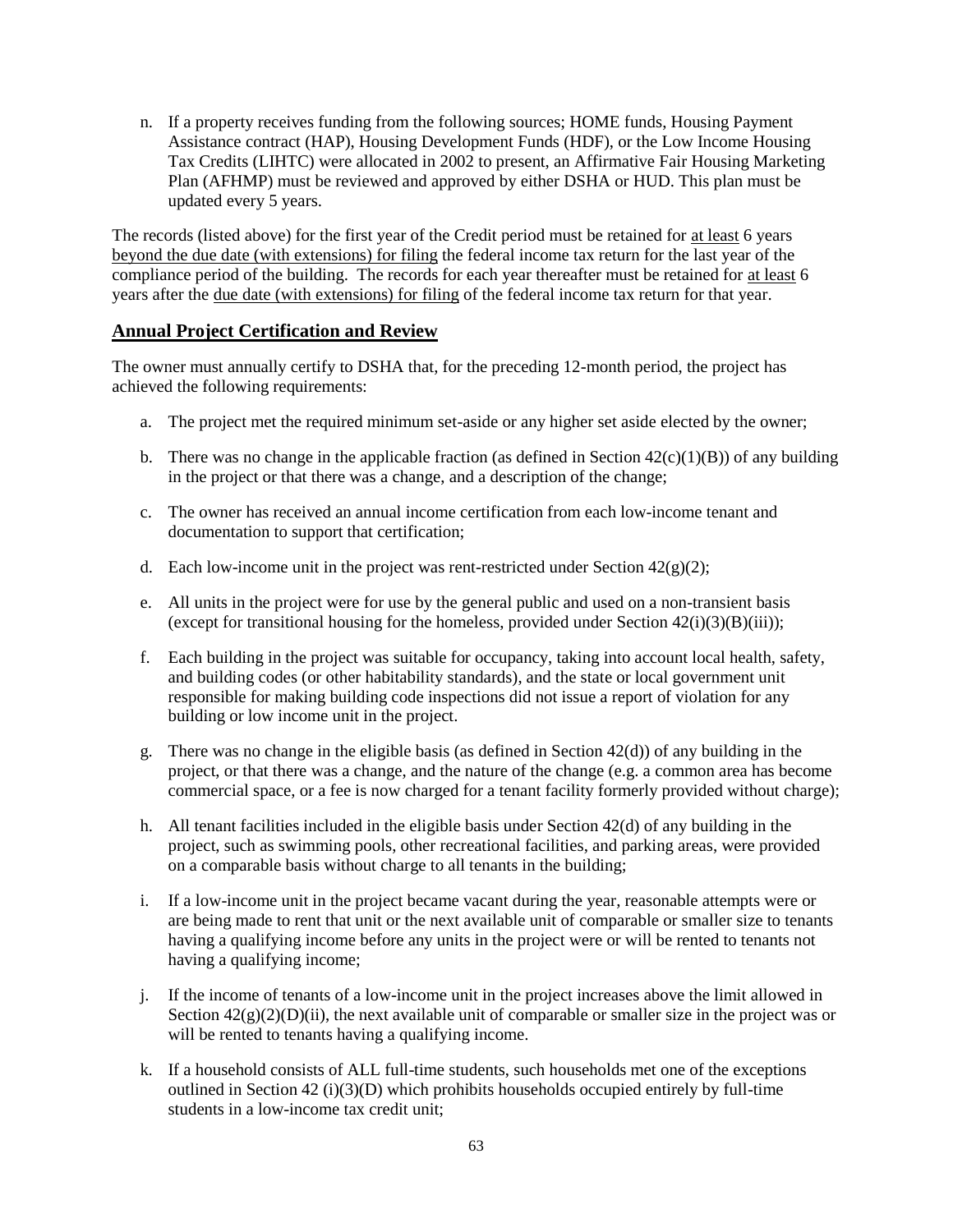- l. The owner has not refused to lease a unit in the project to an applicant because the applicant holds a voucher or certificate of eligibility under Section 8 of the United States Housing Act of 1937 or any State of Delaware rental assistance program;
- m. No findings of discrimination under the Fair Housing Act, U.S.C. 3601-3619, occurred for the project. A finding of discrimination includes an adverse final decision by the Secretary of Housing and Urban Development, 24 CFR 180.680, an adverse final decision by a substantially equivalent state or local fair housing agency, 42 U.S.C 3616(a)(1), or an adverse judgment from a federal court; and
- n. An Extended Low-Income Housing Commitment, as described in Section 42(h)(6) was in effect (for buildings subject to Section  $7108(c)(1)$  of the Revenue Reconciliation Act of 1989) (e.g. Declaration of Land Use Restrictive Covenants relating to Low-Income Housing Tax Credits is in effect and was recorded with the Recorder of Deeds in the applicable county).

The owner must certify the above under penalty of perjury. In addition, it is a state crime punishable by fine of up to \$2,300 or up to 1 year in prison or both, to knowingly make any false statements concerning any of the above facts as applicable under the provisions of Title 11, Delaware Code, Section 1233.

### The Annual Project Certification form needs to be completed by the owner annually and forwarded to DSHA at 18 The Green, Dover, Delaware 19901 to the Attention of Tricia Conley, by January 15 of each year.

DSHA shall review the Annual Project Certifications submitted as required above for compliance with the requirements of Section 42. In addition, as set forth on page 1 hereof, DSHA shall inspect at least 20% of low-income housing projects annually and shall inspect the low-income certification, the documentation the owner has received to support that certification, and the rent record for each low-income tenant in at least 20% of the low-income units in those projects.

DSHA shall determine which tenants' records are to be inspected or submitted by the owners for review. Furthermore, in connection with the inspection described in the preceding paragraph, the records to be inspected shall be chosen in a manner that will not give owners of low-income housing projects advance notice that their records for a particular year will or will not be inspected. However, DSHA may give an owner reasonable notice that an inspection will occur so that the owner may assemble records (for example, 30 days notice of inspection).

The certifications and reviews described in this section shall be made at least annually covering each year of the applicable 15-year compliance period.

# **Annual Site Inspection**

DSHA shall have the right to perform an on-site inspection of any low-income housing project through the end of the compliance period or the extended use period, whichever is longer, of the buildings in the project. Through an on-site visit, DSHA will annually perform an inspection of the owner's recordkeeping for compliance with 1) minimum low-income set aside requirements, 2) rent limitations, 3) tenant income requirements, 4) record keeping requirements, 5) annual project certification 6) physical inspection of at least 20% of the units reviewed, and 7) all extended use restrictions/agreements. DSHA also reserves the right to perform a general physical inspection of the building(s), if it is deemed necessary. The owner must make available all the information required by DSHA to perform its inspection during normal business hours for the entire compliance period or until the end of the extended use period, whichever is longer.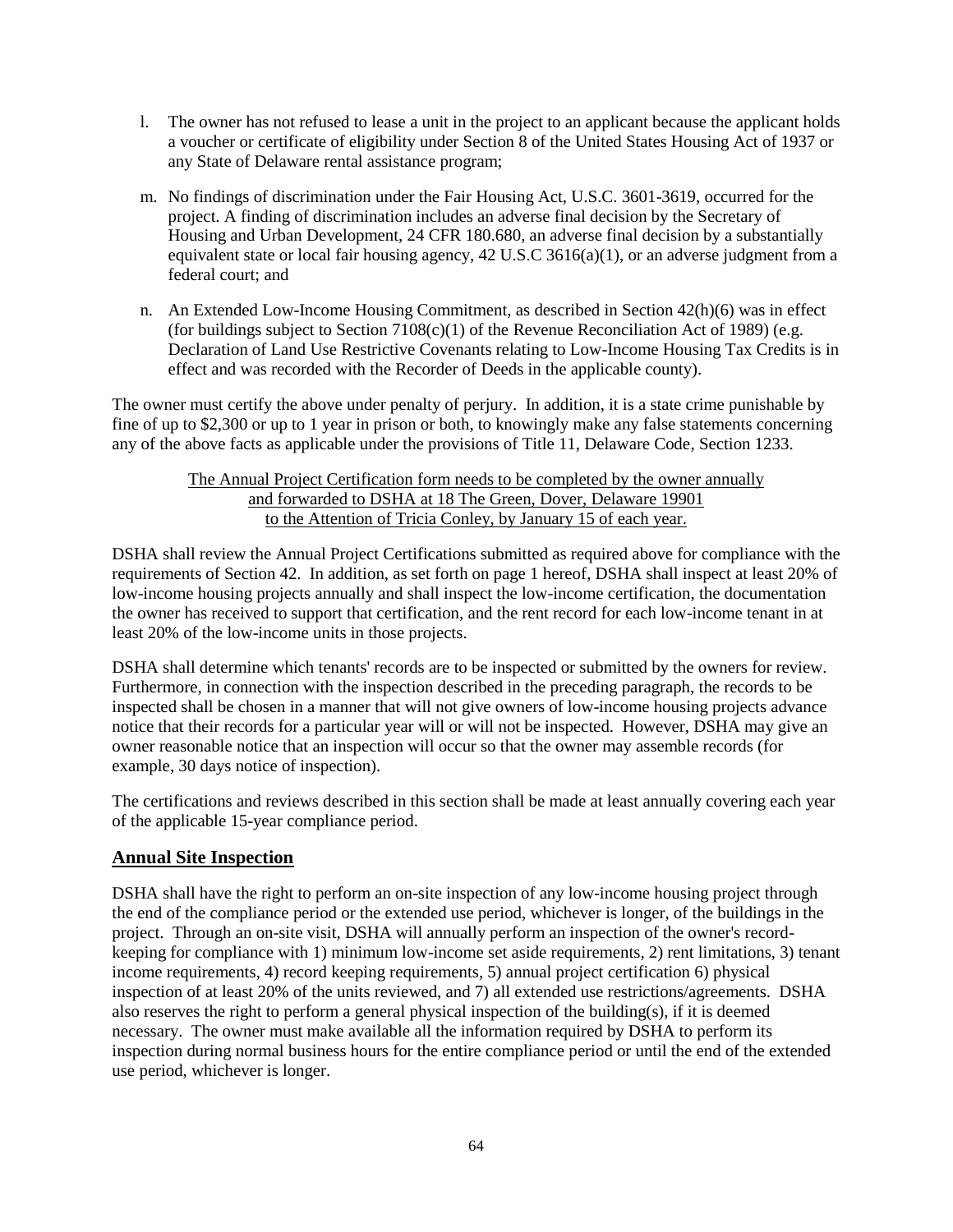# **Notice to Owner**

DSHA shall provide prompt written notice to the owner of a low-income housing project if DSHA does not receive the Annual Project Certification, or does not receive or is not permitted to inspect the tenant income certifications, supporting documentation, and rent records described above, or discovers by inspection, review, or in some other manner, that the project is not in compliance with the provisions of Section 42.

# **Notice to Internal Revenue Service**

DSHA is required to file Form 8823 "Low-Income Housing Credit Agencies Report of Noncompliance" with the IRS no later than 45 days after the end of the correction period specified in the written notice to the owner and no earlier than the end of the correction period (whether or not the noncompliance or failure to certify is corrected.) DSHA must explain the nature of the noncompliance or failure to certify and indicate whether the owner has corrected the situation. Any change in either the applicable fraction or eligible basis that results in a decrease in the qualifying basis is an event of noncompliance.

# **Correction Period**

Should DSHA find a project to be in noncompliance with Section 42 of the Code, the owner must supply any missing certifications, correct any findings, and bring the project into compliance with the provisions of Section 42 within 60 days of the date of DSHA notification to correct the violation, unless extended by DSHA in writing.

# **Compliance Monitoring Fee**

DSHA will charge a monitoring fee on Tax Credit eligible units for performing the service of monitoring the LIHTC project. For new projects, DSHA will charge \$500 per unit. This fee must be paid prior to receiving an allocation of Tax Credits; at the issuance of IRS form 8609 or the Carryover Agreement, whichever is issued first. For all projects allocated credits after January 1, 1990 through December 31, 1996, the annual fee will be \$15 per unit and will be due January 15 each year for the remaining years of the compliance period. An annual fee of \$15 per unit fee will also be due as long as DSHA has LIHTC monitoring responsibility (after the initial 15 year compliance period has expired and during the second 15 year extended use period) for all properties under the LIHTC program.

# **Compliance Monitoring Manual**

DSHA has developed a "Compliance Monitoring Manual" to be used as a guide and reference for LIHTC Compliance Monitoring Procedures. Upon Carryover Allocation of Tax Credits, a copy will be forwarded electronically.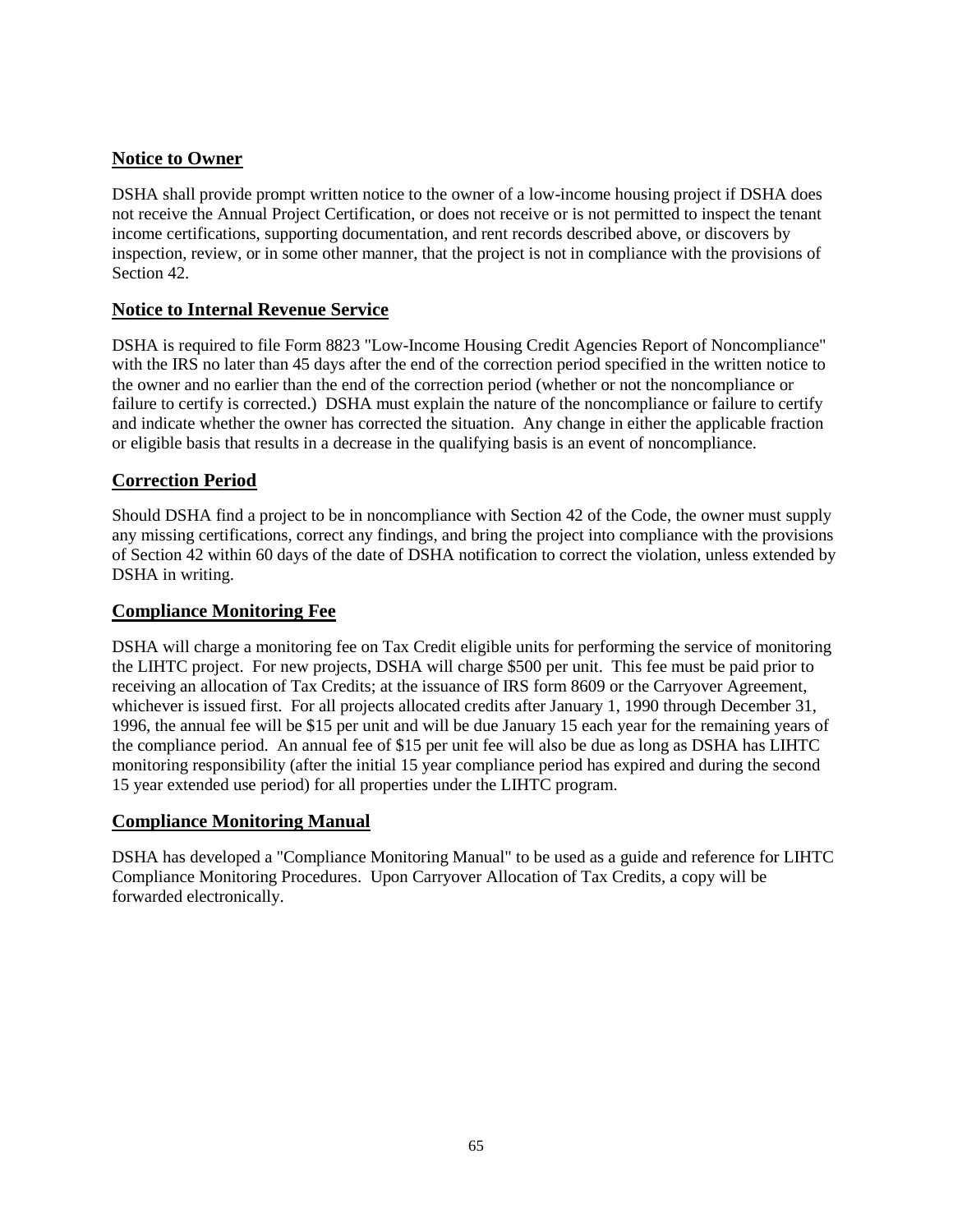### **PROGRAM APPROVAL**

<span id="page-65-0"></span>In accordance with Low Income Housing Tax Credit regulations, the allocation plan must be approved by the Governor of the State before Credits can be allocated. Governor Jack Markell approved the State of Delaware's Low Income Housing Tax Credit Program Allocation Plan on January 4, 2013. Prior to the approval by the Governor, a notification of the public hearing on the Low Income Housing Tax Credit Program's Allocation Plan was published in The News Journal and the Delaware State News between November 19, 2012 and December 14, 2012. A public hearing was held on December 14, 2012 at Department of Natural Resources and Environmental Control's (DNREC) auditorium at 80 Kings Highway, Dover, DE. Oral and written comments concerning the Qualified Allocation Plan were received and recorded at the hearings. Oral and written comments were accepted until December 14, 2012 at 6:00 p.m. A transcript of the hearing is available for review at DSHA's Dover Office.

# **DISCLAIMER**

The information contained herein is intended to provide guidance to the applicant in terms of the operations of the Qualified Allocation Plan. The information is not intended to be restrictive of DSHA with respect to the operation of the Low Income Housing Tax Credit Program. By submitting an application, the applicant acknowledges and agrees that statements contained in the Plan are subject to change by DSHA to reflect changes in applicable laws, regulations and or to otherwise maintain consistency with other DSHA programs, goals or policies. Any changes to the Plan pursuant to this section will be duly noticed with an opportunity for public comments.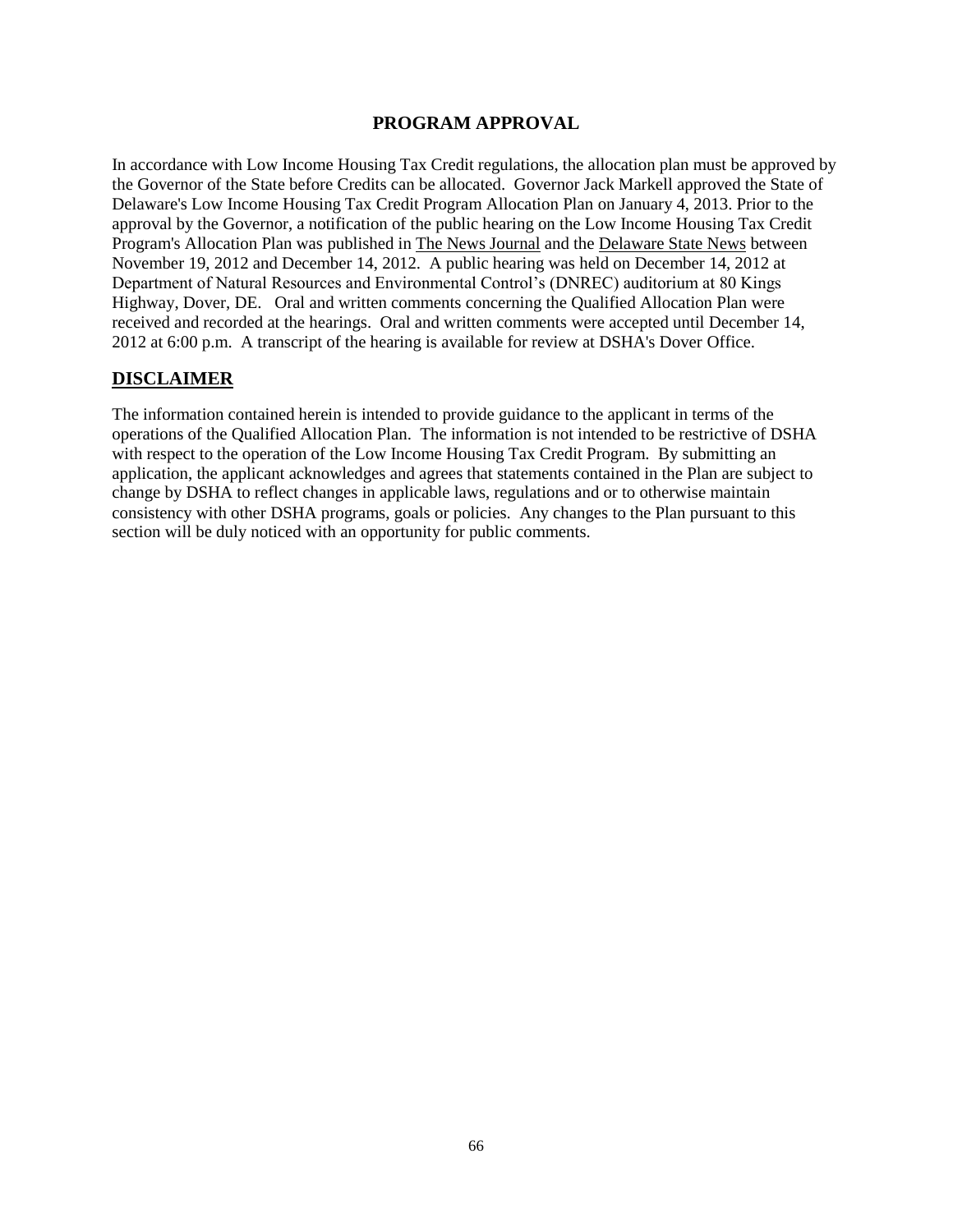### **DSHA POLICY ON CIVIL RIGHTS COMPLIANCE**

<span id="page-66-0"></span>The owner/developer/borrower and any of its employees, agents or sub-contractors in doing business with DSHA understands and agrees that it is the total responsibility of the owner to adhere to and comply with all Federal Civil Rights legislation inclusive of the Fair Housing Laws, Section 504 of the Rehabilitation Act of 1973, the Americans With Disabilities Act as well as any State and local civil rights legislation along with any required related codes and fair housing laws. Should DSHA not specify any specific requirements, such as design, it is nonetheless the owner's responsibility to be aware of and comply with all non-discrimination provisions relating to race, color, religion, sex, sexual orientation, handicap, familial status, national origin and any other classes protected in Delaware. The owners' compliance responsibility includes design requirements for construction or rehabilitation, equal opportunity in regard to marketing and tenant selection and reasonable accommodation and modification for those tenants covered under the federal and state fair housing laws.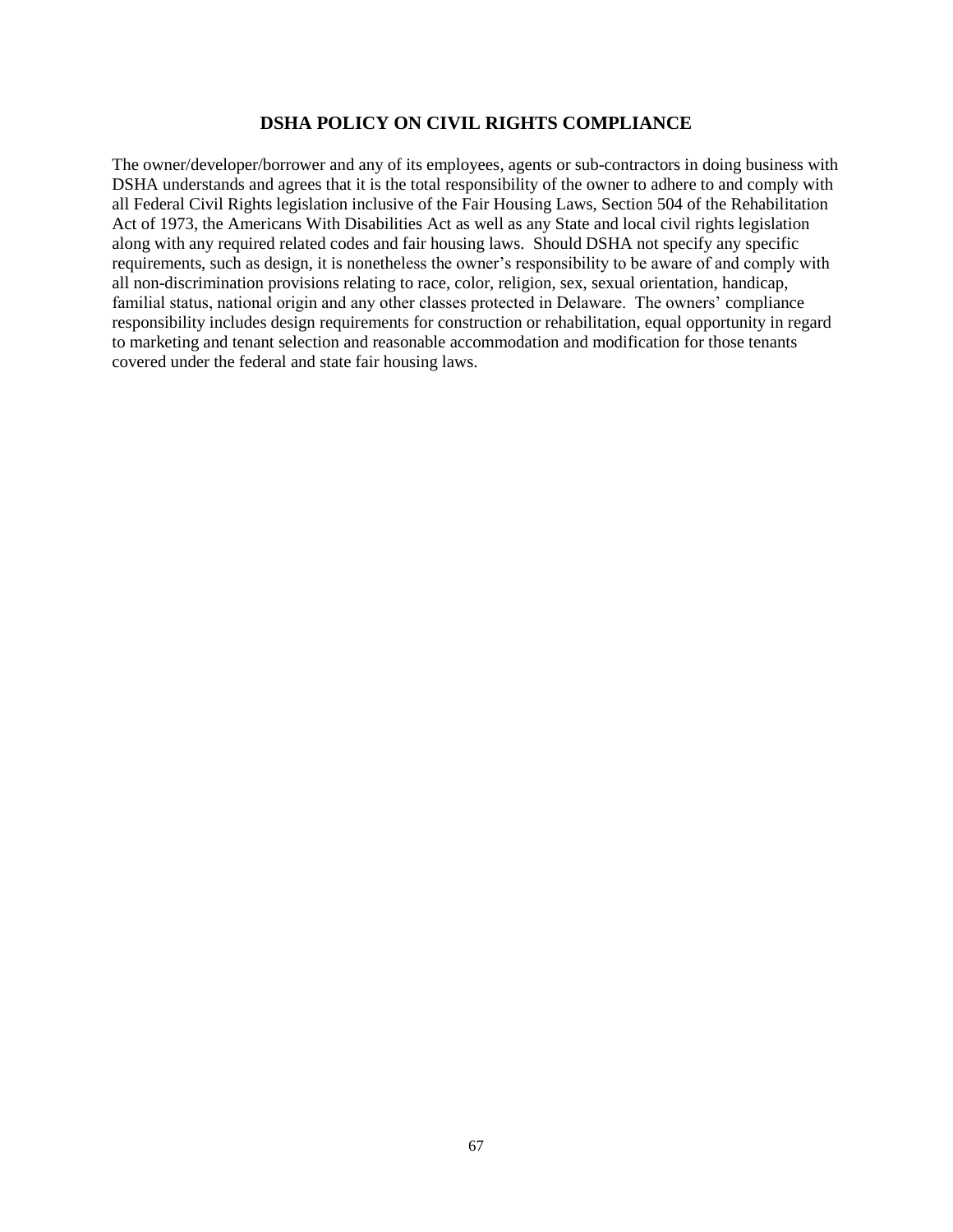# **TAX-EXEMPT BOND FINANCED DEVELOPMENTS**

### <span id="page-67-0"></span>**Tax Exempt Bond Applications – not needing DSHA financing**

Applications for projects financed with tax-exempt private activity bonds will be accepted by DSHA throughout the year.

Properties financed with tax-exempt bonds may receive 4% Tax Credits without participating in the annual competitive allocation process described in this QAP for 9% applications. In order to receive 4% tax credits, properties must receive the following:

- A determination that they satisfy the requirements for the allocation under the QAP pursuant to the IRS Code Section  $42(m)(1)(D)$ ;
- DSHA's determination that a property satisfies the requirements of the QAP and will be based on the property meeting all of the Threshold Requirements described in the QAP;
- Complete applications must be submitted and approved by DSHA before the tax-exempt bonds are sold;
- Tax-exempt bond-financed properties must make an application for Tax Credits prior to construction or rehabilitation of the property and will receive Tax Credits on the full amount of their eligible basis only if at least 50% of the development's aggregate basis is financed with taxexempt bonds. In the event that a tax-exempt bond property is proposed in the same area as competing Tax Credit properties, the market study must provide an acceptable demand analysis; and
- An application must score a minimum of sixty-five (65) points.  $\bullet$

### **Tax-Exempt Bond Applications and DSHA financing**

Developments proposed to be financed with tax-exempt bond financing and requesting funding from the Housing Development Fund or DSHA, must apply to DSHA on the same deadline as DSHA requires for its annual Tax Credit application round for 9% Tax Credits.

### **NOTE: Developments applying for 4% tax-exempt bond financing and DSHA financing are not required to compete with the 9% Tax Credit applications.**

- A set-aside of **\$5,500,000** of HDF funds will be made available for 4% tax-exempt bond applications seeking HDF funding. **Please see HDF supplement for additional information.**
- Eligible projects will include:
	- o Preservation projects, which include Year-15 tax credit projects currently in DSHA's LIHTC portfolio; and
	- o New Creation, which includes new construction and conversion projects.
- Projects will only receive Tax Credits on the full amount of their eligible basis only if at least 50% of the development's aggregate basis is financed with tax-exempt bonds. In the event that a tax-exempt bond property is proposed in the same area as competing Tax Credit properties, the market study must provide an acceptable demand analysis.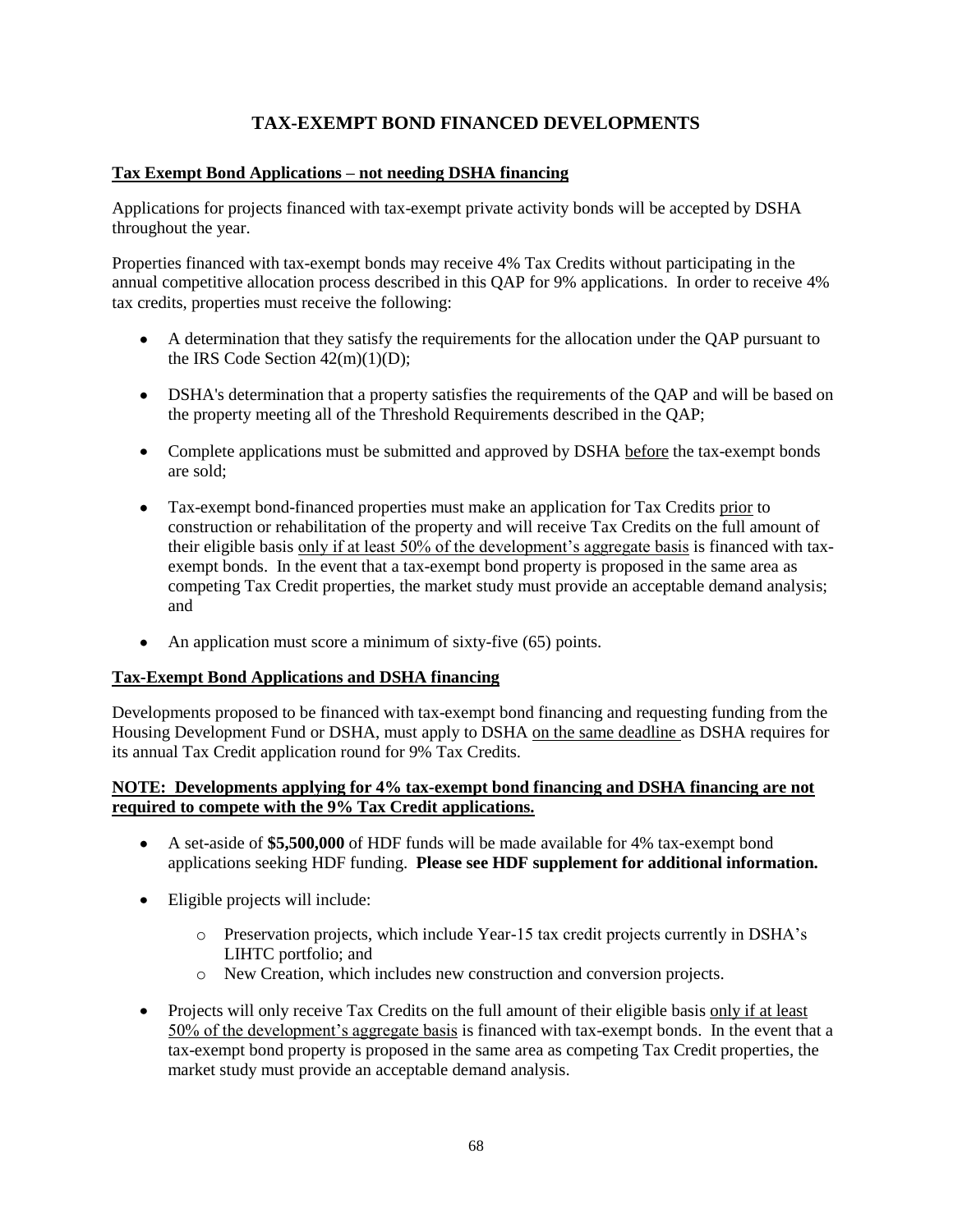- An application must score a minimum of sixty-five (65) points. If DSHA receives more than one 4% bond application seeking HDF or DSHA financing, the application(s) with the highest point score will be awarded a preliminary ranking over other applications.
- DSHA will be the bond issuer.
- DSHA's determination that a property satisfies the requirements of the QAP and will be based on the property meeting all of the Threshold Requirements described in the QAP.

Other Tax Exempt Bond Information:

- For developments seeking tax-exempt financing, DSHA may waive timelines, processing and  $\bullet$ other QAP requirements, in its discretion, to encourage and facilitate such financings. Additionally, for the purposes of the 4% Tax Credits, DSHA, upon a showing of good cause by the applicant, may waive the \$30,000 hard cost minimum requirement for substantial rehabilitation. Such a waiver shall be in the sole discretion of DSHA and shall only be granted upon a showing that the proposed rehabilitation is sufficient in terms of quality and significance, notwithstanding the fact that it does not meet the \$30,000 requirement.
- DSHA, at its sole discretion, may waive the requirement to make application for 4% Tax Credits and HDF financing on the same deadline date as the 9% Tax Credit application round, for applicants where a special appropriation is approved by the State Legislature or new Federal funding/subsidy for a specific development and/or type of development.
- DSHA may consider subsequent financing of phased sites on a case-by-case basis.